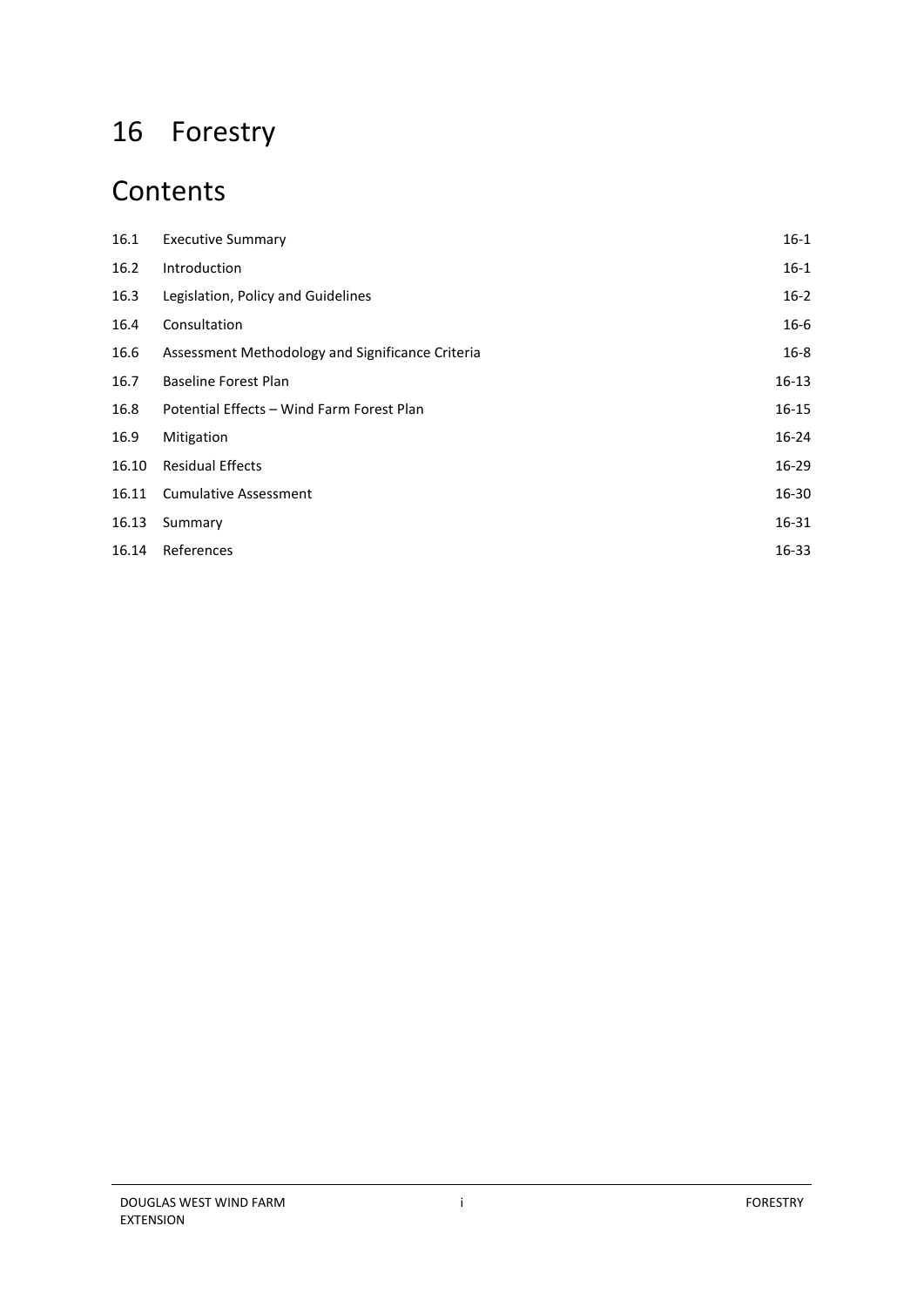This page is intentionally blank.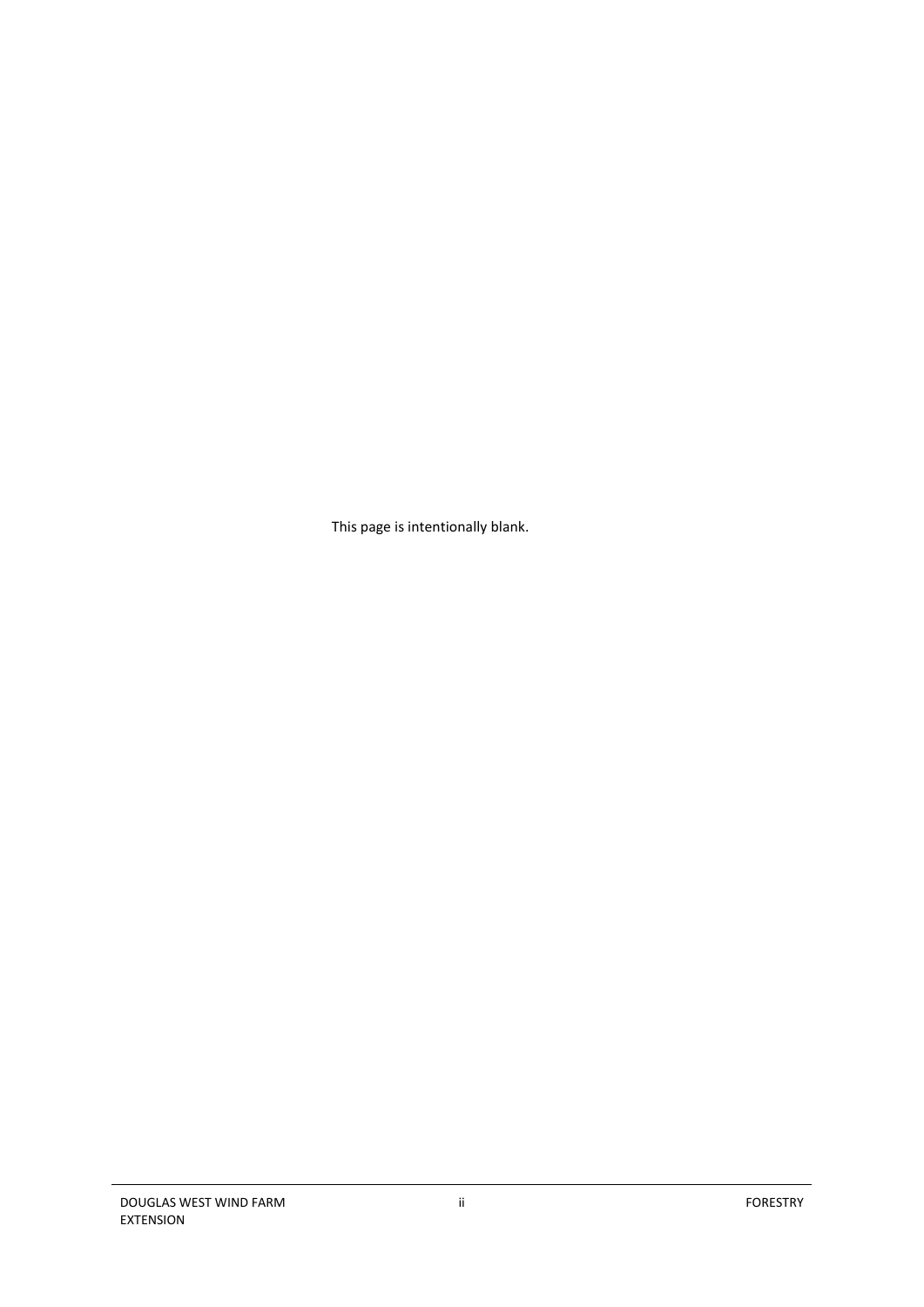# 16 Forestry

# <span id="page-2-0"></span>16.1 Executive Summary

- 16.1.1 The Proposed Development is situated within an extensive area of commercial forestry known as the Cumberhead Forestry Complex, which was originally planted between 1974 and 1989. Felling and replanting has been taking place under a Forestry Commission Scotland (FCS) approved Forest Plan since 2006, steadily restructuring the age and species profile of the forest.
- 16.1.2 This chapter details the design approach adopted to optimise the fit between the Proposed Development and the existing Baseline Forest Plan, before analysing the differences between the Baseline Forest Plan and Wind Farm Forest Plan in order to assess the potential impacts.
- 16.1.3 The Proposed Development will have an infrastructure and associated tree free area footprint of 39.36 ha, requiring 32.25 ha of conifer woodland to be felled. Of this 39.36 ha area, 33.08 ha was due to be replanted predominantly with Sitka spruce under the Baseline Forest Plan. As the Proposed Development precludes this replanting, 33.08 ha (1.6 % of the total forest area) will be subject to compensatory planting, to be delivered through the Compensatory Planting Plan on land under the ownership of the Developer in South Lanarkshire. Borrow pits may be required within forestry areas however as the exact location and extent of these are as yet unknown, an additional 2 ha has been included within the compensatory planting calculation, taking the total compensatory planting commitment to 35.08ha.
- 16.1.4 The Proposed Development results in an additional 57.49 ha of harvesting in Phase 2 of the Forest Plan between (2021 to 2025), which represents a 13.1 % change from the Baseline Phase 2 felling area but only 2.8 % change over the entire forest property. The relatively minor changes required to accommodate the Proposed Development are reflected in the timber production forecasts. The Wind Farm Forest Plans results in an increase in timber production of 13,503T or 9.4 % in Phase 2 between (2021 to 2025), however a 2 % decrease in total production over the 20-year Forest Plan period compared to the Baseline.
- 16.1.5 Timber harvesting to facilitate construction will occur ahead of the main construction phase, with all timber extracted via the existing forest road access to Station Road at Douglas West. As the Proposed Development has been designed to fit closely with the Baseline Forest Plan, there is little generation of forestry residues, however a Forest Residue Management Plan has been produced detailing how the small volumes generated will be utilised.
- 16.1.6 Overall, the Proposed Development is considered to have a good fit with the Baseline Forest Plan and a correspondingly modest effect on the social, economic and environmental benefits delivered by the Cumberhead Forest Complex, with the wind Farm Forest Plan having an overall minor beneficial effect.

# <span id="page-2-1"></span>16.2 Introduction

- 16.2.1 Cumberhead Forest extends to 2,019.30 ha and is held in a single private ownership of which approximately 359.7ha form part of the Proposed Development. For the purposes of this report, Cumberhead Forest has been assessed as a single forestry management unit, as this is how it is currently managed and will continue to be managed irrespective of the Proposed Development.
- 16.2.2 Cumberhead Forest was originally planted between 1974 and 1989 predominantly with Sitka spruce, with smaller proportions of other conifers including Lodgepole pine, Japanese larch and Scots pine. Integral open ground is found throughout the forest, primarily associated with rides, riparian corridors and hill tops. The site is a productive commercial woodland with yield classes varying from 4 to 20, with the majority of the crop recording yield classes of 12 to 20. As such Cumberhead can be considered a good commercial forest property.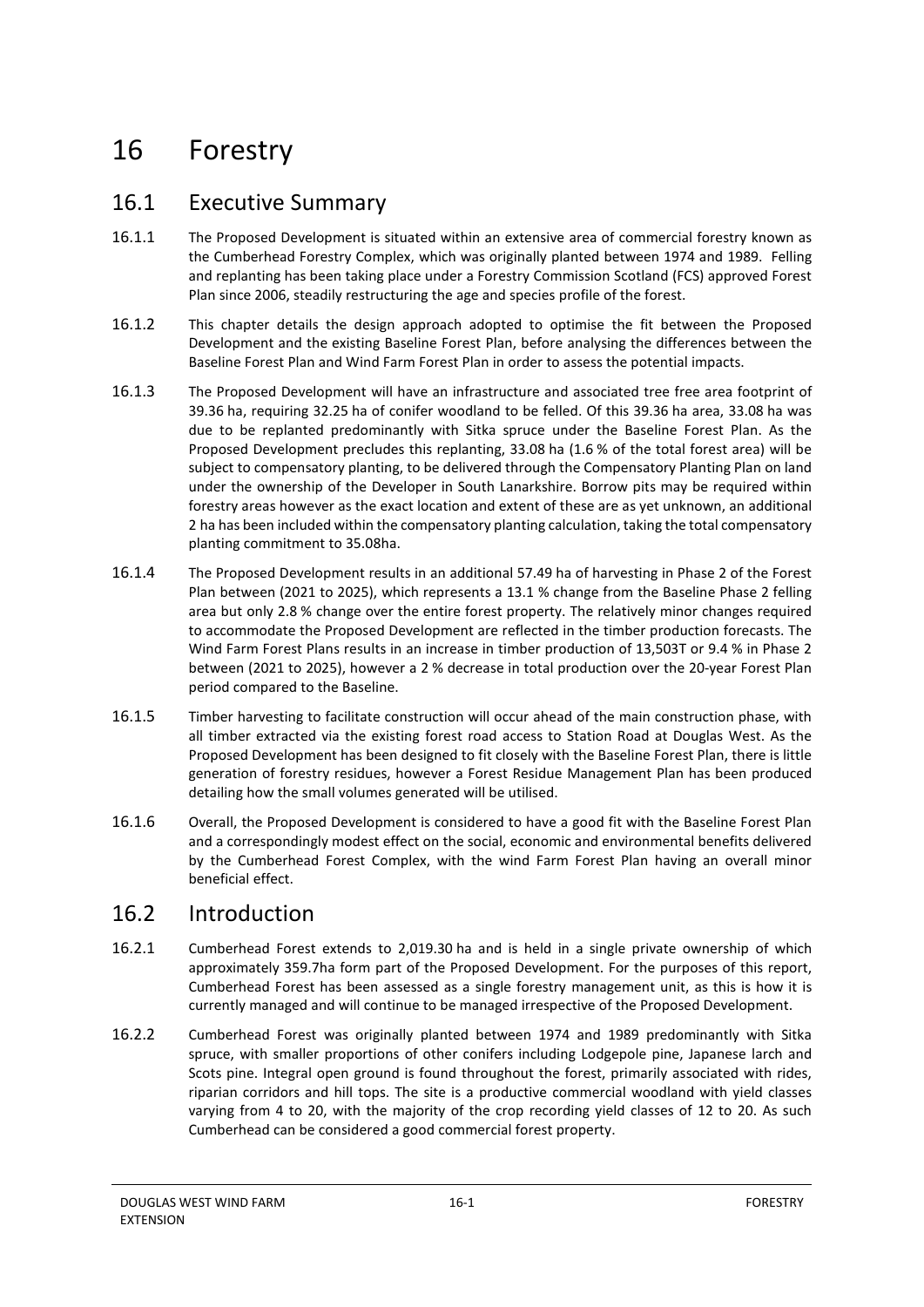- 16.2.3 Restructuring is now underway with greater species diversity having been introduced since 2006 when harvesting commenced, including areas of diverse conifers, native broadleaved trees associated with riparian corridors and designed open ground to improve landscape design.
- 16.2.4 This chapter describes the forestry related aspects of the Proposed Development, which consists of thirteen turbines, which are to be located within areas of established commercial forestry within Cumberhead Forest. The forest is currently undergoing restructuring through an FCS approved Forest Plan (the Baseline Forest Plan), detailing the sequential felling and replanting of conifer crops, gradually increasing the age class structure, species diversity and improving landscape design, with tree crops currently having planting years between 1974 and 2018.
- 16.2.5 Wherever possible, turbines have been located as sympathetically as possible reflecting the current forest structure, felling phases and replanting design identified within the Baseline Forest Plan, and keyholing of turbines into the forest to minimise the area impacted by the Proposed Development.
- 16.2.6 Replanting will take place up to the keyhole areas with bat protection buffer zones of 75 m radius around turbine bases to minimise woodland removal. The infrastructure associated with the Proposed Development, as described in the EIA Report (refer to Chapter 3), including access tracks and site compounds will also require some limited removal of trees. Borrow pits and the temporary laydown and construction compound areas will be re-instated following the construction period and replanted (although following pre-application consultation with FCS, these areas will be accounted for in the compensatory planting calculations).

# <span id="page-3-0"></span>16.3 Legislation, Policy and Guidelines

- 16.3.1 Relevant legislation and guidance documents have been reviewed and taken into account as part of this forestry assessment. Chapter 5 sets out the planning policy framework that is relevant to the EIA. The policies set out below include those from the South Lanarkshire Local Development Plan 2015. This section also considers the relevant aspects of Scottish Planning Policy (SPP), Planning Advice Notes and other relevant guidance. Of relevance to the forestry assessment presented within this chapter, regard has been had to the following policies:
	- **Scottish Forestry Strategy (SFS), 2006;**
	- Scottish Land Use Strategy (SLUS), 2016;
	- **Scottish Planning Policy (SPP), 2014;**
	- National Planning Framework for Scotland 3 (NPF3), 2014;
	- **E** Control of Woodland Removal Policy (CoWR), 2009;
	- Guidance to FCS staff on implementing the Scottish Government's Policy on Control of Woodland Removal, 2015;
	- Supplementary guidance to support the FC Forests and Peatland Habitat Guidance Note, 2000;
	- **Management of Forestry Waste, 2017;**
	- Use of Trees Cleared to Facilitate Development on Afforested Land Joint Position Statement and Guidance, 2014;
	- Clydeplan Strategic Development Plan and Local Development Plan, 2017; and
	- Glasgow and Clyde Valley Forestry and Woodland Strategy, 2011.
- 16.3.2 These documents and their relevance to this chapter are described in more detail below.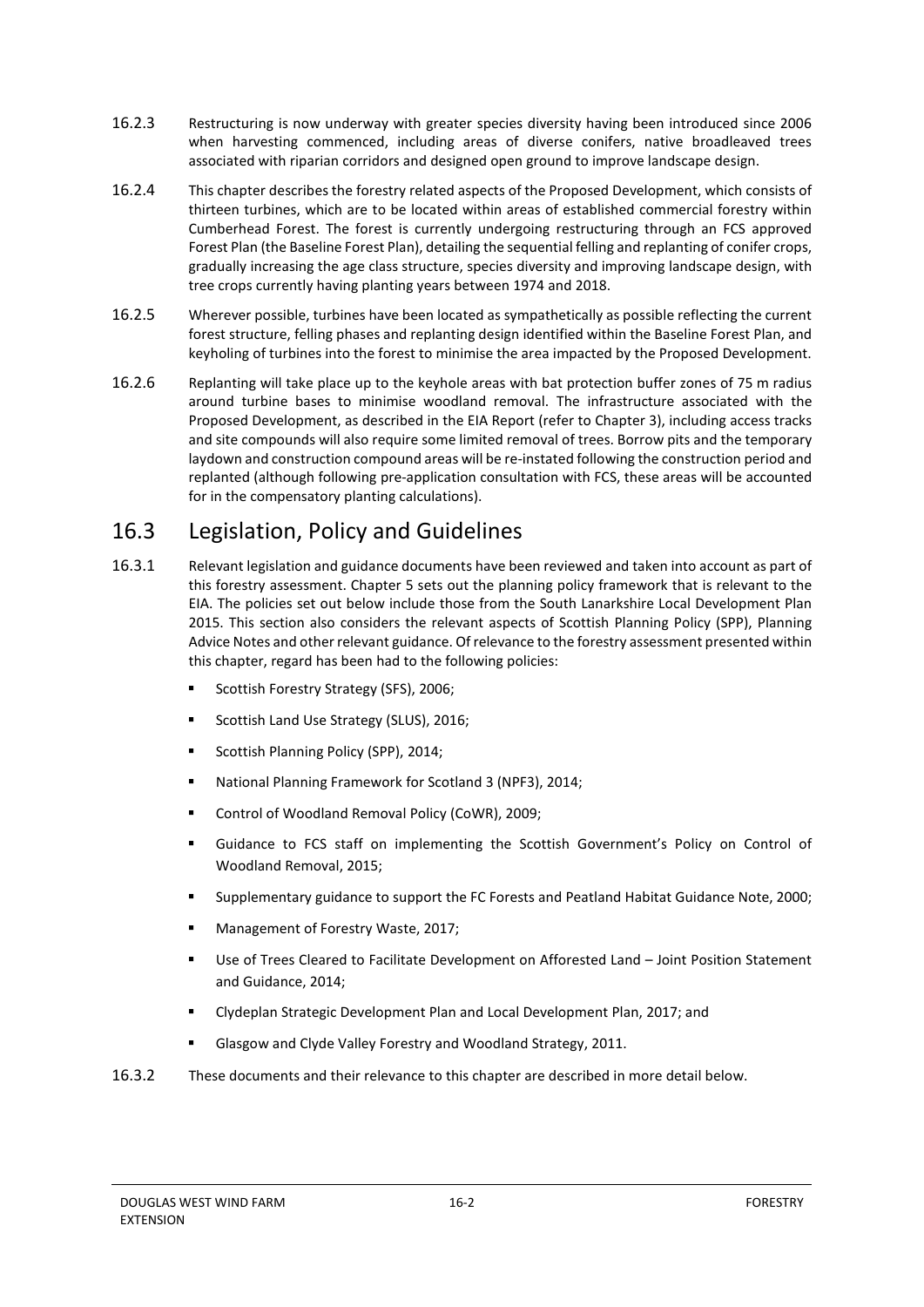# *National Policies*

16.3.3 The SFS (FCS, 2006) is the Scottish Ministers' framework for taking forestry through the first half of this century and beyond. The strategy sets out the Ministers' vision for a Scottish forestry sector that is:

> *"diverse and strong; in tune with the environment; employing many people in a wide range of enterprises; and providing the many other services and benefits that people need, now and for the future".*

- 16.3.4 This vision is built on the key themes of climate change, timber, business development, community development, access and health, environmental quality and biodiversity.
- 16.3.5 The SFS sets out the following targets:
- 16.3.6 Increase Scotland's woodland cover to 25 % by the second half of 21st century (This has been clarified as an 'aspirational' target. A revised target of 100,000 ha of new forest creation between 2012 and 2022 is now in place);
	- bringing 80 % of special features on Scotland's nationally important nature sites into favourable condition by March 2008;
	- the forestry sector delivering annual carbon savings of 0.6 million tonnes of carbon (MtC) by 2010, 0.8 MtC by 2015 and 1MtC by 2020.
- 16.3.7 The Scottish Forestry Strategy Implementation and Plan 2015-18 Report details the following specific action relating to forestry and renewables:
	- encourage wind farm designs that reduce the need for woodland loss and the requirement for compensatory planting.
- 16.3.8 The SLUS is a strategic framework for achieving the 'best' use from Scotland's land resource. The strategy aims to achieve a more integrated approach to land use, maintaining the future capacity of the land resource and is based on the three pillars of sustainability; economy, environment and communities. Attaining multiple benefits from land is a key theme, and the focus on forestry is the identification of areas best for tree planting in an integrated land use system. Regional Forestry and Woodland strategies developed by local authorities are identified as the delivery mechanism to promote good practice and multi benefit land use.
- 16.3.9 Trees and woodlands are addressed in the SPP, which recommends local authorities prepare woodland strategies to support the development of forestry and woodlands in their area (Paragraph 201). The opportunities for woodland creation are highlighted in Paragraph 217, along with the need for the Control of Woodland Removal Policy to be taken into consideration in relation to development (Paragraph 218), stating woodland removal should only be permitted where it would achieve significant and clearly defined additional public benefits. Where woodland is removed in association with development, developers will generally be expected to provide compensatory planting.
- 16.3.10 NFP3 details the national woodland expansion target of 100,000 ha over the ten years between 2012 and 2022, with a subsequent review of woodland expansion targets in the 2020s to ensure national objectives on emissions and land use are achieved.
- 16.3.11 In general, there is a strong presumption against woodland removal, and replanting of harvested forests is a normal condition of gaining felling approval. The ability of woodlands to sequester carbon, and hence their role in possible mitigation of climate change, is an important factor in shaping regulatory mechanisms.
- 16.3.12 The control of forestry felling is usually administered under the Forestry Act 1967 (as amended). Woodland removal, defined as *"the permanent removal of woodland for the purposes of conversion to another land use"* falls within the scope of Forestry (Environmental Impact Assessment) (Scotland) Regulations 2017, except in cases when woodland removal is associated with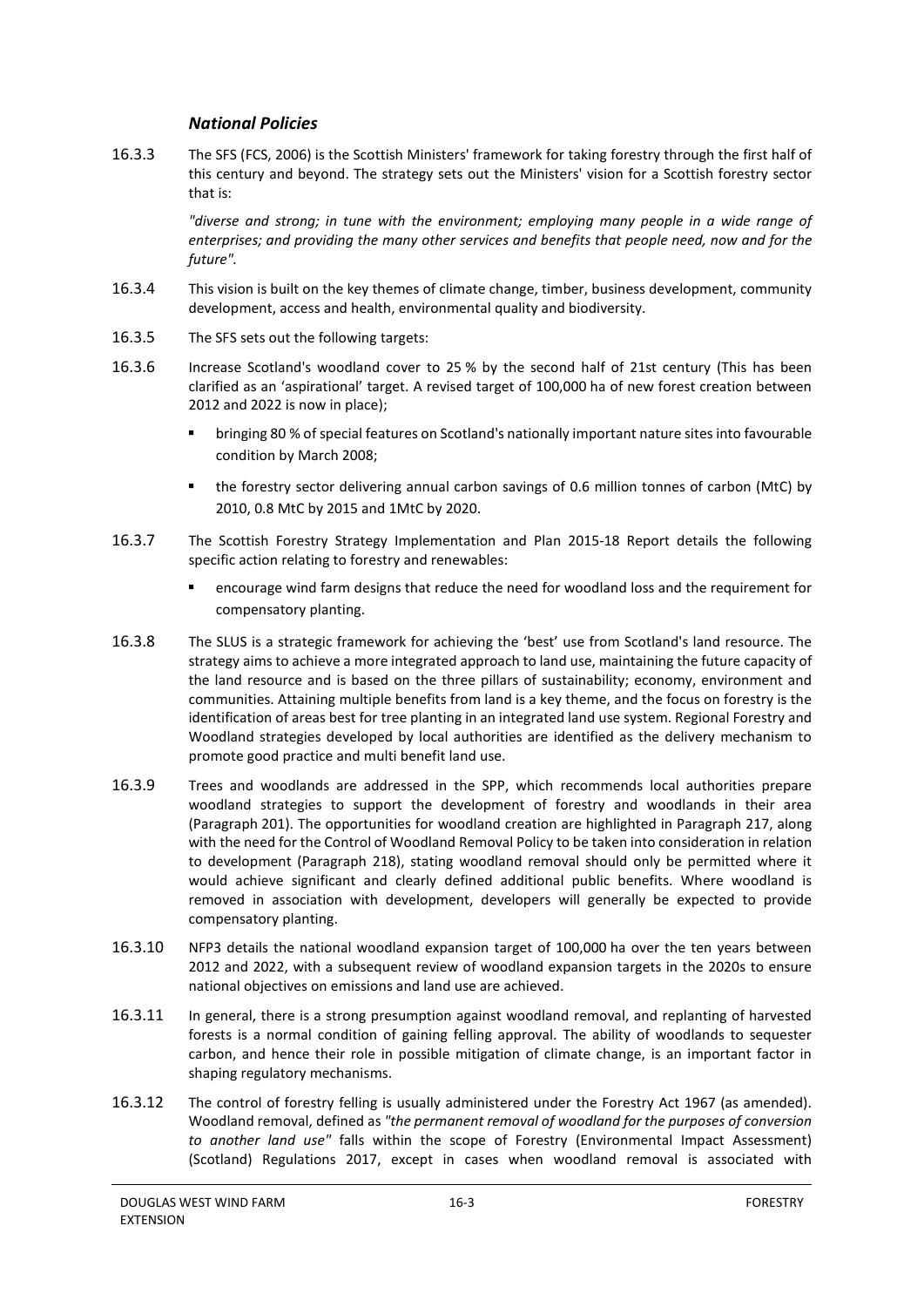development. In the case of wind farm development, potential significant environmental effects of woodland removal are assessed by the Scottish Ministers for consent applications over 50 MW as is proposed here.

- 16.3.13 The Scottish Government's policy document on Control of Woodland Removal provides the broad framework under which accompanying implementation guidance has been produced to give details and background on the latest guidance, policy and to discuss the principles, criteria and process for managing the policy's implementation in respect of forestry removal on development sites.
- 16.3.14 Principal aims of the Control of Woodland Removal Policy are to provide a strategic framework for appropriate woodland removal and to support climate change mitigation and adaptation.
- 16.3.15 The Control of Woodland Removal Policy is built on the following principles:
	- strong presumption in favour of protecting Scotland's woodland resource;
	- woodland removal should be allowed only where significant and clearly defined additional public benefit can be demonstrated. A proposal for compensatory planting may add additional public benefit;
	- approval for woodland removal should be conditional on the undertaking of actions to ensure full delivery of the defined additional public benefits;
	- planning conditions and agreements are used to mitigate the environmental impacts arising from development and FCS will also encourage their application to development-related woodland removal; and
	- where felling is permitted but woodland removal is not supported, conditions conducive to woodland regeneration should be maintained through adherence to good forestry practices as defined in the UK Forestry Standard.
- 16.3.16 The Control of Woodland Removal Policy identifies the following criteria for areas where woodland removal may occur without a requirement for compensatory planting:
	- **EXECUTE:** enhancing priority habitats and their connectivity;
	- **EXECUTE:** enhancing populations of priority species;
	- enhancing nationally important landscapes, historic environment and geological Sites of Special Scientific Interest (SSSIs);
	- **EXECUTE:** improving conservation of water resources;
	- **I** improving conservation of soil resources; and
	- public safety.
- 16.3.17 The requirements raised in the policy may be addressed by implementing changes to forest design, adapting design and/or undertaking compensatory planting.
- 16.3.18 In relation to the Proposed Development, the Control of Woodland Removal Policy (FCS, 2009) has been taken into account with woodland removal being restricted to areas essential for operational requirements as described in Chapter 3: The Proposed Development, of the EIA Report as well as "keyholing" of turbines to reduce the need for felling. Where woodland removal is required, this has been identified and compensatory planting of an area equivalent to the public benefit loss of the woodland being removed has been allowed for. Due to the limitation of suitable open ground within Cumberhead Forest Complex, areas for compensatory planting are being explored out-with the site boundary, as detailed in the Compensatory Planting Plan in section 16.8.
- 16.3.19 In 2013 SEPA produced guidance on the Management of Forestry Waste in response to renewable energy developments on afforested land and more recently The Use of Trees Cleared to Facilitate Development on Afforested Land – Joint Position Statement and Guidance was produced by SEPA,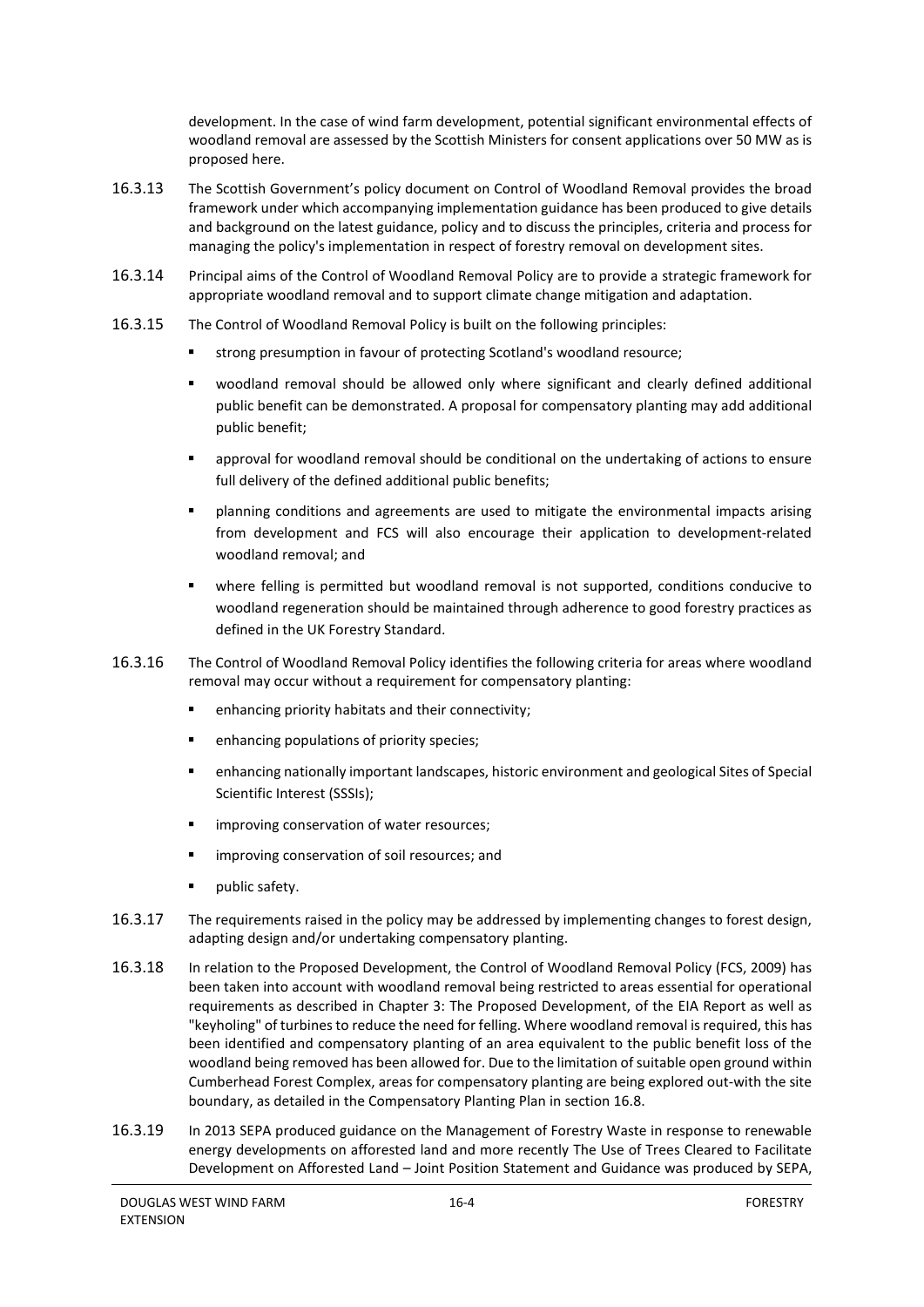SNH and FCS to complement this advice (Scottish Environment Protection Agency, Scottish Natural Heritage, FCS, 2014). The guidance notes do not apply to conventional forestry activities as no land use change is involved, there being exclusions under the EU Waste Framework Directive applicable to forestry (European Commission, 2008). Where trees are being removed for conversion to a nonforestry land use, the guidance note advises the following considerations:

- 16.3.20 Professional forester input to quantify the likely volumes, markets and economic uses of trees to be exported from the site:
	- Developer commitment to employ a professional forester (preferably the same one used to provide advice on the EIA Report) to implement and maximise the removal of timber and forest residue on site.
	- Quantify the likely volumes of material for which no economic off-site use can be found.
	- **IDENTIFY IS CONTENT IS NOTEN IS NOTEN IS NOTENATE:** I dentify if there are valid use of there can be found, using professional ecological consultant input where ecological uses are proposed, and using professional water quality expertise when material is to be retained on site. Boundaries of areas proposed for such uses should be set out on plans, and information on depth and size of material to be used for such uses provided, within the EIA Report.
- 16.3.21 In relation to the Proposed Development these issues have been addressed in Section 16.8.1 (Forest Residue Management Plan) and Section 16.8.28 (Compensatory Planting Plan) of this chapter and in Chapter 3: The Proposed Development of this EIA Report.

# *Regional Policy*

- 16.3.22 The Proposed Development falls within South Lanarkshire Council which is covered by the South Lanarkshire Local Plan and supported by the Clydeplan Forest and Woodland Strategy (Glasgow and the Clyde Valley Strategic Development Planning Authority, 2015).
- 16.3.23 Clydeplan Forest and Woodland Strategy (the Strategy) aims to support and integrate national policies with all eight Local Authorities covered by the Strategy (including South Lanarkshire), guiding forestry and woodland expansion in the region, providing a policy and spatial framework to maximise the contribution of woodland and forestry to the people, environment and economy of the region.
- 16.3.24 The Strategy is in line with national policy, emphasising a presumption against woodland removal. The facilitation of other forms of renewable energy development has been identified where it does not result in a net reduction of woodland cover.
- 16.3.25 Regional priorities for woodland expansion and management are detailed by spatial landscape zones, with the Proposed Development falling within the Plateau Moorlands zone. South Lanarkshire's Plateau Moorland zone is characterised by gently sloping moorland with a mixture of peatland, grassland and coniferous forests. The Strategy identifies the surrounding land as either preferred or sensitive to woodland expansion.
- 16.3.26 One of the key issues identified within this zone is the restructuring of commercial forests to retain commercial productivity while improving their landscape and ecological value, as well as having potential for a significant increase in new woodland cover including:
	- productive commercial woodlands with suitable access;
	- mixed and energy woodlands close to communities or associated with mineral working to provide screening and forming part of site restoration when extraction is complete; and
	- native woodland expansion to contribute to habitat networks along river valleys.
- 16.3.27 The Proposed Development is close to the border with East Ayrshire which is covered by the Ayrshire and Arran Forestry and Woodland Strategy (East Ayrshire Council, 2014). The neighbouring landscape zone within this Strategy is the Muirkirk Upland Zone, much of which is open moorland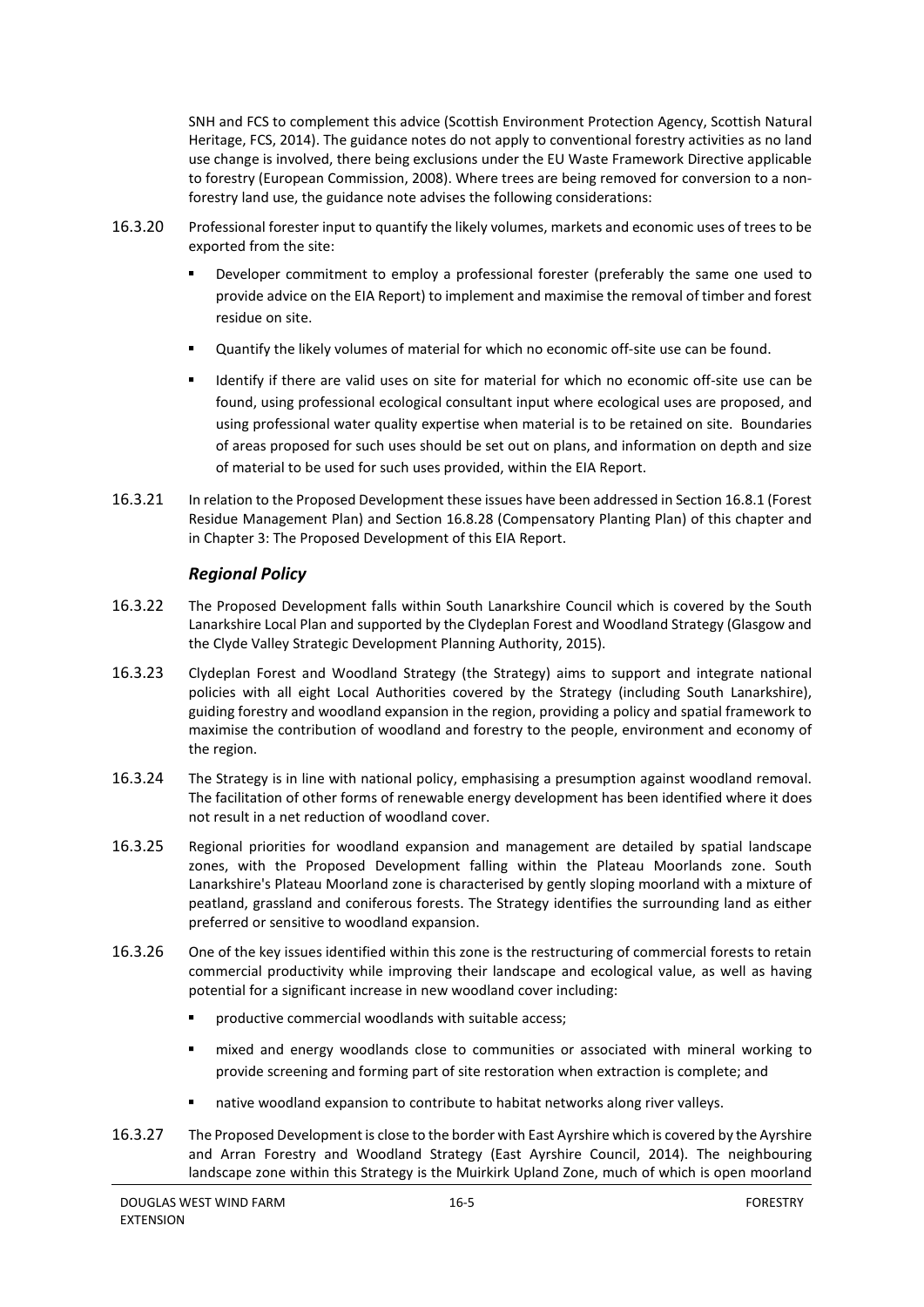covered by the Muirkirk and North Lowther Uplands (SPA) and is identified as being "sensitive" to woodland expansion (new woodlands) or compensatory planting.

# <span id="page-7-0"></span>16.4 Consultation

- 16.4.1 Table 16.1 Summarises the responses from the Scoping process and additional post-scoping comments received relevant to forestry and how these have been addressed in the EIA Report.
- 16.4.2 In addition to the formal Scoping process, pre-application consultation was undertaken with FCS, with a site meeting to review and discuss the Wind Farm Forest Plan proposals.

| <b>Consultee</b> | <b>Scoping Response</b>                                                                                                                                                                                                                                                                                                                                                                                                                                                                                                                                                                                                                                                                                                                                                                             | <b>Consultee Response</b>                                                                                                                                                                                                                                                   |
|------------------|-----------------------------------------------------------------------------------------------------------------------------------------------------------------------------------------------------------------------------------------------------------------------------------------------------------------------------------------------------------------------------------------------------------------------------------------------------------------------------------------------------------------------------------------------------------------------------------------------------------------------------------------------------------------------------------------------------------------------------------------------------------------------------------------------------|-----------------------------------------------------------------------------------------------------------------------------------------------------------------------------------------------------------------------------------------------------------------------------|
| <b>FCS</b>       | The report should include a stand-alone chapter<br>on 'Woodland Management and Tree Felling'<br>prepared by a suitably qualified professional and<br>supported by existing records, site surveys and<br>aerial photographs. The chapter should describe<br>and recognise the social, economic and<br>environmental values of the forest and the<br>woodland habitat and take into account the fact<br>that, once mature, the forest would have been<br>managed into a subsequent rotation, often<br>through a restructuring proposal that would have<br>increased the diversity of tree species and the<br>landscape design of the forest.                                                                                                                                                          | This forestry chapter has<br>been prepared by a suitably<br>qualified professional and<br>supported by all necessary<br>data and maps. Pre-<br>application consultation and<br>site meetings were conducted<br>with FCS to agree proposals<br>before use in this report.    |
| FCS              | The chapter should describe the baseline<br>conditions of the forest, including its ownership.<br>This will include information on species<br>composition, age class structure, yield class and<br>other relevant crop information. The chapter<br>should clearly indicate proposed areas of<br>woodland for felling to accommodate the<br>proposed infrastructures, including access roads,<br>tracks and any ancillary structures. Details of the<br>area to be cleared around those structures should<br>also be provided, along with evidence to support<br>the proposed scale and phasing of felling. The<br>chapter should consider the combined impact of<br>this proposal and the neighbouring Cumberhead<br>Extension proposal on the woodland, especially in<br>regard to wind stability. | Detailed Baseline and Forest<br>Plans are provided with an<br>assessment of changes<br>relating to the timing and<br>scale of changes between the<br>two plans including felling<br>programmes, timber<br>production, haulage, species<br>composition and age<br>structure. |
| <b>FCS</b>       | The chapter should describe the changes to the<br>forest structure, the woodland composition and<br>describe the work programme. The felling plan<br>should clearly identify which areas are to be felled<br>and when. Trees felled must be replaced by on-<br>site (replanting) or off-site compensatory planting.<br>On-site replanting must always be considered first.                                                                                                                                                                                                                                                                                                                                                                                                                          | Comparisons of the Baseline<br>and Wind Farm Forest Plans<br>are provided detailing<br>changes to felling<br>programmes, timber<br>production, timber haulage,<br>age structure and species                                                                                 |

**Table 16.1 - Summary of Forestry related Consultation Responses**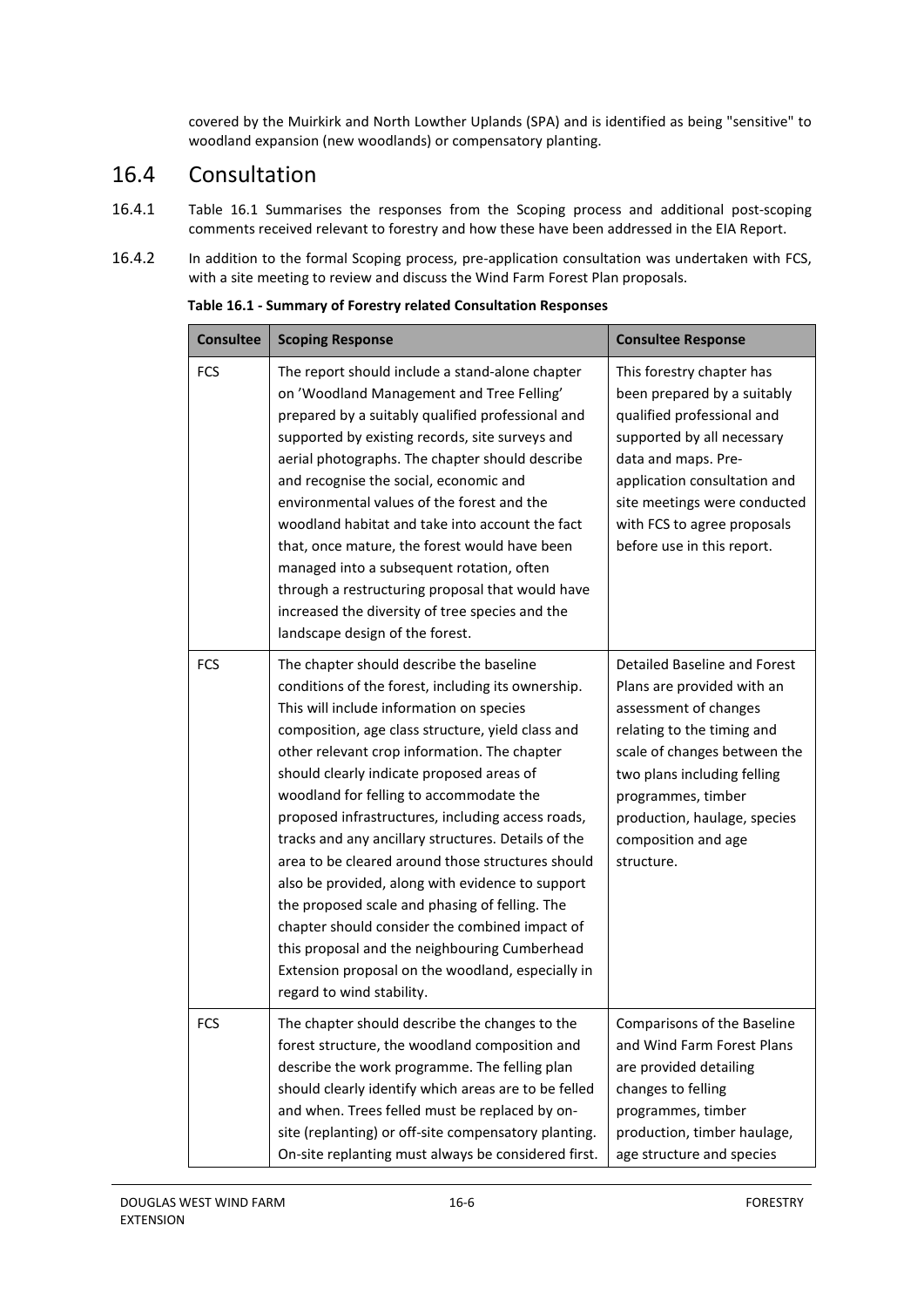| <b>Consultee</b> | <b>Scoping Response</b>                                                                                                                                                                                                                                                                                                                                                                                                                   | <b>Consultee Response</b>                                                                                                                                                                         |
|------------------|-------------------------------------------------------------------------------------------------------------------------------------------------------------------------------------------------------------------------------------------------------------------------------------------------------------------------------------------------------------------------------------------------------------------------------------------|---------------------------------------------------------------------------------------------------------------------------------------------------------------------------------------------------|
|                  | The replanting plan should show which areas are<br>to be replanted and when during the life of the<br>project. The plan should clearly identify and<br>describe the replanting operations including<br>changes to the species composition, age class<br>structure, timber production and traffic<br>movements.                                                                                                                            | composition over the course<br>of the 20-year Forest Plan<br>period as well as associated<br>with the Proposed<br>Development.                                                                    |
| <b>FCS</b>       | Applicant should consider potential cumulative<br>impact of the development in respect to the local<br>and regional context. Consideration should be<br>given to the implication of felling operations on<br>such things as habitat connectivity, landscape<br>impact, impact on timber transport network and<br>forestry policies included in the local and regional<br>Forestry and Woodland Strategies and local<br>development plans. | Cumulative impacts of wind<br>farm developments are<br>detailed in this chapter<br>(Section 16.10).                                                                                               |
| FCS              | Specifics of proposed mitigation should be<br>included in a replanting plan, appropriately<br>described in the EIA Report, to understand the<br>development in full.                                                                                                                                                                                                                                                                      | Mitigation measures relating<br>to replanting and<br>compensatory planting are<br>detailed in the report (Section<br>16.8.28).                                                                    |
| FCS              | Both felling operations and on and off-site<br>compensatory planting must be carried out in<br>accordance to good forestry practice- the EIA<br>Report must clearly state that the project will be<br>developed and implemented in accordance with<br>the UK Forestry Standard.                                                                                                                                                           | A commitment to deliver all<br>forestry operations to UKFS<br>and UKWAS standards is<br>included in the forestry<br>chapter along with a<br>compensatory planting plan<br>(refer to Figure 16.6). |
| <b>FCS</b>       | FC Scotland should be consulted throughout the<br>development of the proposal to ensure that<br>proposed changes to the woodland are<br>appropriate and address the requirements of<br>policy on control of woodland removal and the<br>principles of sustainable forest management.                                                                                                                                                      | Pre-application consultation<br>was carried out with FCS as<br>well as a site meeting and<br>provision of draft proposals<br>which were agreed before<br>use in the report.                       |
| <b>SEPA</b>      | Require a map and table detailing forest removal.                                                                                                                                                                                                                                                                                                                                                                                         | Woodland removal is detailed<br>on Figure 16.5.                                                                                                                                                   |
| <b>SEPA</b>      | Require the inclusion of a comprehensive<br>breakdown on all aspects of the 'forestry works'<br>planned at the site, including proposals for the use<br>of 'forestry by-products'.                                                                                                                                                                                                                                                        | A forest residue management<br>plan is provided in this<br>chapter (section 16.8.1).                                                                                                              |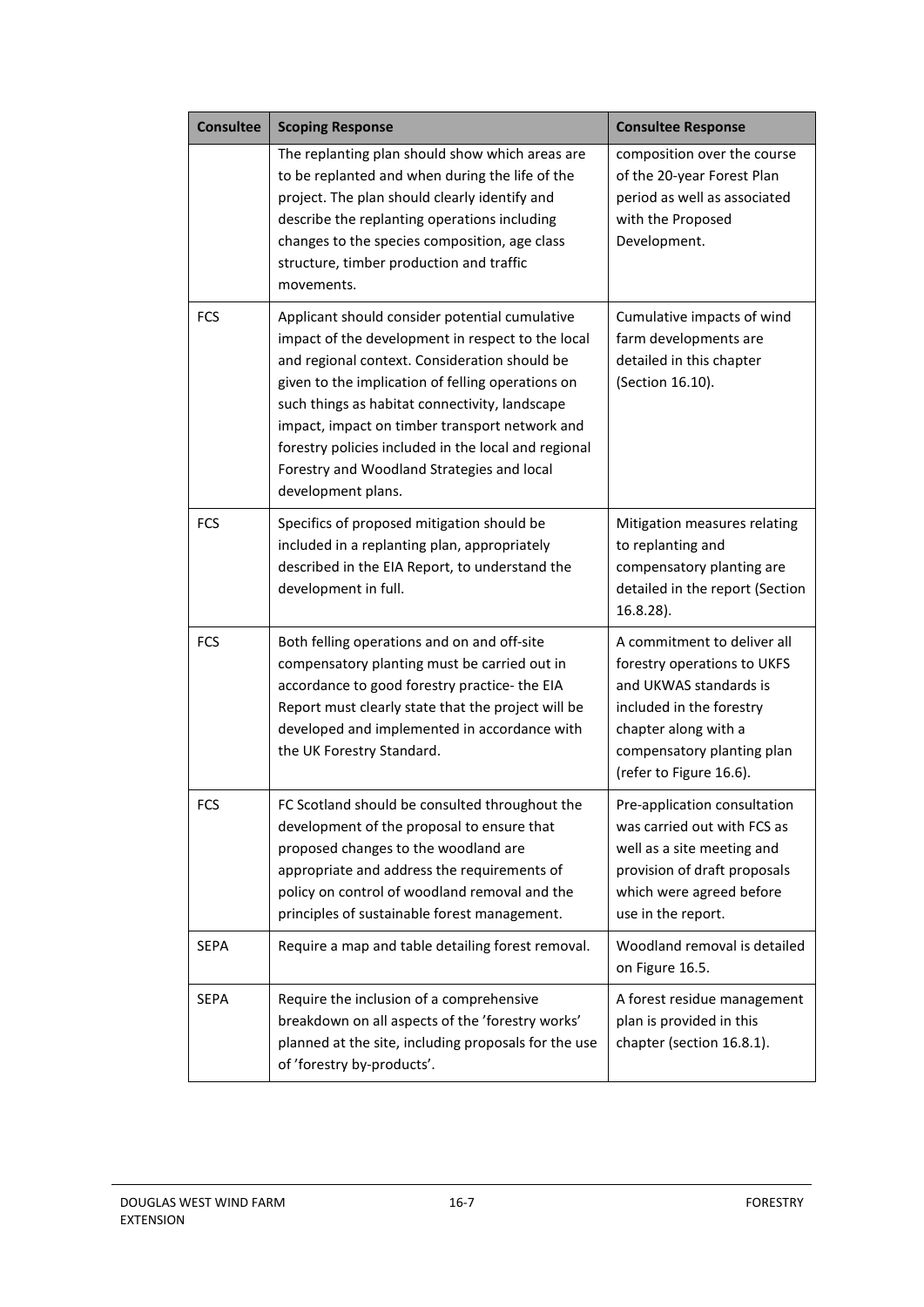# <span id="page-9-0"></span>16.6 Assessment Methodology and Significance Criteria

- 16.6.1 This chapter follows the assessment methodology set out in the Guidance to Forestry Commission staff on implementing the Scottish Government's Policy on Control of Woodland Removal – Annex 1 Environmental Statement (FCS 2015). This report also draws on the principals set out in *The Forestry (Environmental Impact Assessment) (Scotland) Regulation 2017* in assessing the overall significance of environmental effects (Scottish Government, 2017).
- 16.6.2 A number of parameters were taken into account in considering the felling requirements for the Proposed Development, including creating the following tree free areas:
	- 20 m wide corridors within which necessary access tracks would be located and around the substation, control room and energy storage facility;
	- 75 m radius centred around each turbine to establish bat protection buffer zones (as set by Bat Conservation Trust Good Practice Guidelines (BCT, 2016)) to be maintained as tree free for the life of the turbines; and
	- 10 m tree free buffer zone around crane pads, temporary construction compounds and borrow pits;
- 16.6.3 Permanent infrastructure areas and their associated buffers will be cleared and maintained as tree free while temporary infrastructure areas will be cleared, restored and replanted following construction.
- 16.6.4 Restored areas will be replanted but will be not be included in the replanting figures and will instead be included in the requirements for compensatory planting calculations due to concerns raised by FCS over the suitability of restored sites for woodland post-restoration.

# *Desk Study*

16.6.5 Cumberhead Forest benefits from an existing Baseline Forest Plan (refer to Figure 16.1) and good base data relating to current tree species, planting years, Yield Class, Wind Hazard Class and LiDAR tree crop height data, combining to provide reliable information to support silvicultural decision making. This plan was reviewed, with data updated reflecting changes to species composition, ages and yield classes arising from the ongoing programme of harvesting and replanting as well as in response to observed growth rates within the forest. This review fed into a series of field surveys to verify and update the baseline forestry data.

# *Site Visit*

16.6.6 Ground truthing of specific aspects of the forest was undertaken (01 February 2019) to support the desk study and to provide quantitative validation for specific aspects of the proposal, particularly those identified in pre-application consultation and site meetings with FCS. Field survey validation was primarily in relation to tree canopy top heights and felling phasing in proximity to specific turbine locations to help inform the appropriateness of turbine specific management proposals.

# *Assessment of Potential Effect Significance*

# **Forest Plans**

- 16.6.7 In 1919 the Forestry Commission was established and tasked with encouraging large-scale forest expansion, to provide a strategic timber reserve for the United Kingdom. Afforestation often took place in the uplands with a limited number of tree species capable of successful establishment. As these forests have matured and policy has changed, a move towards creating more diverse, multipurpose woodlands has developed.
- 16.6.8 Restructuring of even age, single species dominated forests to achieve a more diverse age and species structure is required through the UKFS and certification systems such as the UK Woodland Assurance Standard (UKWAS, 2018). Forest restructuring is approved through the forest planning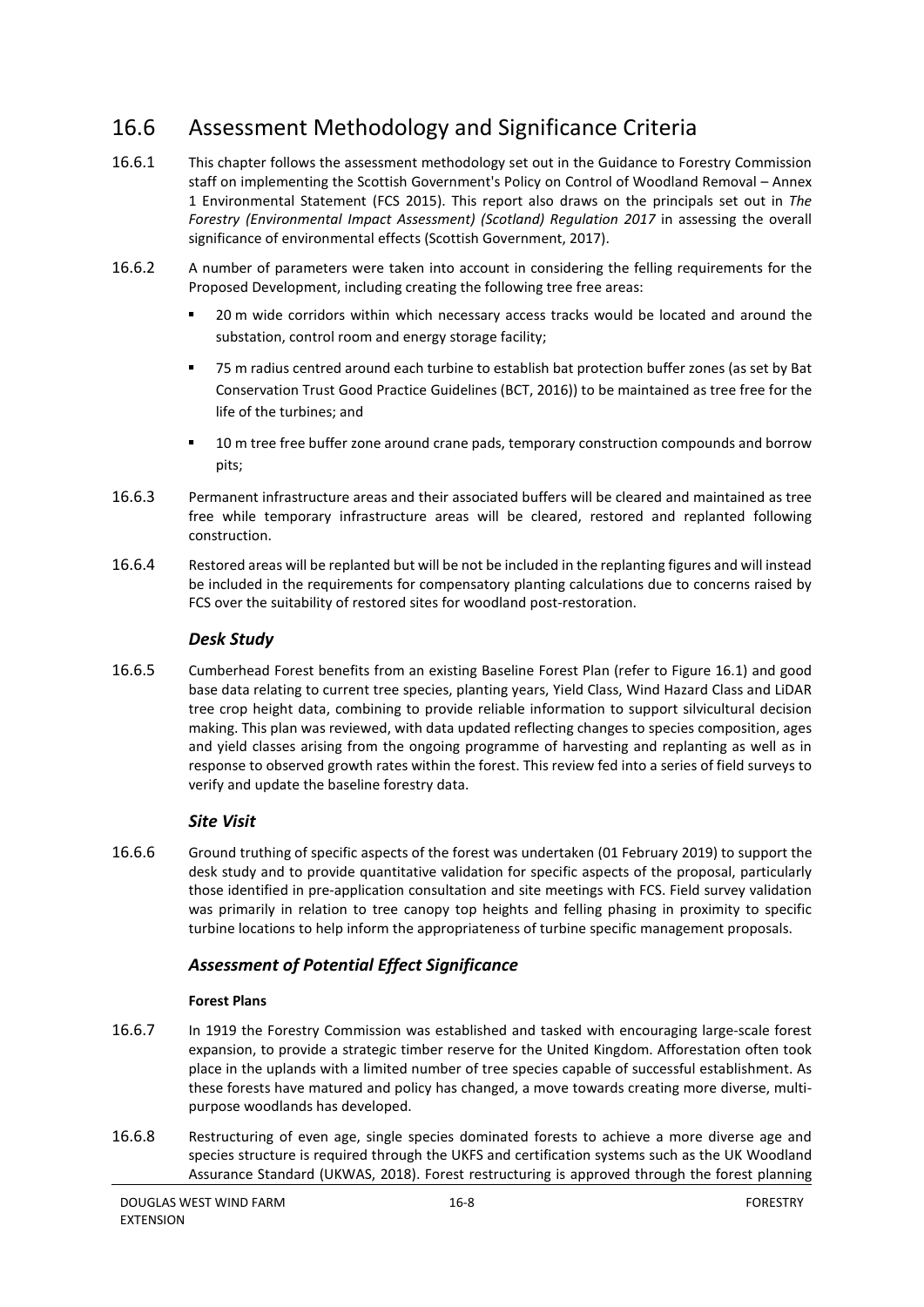process, usually in the form of a Forest Plan, which is assessed and authorised by FCS as the Competent Authority.

- 16.6.9 Forest Plans can relate to individual forests or groups of woodlands and represent a strategic document describing forest operations such as harvesting, replanting and road building over a 20 year period, broken down into four, 5-year phases. Forest Plans bring together and attempt to balance management objectives, silvicultural prescriptions and other considerations relevant to the forest area such as landscape, access, biodiversity and the water environment. Forest Plans describe how the management strategy will deliver these objectives, through the structures detailed within the UKFS and UKWAS requirements. Silvicultural prescriptions are underpinned by site specific conditions such as location, species, age structure of the woodlands and the risk of windblow damage to commercial conifer crops.
- 16.6.10 A Baseline Forest Plan is in place at Cumberhead Forest, which is due for a mid-term review in 2020/21 and full renewal in 2026. As part of the EIA consultation process, proposed felling and restocking plans have been drafted in consultation with FCS. Prior consultation and a site meeting were conducted with FCS with the site meeting being held on 01 February 2019 to discuss and agree the principles of the felling and replanting plans for the Proposed Development.
- 16.6.11 The Felling and Replanting Plans from the Baseline Forest Plan are presented in Figures 16.1 and 16.2 along with the Felling and Replanting Plans for the Wind Farm Forest Plan which are detailed in Figures 16.3 and 16.4.
- 16.6.12 An assessment of potential significant effects on forestry can be achieved by comparing key comparable statistics for the Baseline Forest Plan and Wind Farm Forest Plan to quantify:
	- **all areas felled across the felling phases;**
	- **timber volumes to be felled over the course of the Forest Plan phases;**
	- changes to species composition; and
	- **•** requirements for compensatory planting.

#### **Design Methodology**

- 16.6.13 Initial proposals were scoped with FCS in 2018 and a site meeting was held in February 2019 to consider the potential impact of the 13 turbines. Following feedback from FCS and other consultees a number of design iterations were undertaken in order to balance the impacts on forestry as well as ecology, landscape and other considerations.
- 16.6.14 In locating turbines for the Proposed Development, a range of factors were considered and balanced including detailed consultee feedback, tree height and crop age structure, felling and replanting plans in the Baseline Forest Plan as well as landscape and topography at individual turbine locations. This process involved looking at opportunities for:
	- Using larger turbines to remove issues associated with wind resource and turbine warranties in relation to felling requirements.
	- **Locating turbines in areas where the potential for woodland removal is minimised based on the** Baseline Forest Plan restructuring design e.g. areas of open ground.
	- Locating near to existing forest roads and rides to reduce crop loss to infrastructure.
	- **•** Locating turbines where there would be least impact on the current forestry felling phases (in young crops or in compartments due to be felled).
	- Reducing keyhole requirements to the absolute minimum area required to accommodate turbines and associated bat protection zones.
- 16.6.15 The following section explores how the various elements of this design approach fed into the iterative Wind Farm design process, leading to the final design.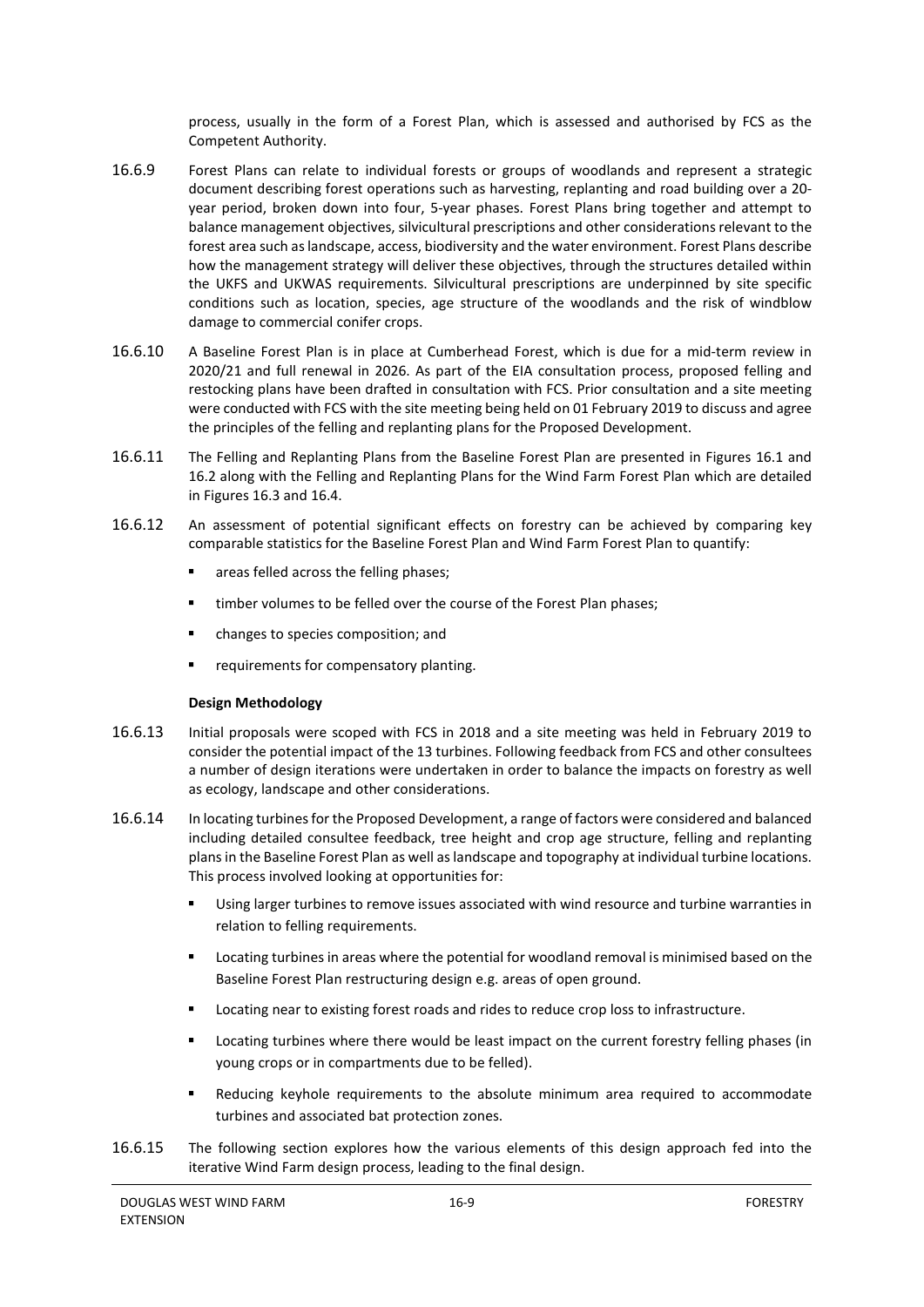#### **Cumberhead Forest Plan**

- 16.6.16 Cumberhead is a large commercial forest complex with a wide range of crop ages, from young, recently felled and replanted crops, through to mid rotation crops as well as mature crops ready for harvesting. This complexity is added to by the presence of Nutberry Hill Wind Farm located near the centre of the property.
- 16.6.17 Age diversity at Cumberhead offers a number of opportunities when considered in the context of planning a wind farm development:
	- Existing Baseline Forest Plan; detailed forest management proposals balancing forest management objectives with key economic, social and environmental considerations and subject to full public consultation.
	- Good existing crop data and knowledge of the property by both the Forest Managers and Forestry Commission staff.
	- Age class diversity across the site offers greater potential for siting turbines in young crops where there will be limited requirement for felling to wind-firm edges or for wind resource or felling areas in line with the existing harvesting coupes and phases.
	- A greater number of wind-firm boundaries have been created through past harvesting and replanting operations with a greater understanding of site susceptibility to windblow.
- 16.6.18 Cumberhead Forest has been managed since planting as a commercial forestry, with a strong focus on commercial production and has operated under an approved Forest Plan since 2006. One of the benefits of having a Baseline Forest Plan is as a benchmark for "normal" management against which the Proposed Development can be assessed.
- 16.6.19 Key issues for wind farm developments in relation to forestry often revolve around what felling and replanting would be acceptable under "normal" forestry operations against which an assessment of the wind farm forestry proposals can be assessed. In this instance the presence of a Baseline Forest Plan provides the baseline against which to compare the Proposed Development, while providing a vital tool for helping to prioritise turbine locations where there is greatest synergy with routine forest management.

# **Keyholing**

- 16.6.20 The design concept has been to avoid woodland loss wherever possible and where this is not possible, to have the smallest possible keyhole and associated felling within afforested areas. The size of the keyhole is dependent on a number of factors relating to the crop, turbine selection and other factors such as the presence of protected species.
- 16.6.21 This design approach considered location, altitude, topography, soils, exposure, tree height, age and species which all influence the scale of keyholes and associated felling. Young crops require no additional felling to wind-firm boundaries, as there is very low risk of inducing windblow by "cookie cutting" the turbine keyhole into the existing crops. Mature crops may require more extensive felling to wind-firm boundaries before replanting the felled area back to the desired keyhole. Both approaches result in the same keyhole area, but the latter requires more initial felling.
- 16.6.22 Turbine selection also plays a significant role in the size of the keyhole area. In basic terms, the taller the hub height, the greater the potential to reduce keyhole sizes as the rotor blades will be higher above the forest canopy. This is also the preferred approach for wind resource, as the higher the turbines, the greater the wind resource and less interference from the forestry below. Limiting factors in this situation have been:
	- Rotor blade length this is the largest single component to be transported to site.
	- Landscape the need to ensure the selected turbines are appropriate to the scale and setting of the area and comparable in appearance to neighbouring wind farms.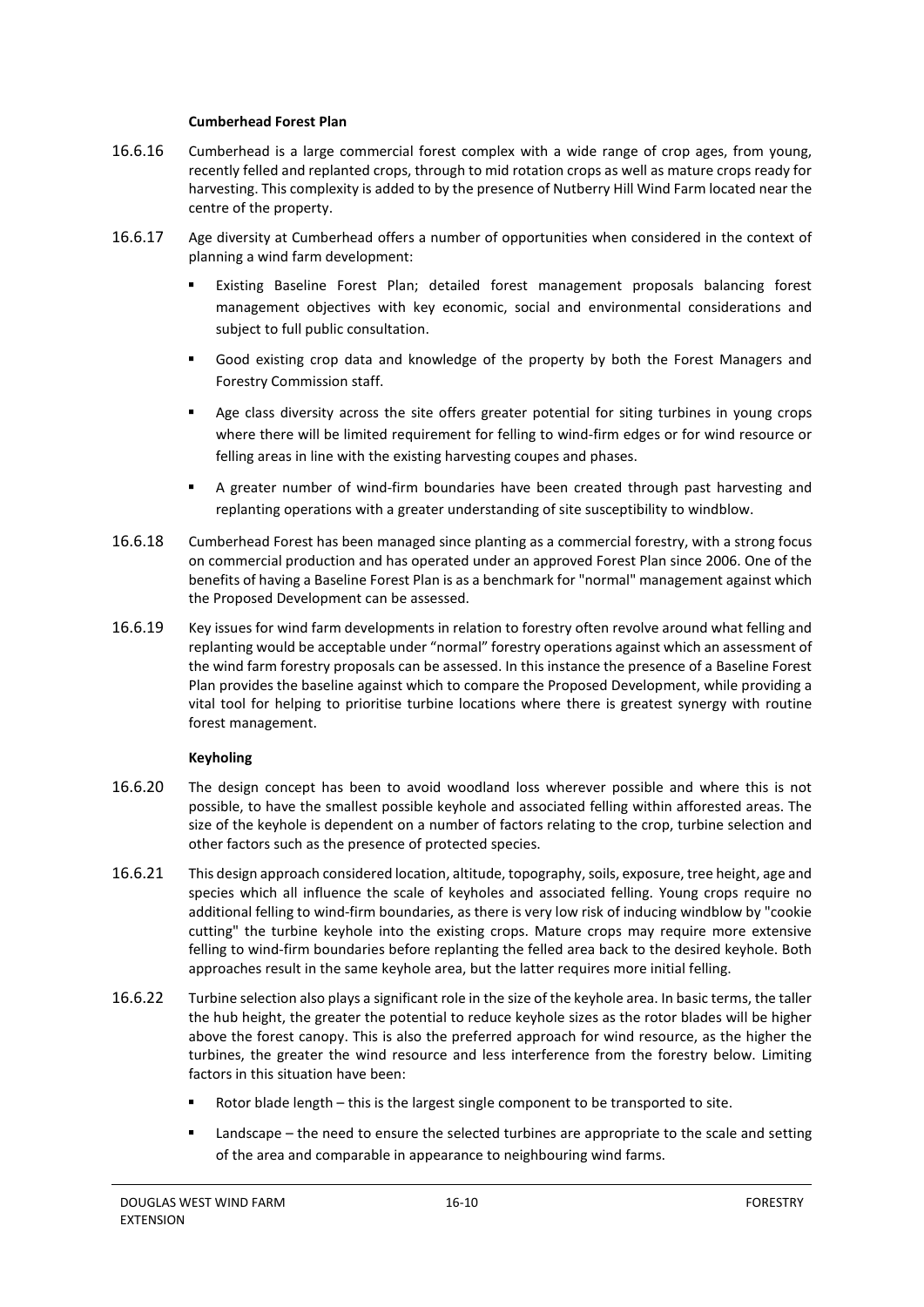- 16.6.23 Turbines with a tip height of up to 200 m have been selected for the Proposed Development in order to maximise potential for woodland retention and wind resource, while balancing other key considerations. The selected turbines would permit retained tree heights of 20 m adjacent to turbines minimising woodland removal.
- 16.6.24 A further important design consideration in keyhole size is the presence of bats, which are European Protected Species and require tree free stand-off zones between tree canopies and the swept edge of the turbine blades, as detailed in EIA Report (refer to Chapter 7: Ecology and Nature Conservation). In this design approach, a bat protection buffer zone has been the limiting factor in how close the tree edge can be to the base of turbines. For the turbines and rotor blades proposed, the bat protection buffer zone radius used for this assessment is 75 m.

# **Wind Resource and Turbine Warranties**

- 16.6.25 Wind resource engineers and turbine manufacturers were engaged to determine the potential for an upper height limit for tree canopy retention directly adjacent to turbines. Initial feedback indicated (subject to turbine selection) a canopy height of 20 m. This figure was a compromise balancing retaining forestry to an economic height against crop loss for bat protection buffer zones, as the taller the crops, the larger the tree free buffer zone required and associated woodland removal around each turbine.
- 16.6.26 Windblow risk was assessed using a combination of past experience at Cumberhead Forest along with standard silvicultural Critical Height and Terminal Height figures for the Wind Hazard Classes (WHC) at each turbine location. The majority of the site is classified as WHC 5 with smaller areas of WHC 4 and 6. Critical Height is the height at which the onset of windblow can be expected and the Terminal Height is the height at which significant windblow can be expected (defined as 40% or more of the stand area). Table 16.2 details the age at which the yield classes of crop found within the Proposed Development area will reach Critical and Terminal Heights for WHC 5.

| <b>Yield Class (YC)</b> | <b>Critical Height (16m)</b> | <b>Terminal Height (19.5m)</b> |
|-------------------------|------------------------------|--------------------------------|
| 6                       | 60 years                     | 70 years                       |
| 8                       | 50 years                     | 65 years                       |
| 10                      | 42 years                     | 54 years                       |
| 12                      | 36 years                     | 46 years                       |
| 14                      | 34 years                     | 41 years                       |
| 16                      | 30 years                     | 37 years                       |
| 18                      | 24 years                     | 34 years                       |
| 20                      | 20 years                     | 31 years                       |

**Table 16.2 - Summary table for the ages at which yield class 6 to 20, unthinned Sitka spruce crops will reach Critical and Terminal Heights for Wind Hazard Class 5 sites.**

- 16.6.27 The table above broadly supports field observations at Cumberhead Forest which indicate unthinned crops of Sitka spruce between 18 m and 23 m in height will start to suffer significant windblow.
- 16.6.28 Combining observational and theoretical evidence to assess tree canopy retention heights shows a good degree of overlap:
	- wind resource engineer and turbine warranty feedback: Canopy heights of 18 m to 24 m subject to bat protection buffer zone;
	- Critical Height and Terminal Height figures for WHC 5 sites: Canopy heights of 16 m to 19.5 m; and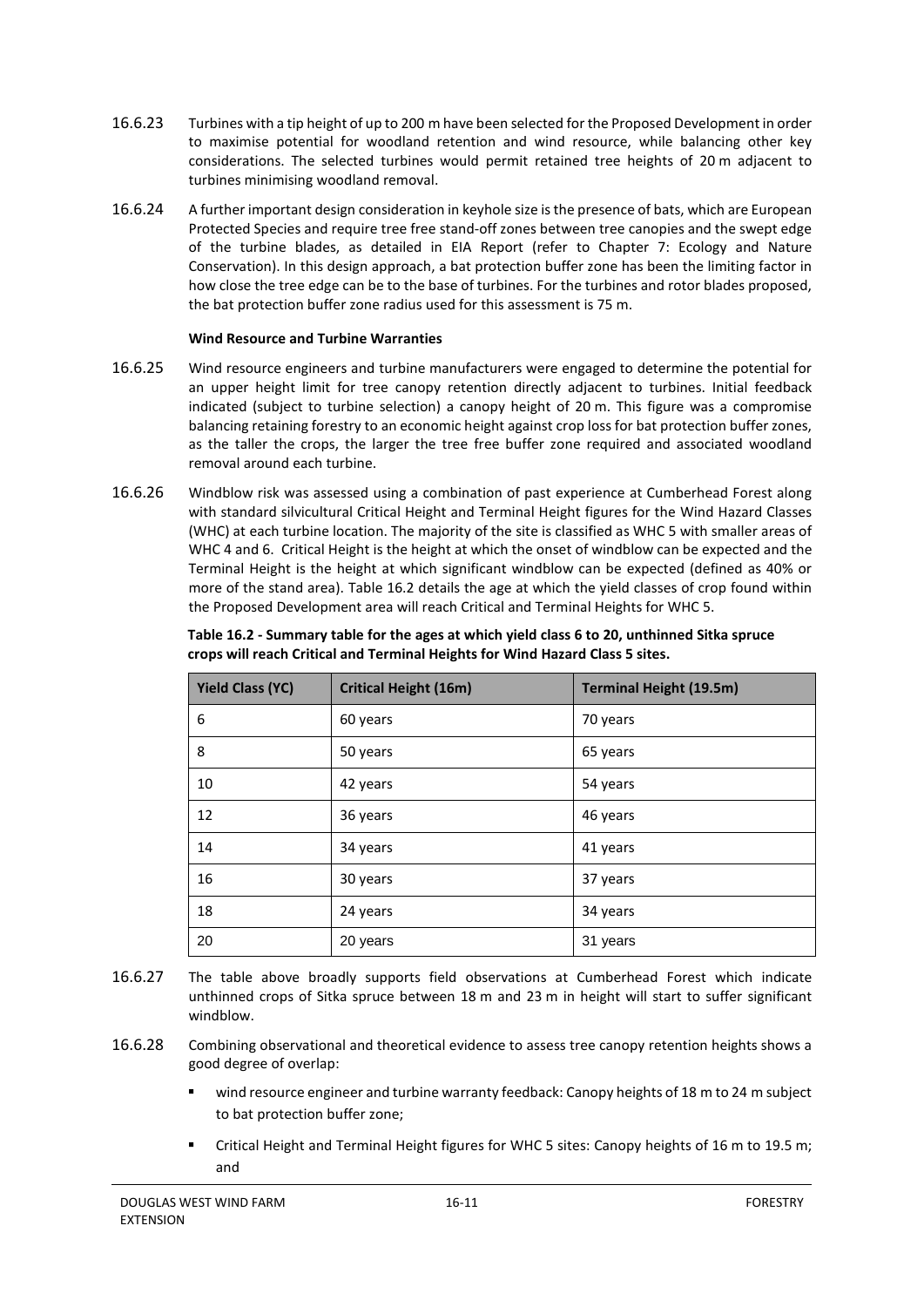- field observations of windblow: Target harvesting height of 18 m to 23 m.
- 16.6.29 The reasonably flexible approach to tree heights adjacent to turbines adopted by the wind resource engineers, turbine manufactures in combination with the turbine and rotor blade selection introduces substantial flexibility for siting turbines in order to minimise woodland loss.

# **Topography and Landscape**

- 16.6.30 A full landscape and visual assessment of the Proposed Development is provided in Chapter 6: Landscape and Visual and a landscape analysis is included as part of the Baseline Forest Plan. Forestry and landscape are considered here within the context of the Proposed Development and current forestry best practice under the UKFS and supporting documentation including the *UKFS Guidelines - Forests and Landscape* (Forestry Commission, 2017) and Forestry Commission Guidance Notes such as *Design Techniques for Forest Design Planning* (Forestry Commission, 2014).
- 16.6.31 **It is important to note that the majority of the felling detailed in the Wind Farm Forest Plan will be approved by FCS through the routine Forest Plan approval process, with the only the felling required for the immediate infrastructure footprint and associated tree free buffer zones being applied for as part of the Proposed Development**. As such, forestry harvesting coupe design, scale and acceptability for the majority of felling will fall under the assessment of FCS as the Competent Authority.
- 16.6.32 The design approach was to adhere to the principles for the Baseline Forest Plan in relation to coupe design, scale and, as far as possible, existing felling phases and crop separation considerations.

# **Timber Harvesting Volume Calculation Methodology**

- 16.6.33 Timber volumes are derived from Forestry Commission Yield Models using the age of the tree crops and estimated Yield Class (YC) based on LiDAR data and field verification.
- 16.6.34 The default yield model used was Sitka spruce, 2 m initial planting spacing, no thinning, as this reflects the dominant species and planting regime within the forest.
- 16.6.35 Net volumes have been used for the purposes of this assessment. These have been calculated by deducting 15% of the gross volume to account for drainage ditches, rides and small open spaces within the crop.
- 16.6.36 An industry standard conversion factor of 1.08 has been used to convert the net volume into tonnage and this was used to determine forecast timber volumes.

# **Summary of Design Methodology**

- 16.6.37 Turbine locations were assessed against the Baseline Forest Plan and forecast crop heights in 2021 with compartments assessed to highlight the level of fit with the Baseline Forest Plan. This assessment formed the basis of a more detailed pre-application consultation and site visit with FCS to explore appropriate approaches to design and mitigation to limit forestry impacts.
- 16.6.38 The result of this process should be a Wind Farm Forest Plan design with an acceptable fit with the Baseline Forest Plan and associated felling and replanting designs, resulting in the smallest possible impact on the overall forest when considered in the context of felling areas, harvesting volumes or replanting design. The key test of the success of this approach should be a Wind Farm Forest Plan that is capable of being supported by FCS following the pre-application site visit and subsequent submission.

# *Requirements for Mitigation*

16.6.39 Where woodland removal is an unavoidable consequence of land use change, compensatory planting will need to be delivered in accordance with the Implementation Guidelines for the Control of Woodland Removal Policy (Forestry Commission Scotland, 2015), with the details for delivery set out in a compensatory planting plan.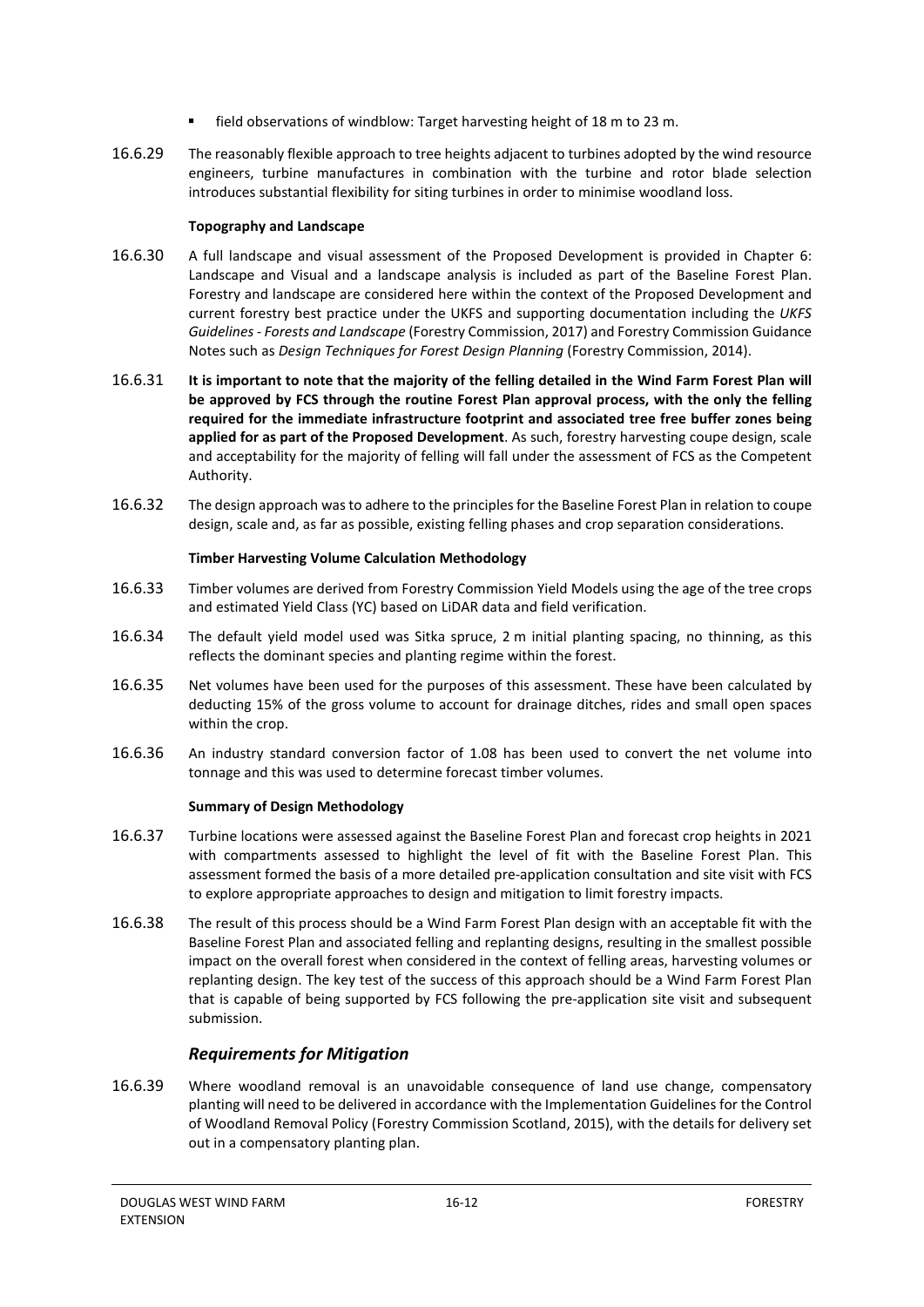16.6.40 Where felling and replanting are not being carried out as part of routine forestry operations, there is the scope for the production of non-forestry residues. In such cases a forest residues management plan will need to be produced.

# *Assessment of Residual Effect Significance*

16.6.41 Comparable forest statistics will be produced for the Baseline Forest Plan and the Forest Plan in order to assess the scale, magnitude and speed of changes proposed between the two Forest Plans as well as their delivery against UKFS and UKWAS standards.

# *Limitations to Assessment*

16.6.42 The precise scale and location of borrow pits is not yet known, however it is anticipated that these will be relatively small in extent and will not exceed 2 ha in area. An approach as to how these will be handled in relation to forest design and compensatory planting is detailed in paragraph 16.8.36.

# <span id="page-14-0"></span>16.7 Baseline Forest Plan

- 16.7.1 Forest Plans are a critical tool in strategic forest management, designed to balance the objectives of the owner with site specific considerations such as landscape, biodiversity, protection of soils and water, archaeology and public access, i.e. balancing the social, economic and environmental aspects of the forest.
- 16.7.2 The Baseline Forest Plan at Cumberhead runs from 2016 to 2035, with detailed approvals for felling and replanting covering the first ten-year period (leading up to 2025) and indicative felling phases for the second ten-year period (2026 to 2035).
- 16.7.3 Key site factors assessed in the Cumberhead Baseline Forest Plan are summarised below.

# *Social*

- 16.7.4 Community engagement and Scoping was carried out as part of the Forest Planning process. Through this process the key actions identified by local residents were:
	- Improved access (installation of gates) on the tracks leading into Cumberhead from South Cumberhead Farm and Stockhill Farm; and
	- **•** Opening up of a historic footpath running through the eastern corner of the property through compartments 426, 435 and 436.
- 16.7.5 An archaeological survey was commissioned as part of the Baseline Forest Plan, which revealed no Scheduled Ancient Monuments within Cumberhead Forest but identified 21 archaeological or potential archaeological features. Most features related to past agricultural use such as sheepfolds, enclosures and dykes as well as some disused mines and associated infrastructure.
- 16.7.6 All identified archaeological features have been mapped and recorded for forest management purposes, to ensure they will be marked on site prior to felling and protected from harvesting operations, with 20 m unplanted buffers around major features and 10 m open ground buffers around minor features.
- 16.7.7 This large area of mid to late rotation forest has been planted on land that can be characterised as extensive plateau moorland, dominated by large, gently sloping areas of forest that rise sharply onto the slopes of the hills to the south. Wedder Hill (465 m), Hagshaw Hill (470 m), Common Hill (488 m), Burnt Rig (441 m) and Arkney Hill (375 m) form a ridge to the south, which act as a topographic screen from potential viewpoints to the south-west through to the south-east.
- 16.7.8 To the west and northwest, Cumberhead Forests extends over the Law (419 m), Black Hill (360 m) and Tod Law (380 m), screening views into the Hagshaw Hill landscape unit. From the north, views into the forest are extremely distant with intervening topography, obscuring all but the upper margins of the forest from Lesmahagow, located 5.5 km to the north, on the far side of the former opencast workings.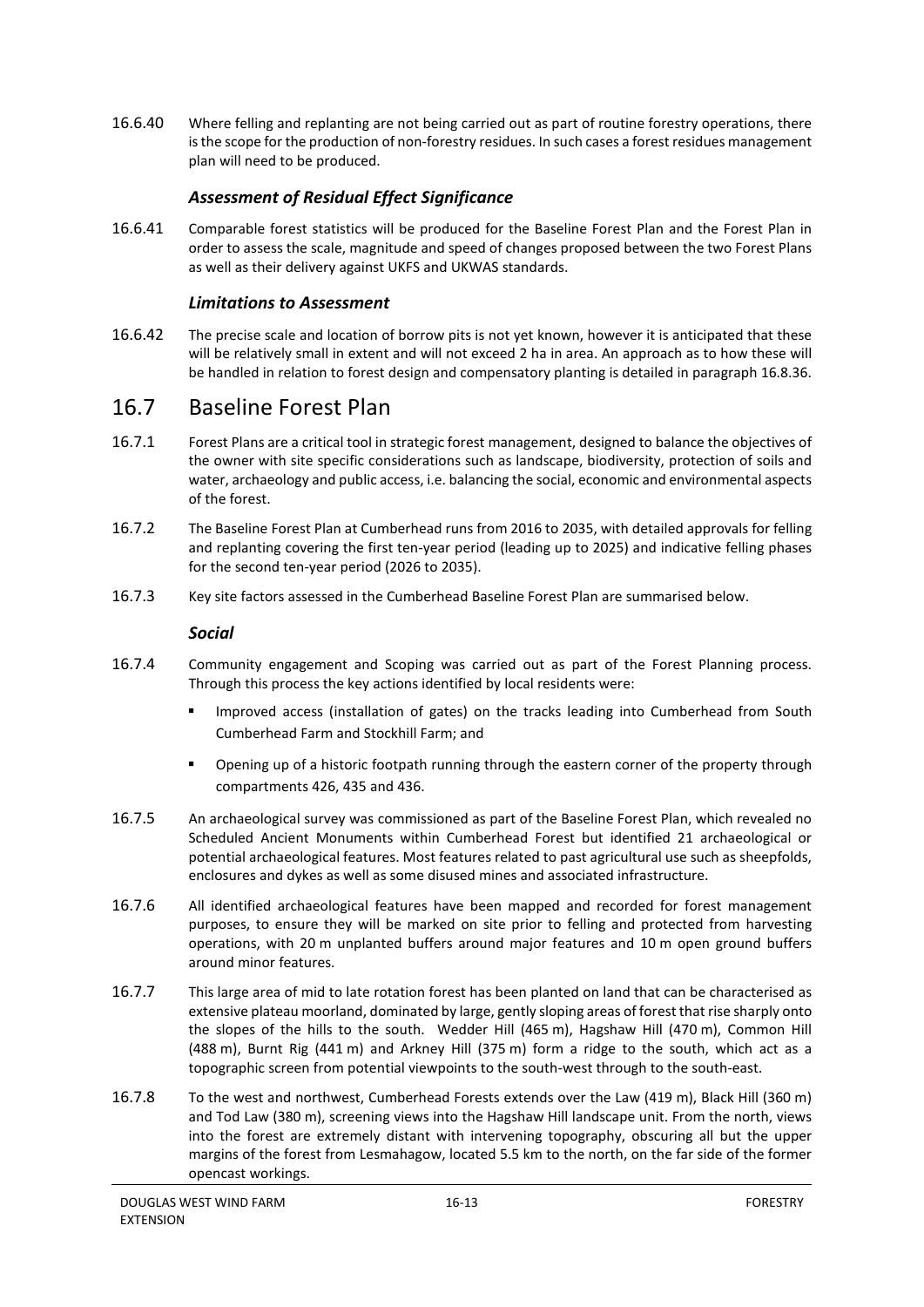- 16.7.9 Views from the east and northeast have the greatest number of potential vantage points and visual receptors, most of which are relatively distant, at oblique angles, with only the upper margins of the forest visible. Coalburn is located 1.5 km north-east of Cumberhead Forest but sits relatively low in the landscape with the lower village sitting in the valley and the upper village partially screened by the former opencast workings and intervening woodlands. Where the forest is visible from the top of Coalburn Road and Bellfield Road, only the eastern-most section of the forest is visible, with considerable foreshortening of lower and mid-slope woodlands as a result of the gentle gradient. More distant views from the northeast are taken from the main north-south transport corridor along the B7078 and the M74 corridor ranging from 3.5 km to 5.5 km.
- 16.7.10 Views from the village of Douglas, just over 2.5 km to the east, are extremely limited as the forest is over the brow of the hill, with the village sitting down on the lower slopes of the Douglas Water valley, topographically screened by the escarpment running from Douglas West to Curly Brae upon which Long Plantation is located.
- 16.7.11 While views from the north-east are the most prominent in relation to the Hagshaw Hill landscape unit of Cumberhead Forest, distance, intervening topography and the foreshortening effect of the woodland on the gentle sloping middle to lower plateau slopes, mean the sensitivity of Hagshaw Hill in terms of coupe scale and design is considered to be low to moderate.
- 16.7.12 A landscape character assessment was carried out for the Baseline Forest Plan which was supported by viewpoint images, which recorded most areas as having low or moderate landscape sensitivity. The greatest landscape design considerations in relation to the Hagshaw Hill landscape unit are were considered to be the upper margins and the most easterly section of the forest. In designing felling coupes, consideration was given to their scale and fit within the landscape, ensuring coupes are proportional to the relatively large scale of the forest unit and relatively low sensitivity of the landscape setting.
- 16.7.13 The resulting coupe size and design had relatively large coupe sizes to reflect the scale of the landscape and the need to fell to existing wind-firm boundaries given the risk of windblow, while replanting design was used to improve future forest design. Coupe size varied from 10 ha to in excess of 100 ha over the four felling phases, with the first ten-year period detailing 798 ha of felling, with average coupe sizes between 50 ha to 70 ha.

# *Economic*

- 16.7.14 One of the key management objectives identified in the Baseline Forest Plan is to maximise the financial return from growing timber through the sound practice of silviculture in balance with other site considerations. Cumberhead Forest is owned by a pension fund, with a requirement for steady, predictable annual income. This regular and reliable production of timber also helps to supply and support considerable regional rural economic benefits associated with both in-forest and downstream industries.
- 16.7.15 This objective was delivered through the Baseline Forest Plan by developing felling coupes that allowed for regular harvesting on an economic scale and replanting plans that maximised future timber production from the most suitable ground (the right tree in the right place). Replanting plans were designed to be both UKFS and UKWAS compliant while retaining the optimum area for commercial forestry using improved site preparation, drainage and improved planting stock to enhance productivity of second rotation crops. These proposals were balanced with other sitespecific considerations, with areas of less suitable ground removed from production to deliver other benefits such as creation of riparian corridors as natural buffer zones and habitat networks as well as including designed open ground associated with hill tops, access routes and archaeological features.

# *Environmental*

16.7.16 As part of the Baseline Forest Plan and UKWAS certification an ecological audit was commissioned to identify significant features and inform recommendations for future management. Recognising the importance of the Muirkirk and Lowther Uplands SPA/Muirkirk Uplands SSSI and a geological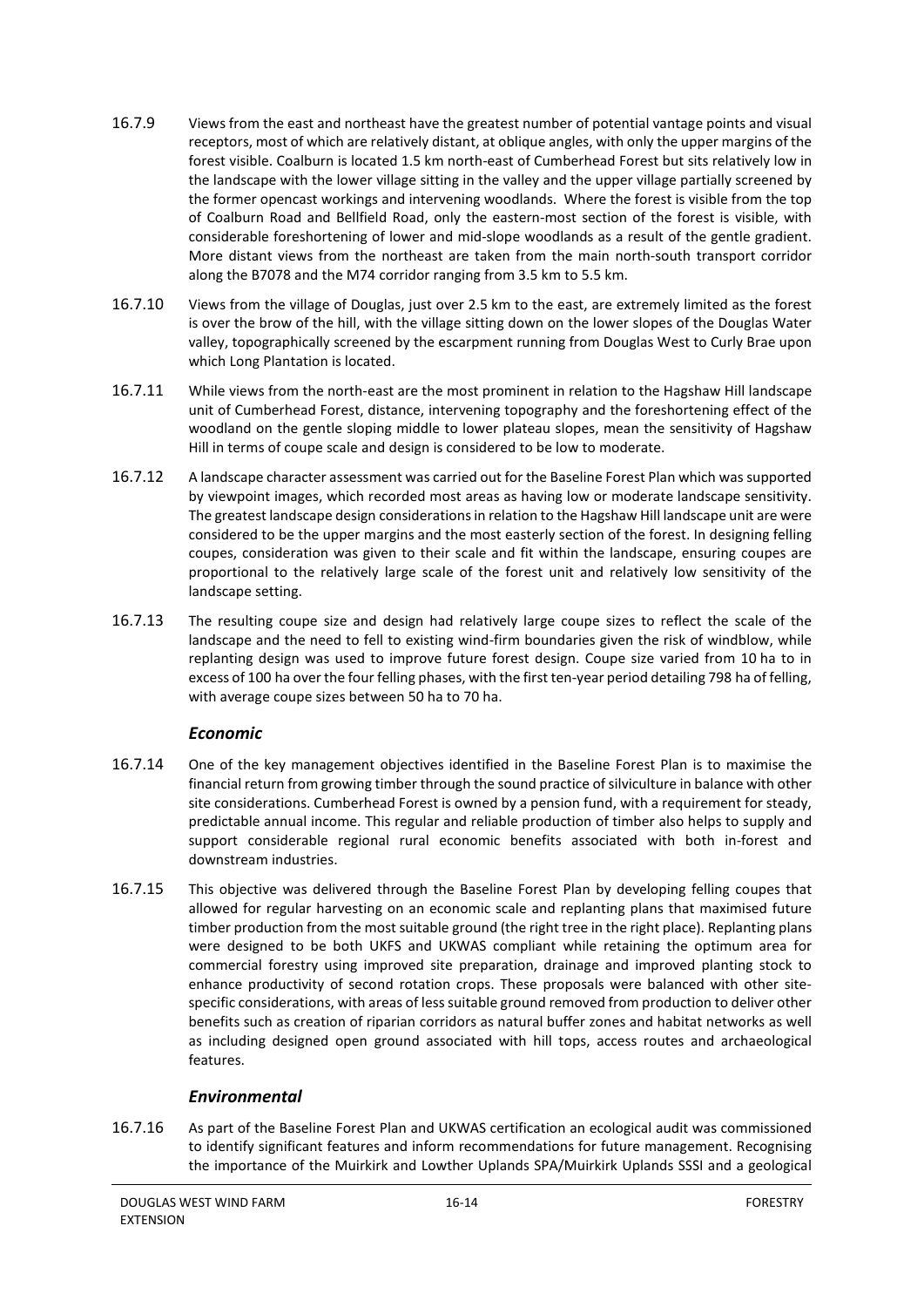SSSI located in compartment 107 on the northern boundary, SNH was consulted as part of this process.

- 16.7.17 As well as statutory designations, a number of additional datasets were assessed including the Ancient Woodland Inventory and deep peat deposits database to check for the presence of these features. This was supported by desk-top and site surveys which recorded past and present use of the area associated with Nutberry Hill by black grouse (*Tetrao tetrix*) and notable populations of cloudberry (*Rubus Chamaemorous*) as well as small areas of semi-natural woodlands.
- 16.7.18 The Baseline Forest Plan was designed to reflect the natural characteristics of the site, with generous use of designed open ground in the upper reaches of the riparian corridors, narrowing where the watercourses become incised, using native broadleaves to emphasis this design, especially in the lower sections of the property.
- 16.7.19 Where the forest borders the SSSI/SPA, greater areas of open ground and lower density stocking of Sitka spruce and native broadleaves were included to create a mosaic of open ground and scattered sheltered woodland to be kept as natural reserves to provide valuable shelter and a food source for black grouse.
- 16.7.20 Reflecting the records of high elevation deep peat associated with Priesthill Heights and to improve the linkage between the SSSI/SPA and open ground habitats of Nutberry Hill, replanting was designed to be held back in these areas (compartment 241, 242 and 243). This design was supported by creating long term retentions and natural reserves in crops on the lower elevations of Nutberry Hill in the west and to the north of the Birkenhead Burn.
- 16.7.21 Areas of very low yield class crops recorded in compartments 209 to 211 were identified for reversion to open ground habitats and low-density native woodlands, while also helping to redesign the long, linear crop boundaries at high elevations in this section of the forest.
- 16.7.22 High elevation planting boundaries in compartments 233 and 234, where crop growth has been limited by poor soils and exposure were designed to bring the treeline down the hill while creating a more natural feature in the landscape. Similarly, poor, waterlogged soils at lower elevations in compartments 226 to 229 associated with the Pockmuir Burn flood plain were designed to create areas of open ground in the centre of the forest.
- 16.7.23 In 2011/12 the six turbine, Nutberry Wind Farm was consented and built on The Law in the centre of the property, located within compartments 232, 301, 304 and 305. This development was accommodated within the forest through an amendment to the Forest Plan, which saw these compartments felled to wind-firm boundaries before being replanted back to 100 m keyholes around the six turbines with delayed restocking by five years.

# *Baseline Forest Plan*

- 16.7.24 The Baseline Forest Plan can be used as a benchmark against which to show the changes associated with the Wind Farm Forest Plan. By using comparable forest statistics relating to the composition of the forest (felling and replanting plans) it is possible to accurately quantify and assess the potential impact of the Proposed Development.
- 16.7.25 For the purpose of this report, summary statistics for the area of forest being felled within each of the felling phases has been used, along with timber production forecasts, haulage requirements, replanting areas, species and proportions and benchmarked against both UKFS and UKWAS requirements. Statistics will be replicated for both the Baseline Felling and Replanting Plans and the Wind Farm Felling and Replanting Plans.

# <span id="page-16-0"></span>16.8 Potential Effects – Wind Farm Forest Plan

16.8.1 As set out above in Section 16.6, the premise for designing the Proposed Development in relation to forestry reflected both the Landowner's management objectives and Scottish Government Policy in terms of minimising impact on the Baseline Forest Plan. In doing so, the resulting proposal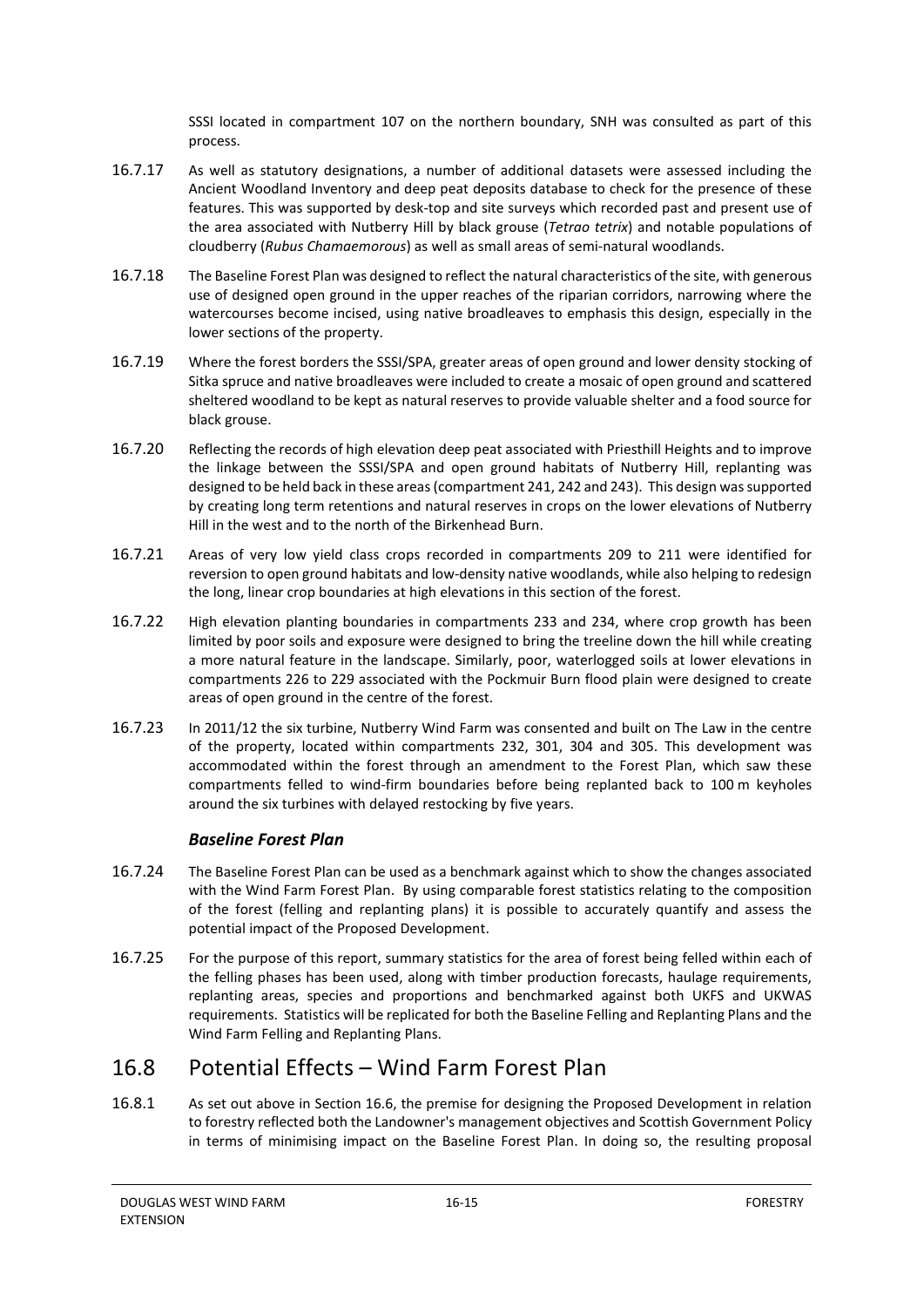maintains the social, economic and environmental aspects set out in the Baseline Forest Plan, while including sustainable energy production into the forest planning process.

16.8.2 A discussion and assessment of the impacts of the Wind Farm Forest Plan in relation to the social, economic and environmental aspects of the forest detailed in the Baseline Forest Plan follows.

# *Social*

- 16.8.3 Access consideration identified in the Baseline Forest Plan Scoping are being delivered; The access gates leading to South Cumberhead and Stockhill Farm have been installed and the opening up of the historic footpath following harvesting in compartments 426, 435 and 436 is planned when this area becomes due for felling and replanting.
- 16.8.4 There are no identified archaeological features within the areas proposed for forestry operations as part of the Proposed Development. A single archaeological feature, a circular enclosure, Canmore ID 46518, is recorded within the forest boundary of the Proposed Development, however this is located in the centre of a coupe where no harvesting is planned until phase 3 (2026-2030) and as such no harvesting is planned in this area as part of the Proposed Development.
- 16.8.5 Known and newly discovered archaeological features will continue to be marked on site prior to felling and protected from operations, with 20 m unplanted buffers around major features and 10 m open ground buffers around minor features.
- 16.8.6 Further discussion of archaeological aspect in relation to the Proposed Development is covered in Chapter 10, Cultural Heritage, which sets out full details of the consideration and potential impact of the Proposed Development on archaeology and Cultural Heritage.
- 16.8.7 The approach to coupe design reflecting the relative landscape sensitivity, landscape character assessment and topography in the Baseline Forest Plan has been adopted in the Wind Farm Forest Plan. Phasing of coupes has been based on LiDAR yield class data and supported with ground truthing of tree heights. Coupe structures in the eastern Hagshaw Hill section of the forest reflect the scale and setting of the landscape to create interlocking coupes of varying sizes. Draft coupe design and phasing for the Wind Farm Forest Plan were consulted upon and agreed with FCS before use in this report.
- 16.8.8 Thirteen turbines are proposed in the eastern most section of Cumberhead Forest, known as Hagshaw Hill. This is the youngest section of the forest planted over a four-year period between 1986 and 1989 and represents approximately 25 % of the total forest. The approved Felling Phase design restructures this area in 14 felling coupes between 2021 and 2035. The Proposed Development is located across the easternmost section of this ground with the operational Hagshaw Hill Wind Farm immediately to the south, Galawhistle Wind Farm to the south-west and Nutberry Hill Wind Farm to the west. The context of the Proposed Development in the landscape in relation to existing, consented and proposed wind farm developments is considered in full in Chapter 6: Landscape and Visual of the EIA Report.
- 16.8.9 General Forestry Practice Guideline 15, of the UKFS (Forestry Commission, 2017) states *"In forests characterised by a lack of diversity due to extensive areas of even-aged trees, retain stands adjoining felled areas until the restocking of the first coupe has reached a minimum height of 2m; for planning purposes this is likely to be between 5 and 15 years depending on establishment success and growth rates"*.
- 16.8.10 UKFS recognises that this is not always possible and as such this is a guideline and not a requirement, however, the aim should be to minimise separation issues between coupes. In order to assess potential separation issues, the objective of the guidelines needs to be considered in the context of the forest property. The objective of the guideline is to encourage age class diversity into even aged plantations while minimising visual impacts of harvesting operations.
- 16.8.11 Cumberhead was part of the first cohort of forest properties in Scotland to be managed under a Forest Plan when these were first widely introduced under the Scottish Forestry Grant Scheme. The Forest Plan has seen the property restructure from 13 original planting years when harvesting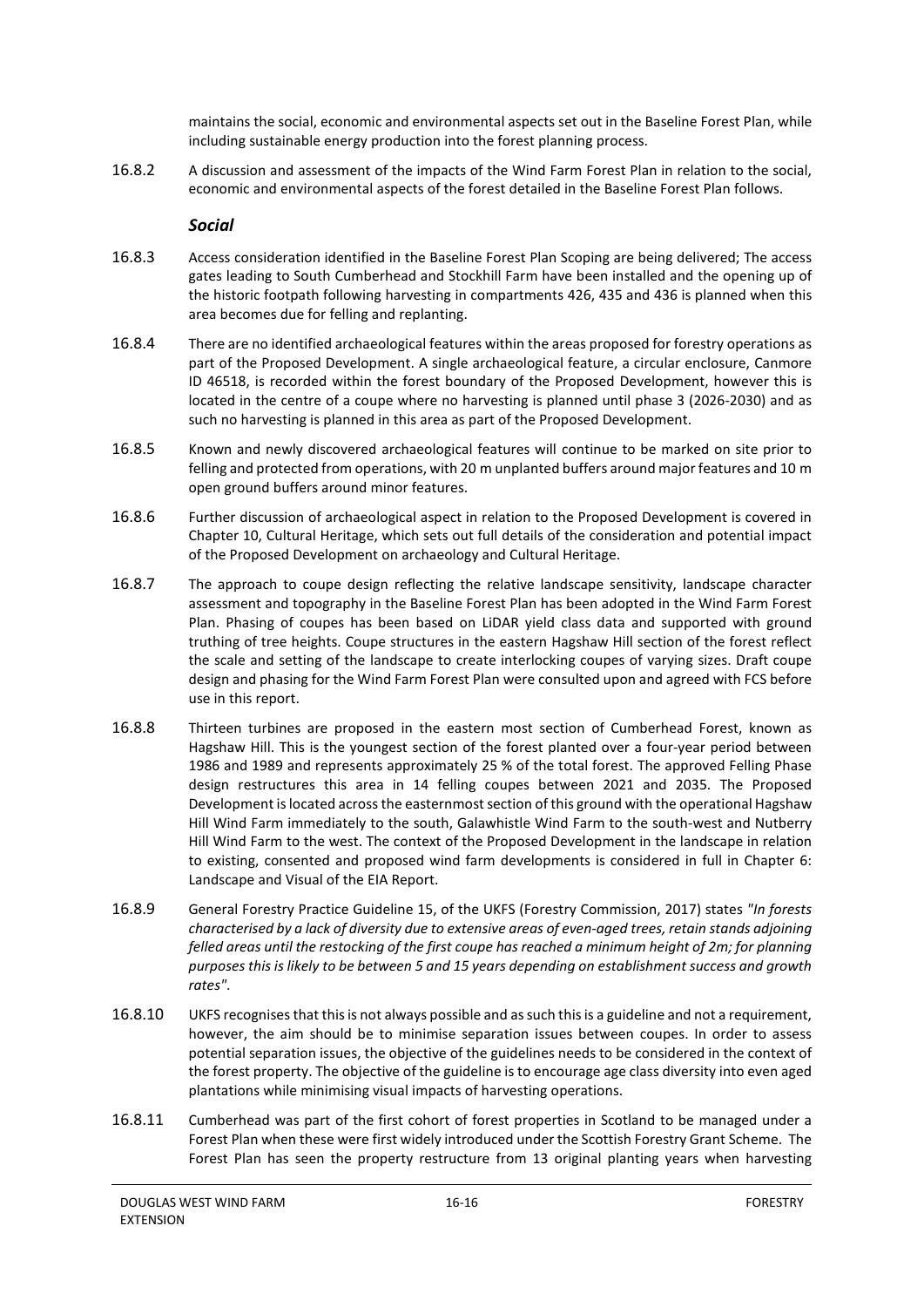started in 2006, to 24 planting years at time of writing, with further age diversity forecast to be introduced steadily over the next 20 years of the Forest Plan. By the time restructuring of all first rotations crops is complete the age range will be in excess of 40 years, with no single coupe accounting for more than 5% of the forest area. Cumberhead will be in a state of near continuous sustainable timber production.

- 16.8.12 No harvesting has yet occurred in this section of the forest, however under the Baseline Forest Plan the area of forest associated with the Proposed Development details felling to commence in Phase 2 (2021-2025) continuing through to the end of phase 4 (2031-2035). This is the same under the Wind Farm Forest Plan, with construction felling planned for early 2021, with all turbines proposed in areas where mature conifer crops will need to be felled and replanted back to infrastructure keyholes.
- 16.8.13 Under the Wind Farm Forest Plan felling areas, age structure and species diversity do not change significantly, with the tree free buffers around the base of the turbines being sufficiently small to be screened by the proximity of adjacent trees, therefore, having a **negligible** effect on the forestry landscape.
- 16.8.14 The coupe and replanting designs in the Baseline Forest Plan reflect site specific considerations, using existing wind-firm boundaries for the felling coupes with interlocking designs of varying sizes, appropriate to the scale of the landscape and the low to moderate landscape sensitivity of the forest. This approach is carried through to the Wind Farm Forest Plan coupe design and was a key feature of the pre-application consultation with Forestry Commission.
- 16.8.15 The most visually prominent section of the forest is broadly east of Shiel Burn, out to the eastern edge of the property (corresponding to compartments 425 to 436 within the forest), where the sensitivity is considered moderate. Within this, the most prominent areas are the middle to upper slopes where the ground rises more steeply, while the gentler, lower slopes and ground west of the Shiel Burn are topographically screened or have views foreshortened by the gentle gradient of the slope.
- 16.8.16 Under the Wind Farm Felling Plan the core of the coupe design, scale, structure and phasing remain the same in the most sensitive eastern section of the forest, with little observable difference from key viewpoints. Areas on the lower slopes and to the west of the Proposed Development required changes to the felling phases, however these areas are of a scale and design appropriate to their setting.
- 16.8.17 Crop productivity is variable in this section of the forest, with forecast crop heights at the point of construction estimated at between 14 m and 24 m. Reflecting the height, age and wind hazard class (5) and critical height for unthinned crops (16 m), the risk of inducing catastrophic windblow by keyholing turbines directly into these crops is considered too great and therefore requires management felling to wind-firm boundaries.
- 16.8.18 In designing the felling coupe for these turbines, key considerations were to:
	- minimise the area required for the turbines;
	- **EXEDENT MAXA** maximise fit with Baseline Forest Plan;
	- use of existing wind-firm boundaries; and
	- appropriate scale and fit within the landscape.
- 16.8.19 This approach resulted in a coupe design comparable to the Baseline and in-line with the average coupe size across the forest, suitably reflecting the scale of the landscape setting, with interlocking coupes addressing separation with adjacent coupes. As these will be the first areas to be felled in this section of forest, there are no crop separation issues.
- 16.8.20 The Baseline replanting design breaks up geometric patterns from first rotation crops, with generous use of native broadleaf woodlands along the wide riparian corridors. As elevation increases, native woodland gives way to increasing amounts of open ground, until reaching the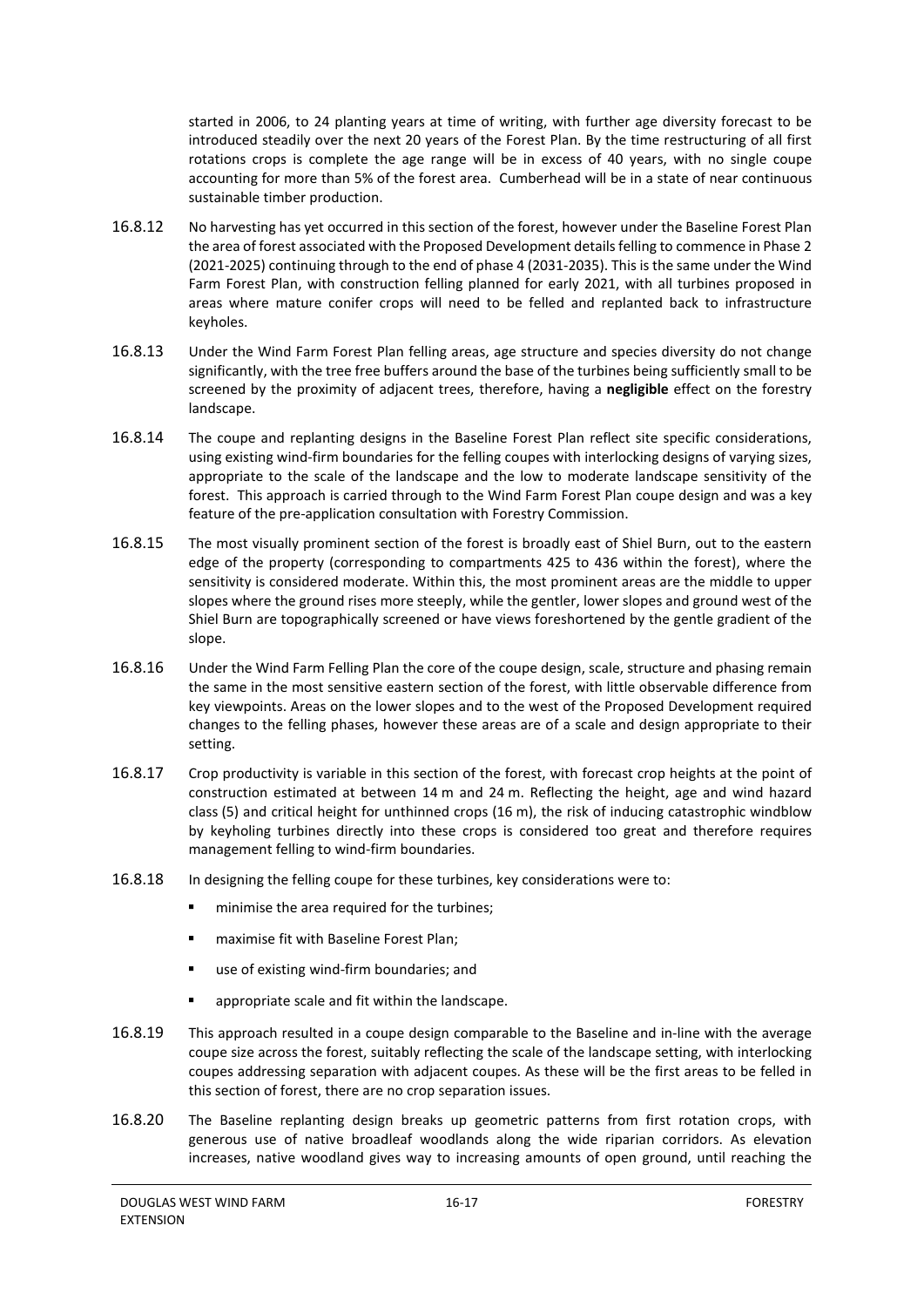treeline which has been brought down the hill. This design creates a more natural visual linkage between low ground and open hill above the forest, especially when combined with greater species diversity on the lower, more fertile ground which is most visible from the north and east.

#### **Summary of Potential Social Effects**

16.8.21 The Wind Farm Forest Plan has followed the design principles set out in the Baseline Forest Plan. Key access and archaeological considerations and deliverables remain unchanged from the Baseline Forest Plan. The scale, design and timing of harvesting coupes in the eastern-most section of the Hagshaw which has moderate landscape sensitivity remain unchanged, with any redesigning of coupes occurring further west and at lower levels within the forest which are visually less prominent. The keyhole areas associated with each turbine will be sufficiently small so as to screen any additional open ground by the proximity of adjacent trees as they grow, as well as having mature trees crops retained downslope providing further visual screening. The appropriate scale and design of the proposed windfarm felling coupes and the retention of the Baseline Replanting Plan (minus the smallest possible keyhole) combine to create a **negligible** effect on the forestry landscape compared to the Baseline Forest Plan. Overall there can be considered to be a **negligible** effect on the social benefits delivered by Cumberhead Forest as a result of the Proposed Development.

# *Economic*

16.8.22 This objective continues to be delivered through the Wind Farm Forest Plan by retaining the balanced approach to harvesting set out in the Baseline Forest Plan allowing for regular harvesting on an economic scale and replanting plans maximising production from the most suitable ground. Inclusion of 1.6 % additional open ground across the forest to accommodate the Proposed Development does not significantly adversely impact the forest's ability to deliver sustainable, economic production of timber or the support this provides to the rural economy in terms of inforest and downstream industry employment. These potential impacts are further mitigated through the local delivery of compensatory planting, ensuring no net loss of woodland related benefits. The economic benefits of the Proposed Development also contribute to delivering this objective, with the benefits in this case shared between the local community, the developer and the pensioners within the large national pension scheme (the landowner).

# **Summary of Potential Economic Effects**

16.8.23 As a result of diversification of the forestry asset to include renewable energy generation and the increased revenue generation, there is considered to be a **minor beneficial** effect on the economic benefits delivered by Cumberhead Forest as a result of the Proposed Development.

# *Environmental*

- 16.8.24 As the Wind Farm Forest Plan differs very little in scope, scale and timing from the Baseline Forest Plan, the original environmental considerations will continue to be managed and delivered under the Proposed Development. The good existing internal road infrastructure results in a limited impact from new roading on woodland areas. Areas felled to accommodate the Proposed Development will be replanted back to the bat protection buffer zones around each turbine. The primary differences in relation to replanting programmes are associated with small, localised areas of commercial woodlands being converted to open ground associated with bat protection buffer zones. Any loss of woodland cover is mitigated through the delivery of a local compensatory planting programme of equivalent area.
- 16.8.25 Closely following the Baseline Forest Plan in relation to the areas, timing and volumes of timber to be harvested means standard forestry harvesting practice and guidelines can be used, generating little additional timber traffic and non-forestry residues.

# **Summary of Potential Environmental Effects**

16.8.26 The minimal reduction in overall planted area of 33.08 ha which is being converted from commercial forestry to open ground, is being mitigated through the delivery of compensatory planting. When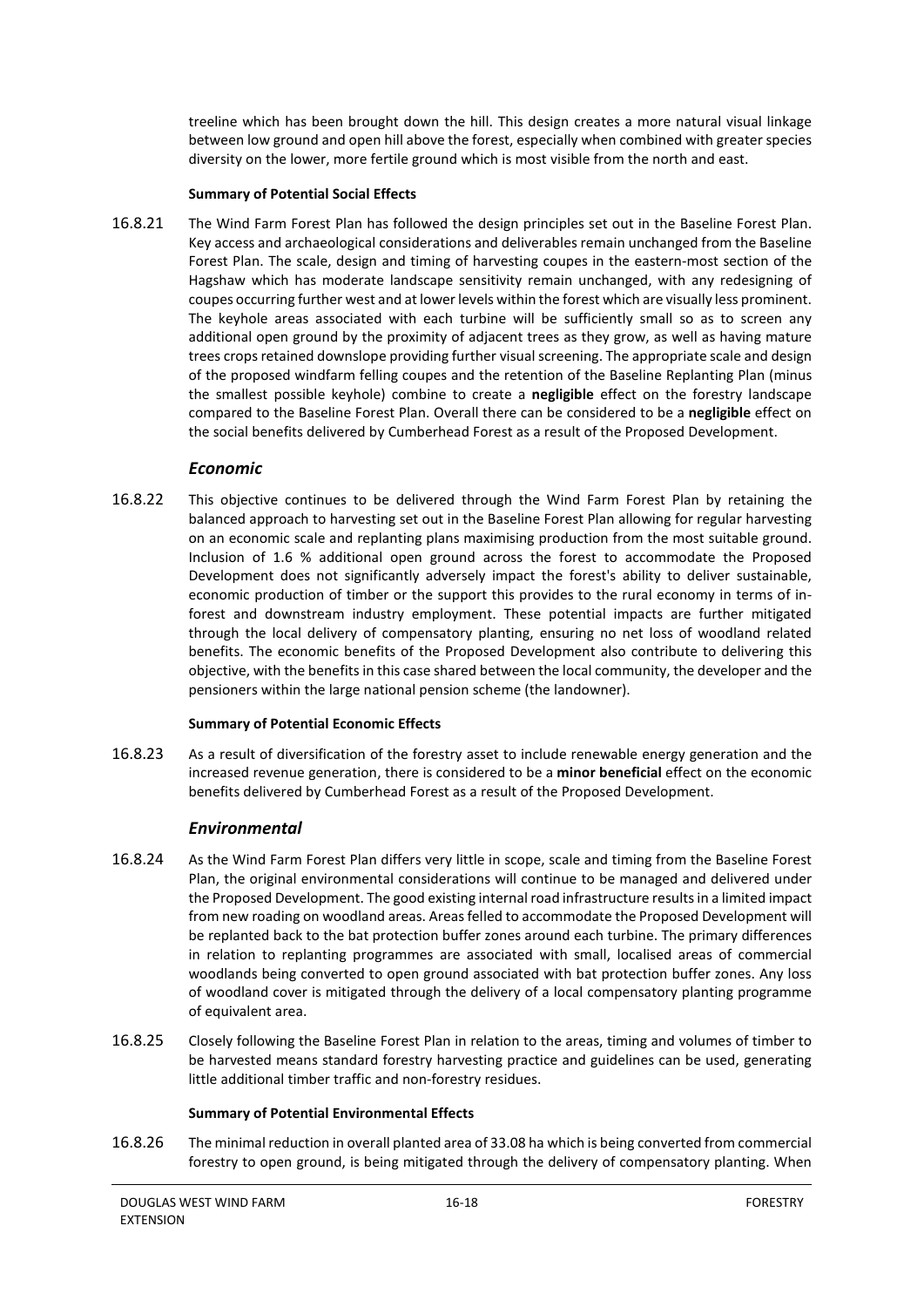combined with the significant renewable energy generation and carbon reduction benefits arising from the Proposed Development, overall there is considered to be a **minor beneficial** effect on the environmental benefits delivered by Cumberhead Forest as a result of the Proposed Development.

# *Summary of Differences between the Baseline and Wind Farm Forest Plans*

#### **Felling Plans**

- 16.8.27 In order to assess the potential impacts of the Proposed Development in a forestry context, it is necessary to consider the Baseline and Wind Farm Forest Plans using comparable statistics.
- 16.8.28 Table 16.3 provides a comparison between the Baseline and Wind Farm Felling Plans.

**Table 16.3 - Comparison of Baseline and Wind Farm Felling Plans**

| <b>Felling Phase</b> | <b>Baseline Forest</b><br>Plan (ha) | <b>Wind Farm Forest</b><br>Plan (ha) | Variance (ha) | Change (%) |
|----------------------|-------------------------------------|--------------------------------------|---------------|------------|
| Phase 1              | 360.04                              | 360.04                               | 0.00          | 0.00%      |
| (2016 to 2020)       |                                     |                                      |               |            |
| Phase 2              | 438.37                              | 495.86                               | 57.49         | 13.1%      |
| (2021 to 2025)       |                                     |                                      |               |            |
| Phase 3              | 177.57                              | 155.60                               | $-21.97$      | $-12.4%$   |
| (2026 to 2030)       |                                     |                                      |               |            |
| Phase 4              | 134.39                              | 98.86                                | $-35.52$      | $-26.4%$   |
| (2031 to 2035)       |                                     |                                      |               |            |
| Outwith Plan         | 908.94                              | 908.94                               | 0.00          | 0.00       |
| Period               |                                     |                                      |               |            |
| Total                | 2019.30                             | 2019.30                              |               |            |

- 16.8.29 In Phase 1 (2016 to 2020) no additional felling is required to accommodate the construction of the Proposed Development.
- 16.8.30 In Phase 2 (2021 to 2025) an additional 57.49 ha of felling is required to accommodate the revised coupe design for the Proposed Development. This 13.1 % increase across the five-year felling phase is not considered significant, especially when considered in the context of the Forest extending to 2,019 ha.
- 16.8.31 Changes to the areas recorded in Phases 3 and 4 are relatively minor, corresponding to felling brought forward into Phase 2 to accommodate the turbines towards the west of the Proposed Development.
- 16.8.32 The treatment of borrow pits in relation to felling, replanting and compensatory planting is addressed in Section 16.8.
- 16.8.33 In summary, the core of the felling phases to the east of the Proposed Development remain relatively unchanged from the Baseline Felling Plan, with changes to the west relating mainly to the redesigning of felling coupe boundaries, with some areas being brought forward one or two phases earlier than originally planned and other areas dropping back, overall resulting in an additional 57.49 ha of felling, or some 2.8 % of the total forest area. The Proposed Development is therefore not considered to be

#### **Timber Harvesting and Production**

16.8.34 Table 16.4 shows timber production associated with the Baseline and Wind Farm Felling Plans.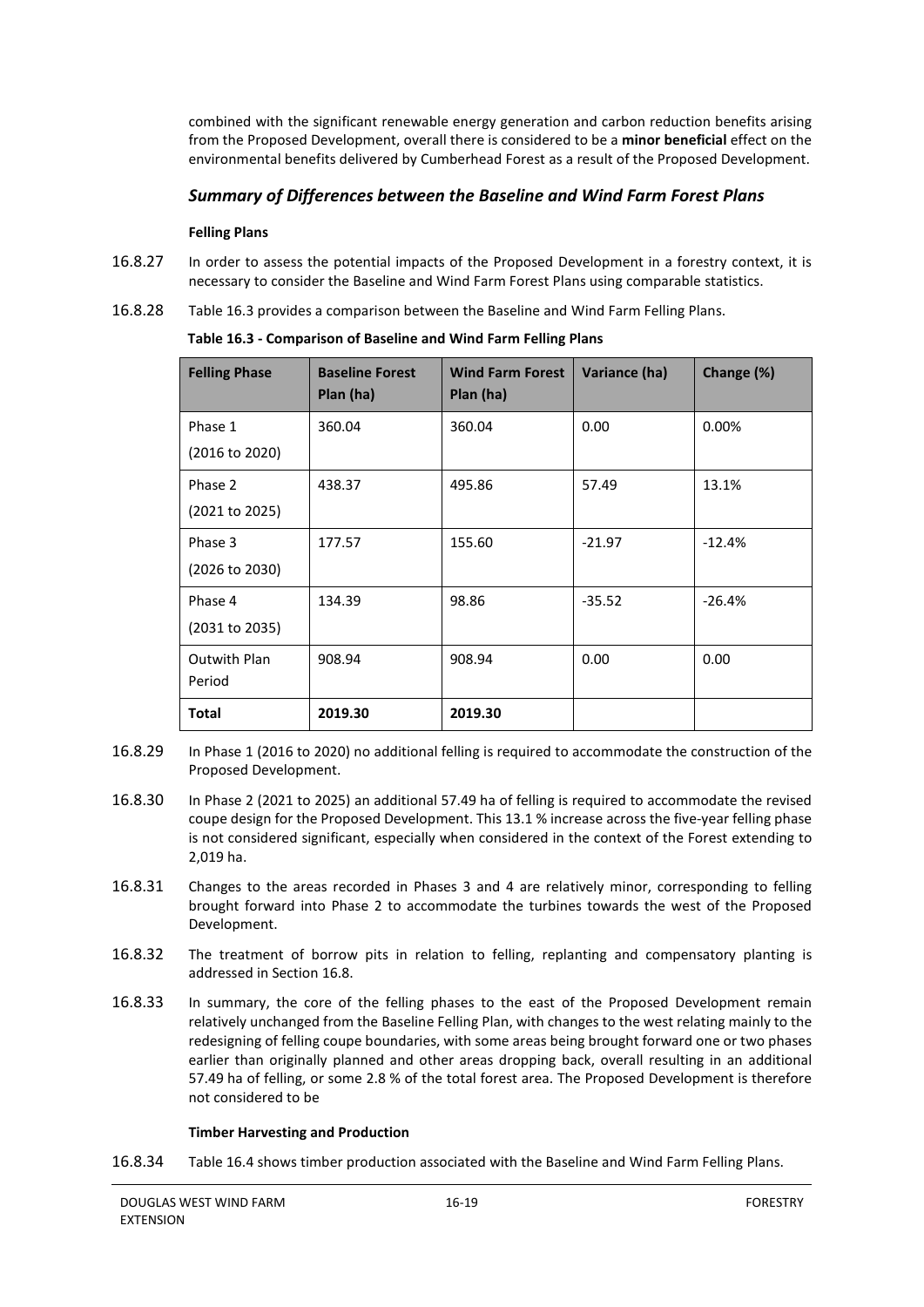| <b>Felling Phase</b>      | <b>Baseline Felling</b><br>Tonnage (T) | <b>Wind Farm Felling</b><br>Tonnage (T) | Variance (T) | Change (%) |
|---------------------------|----------------------------------------|-----------------------------------------|--------------|------------|
| Phase 1<br>(2016 to 2020) | 102,178                                | 102,178                                 | 0            | $\Omega$   |
| Phase 2<br>(2021 to 2025) | 143,253                                | 156,756                                 | 13,503       | 9.4%       |
| Phase 3<br>(2026 to 2030) | 63,892                                 | 59,026                                  | $-4,866$     | $-7.6%$    |
| Phase 4<br>(2031 to 2035) | 60,813                                 | 44,923                                  | $-15,890$    | 26.1%      |
| Total                     | 370,136                                | 362,883                                 | $-7,253$     | $-2.0%$    |

**Table 16.4 - Comparison of Baseline and Wind Farm Felling Plan Timber Harvesting Tonnage**

- 16.8.35 Despite an 13.1 % increase in the total area being felled in Phase 2 under the Proposed Development there is only a 9.4 % increase in the associated tonnage of timber harvested over the same five-year period. This variance arises from areas of harvesting being brought forward in the felling programme. The relatively small difference (3.7 %) between the increase in area being felled and the increased tonnage of timber reflects that the majority of the felling under the Wind Farm Forest Plan is either being felled as per the Baseline Felling Plan or close to the original phasing.
- 16.8.36 The majority of harvesting associated with the Proposed Development can be considered routine in relation to coupe area and crop size and as such, will be harvested using conventional forestry practices and associated guidelines. All timber harvested from site will be transported to conventional timber markets via the existing forestry access road to Station Road at Douglas West. There will be no requirement for felling to waste or mulching.

# **Timber Haulage**

16.8.37 Chapter 12: Traffic and Transport details the considerations associated with the Proposed Development in more detail. Changes to felling programmes associated with the Proposed Development have potential implications for traffic and transport in relation to timber haulage. The number of timber lorry round trips has been assessed for both the Baseline and Wind Farm Forest Plans on the basis of 25 tonnes of timber per loaded lorry. Table 16.5 provides a comparison of timber haulage over the 20-year Forest Plan period for both the Baseline and Wind Farm Forest Plans.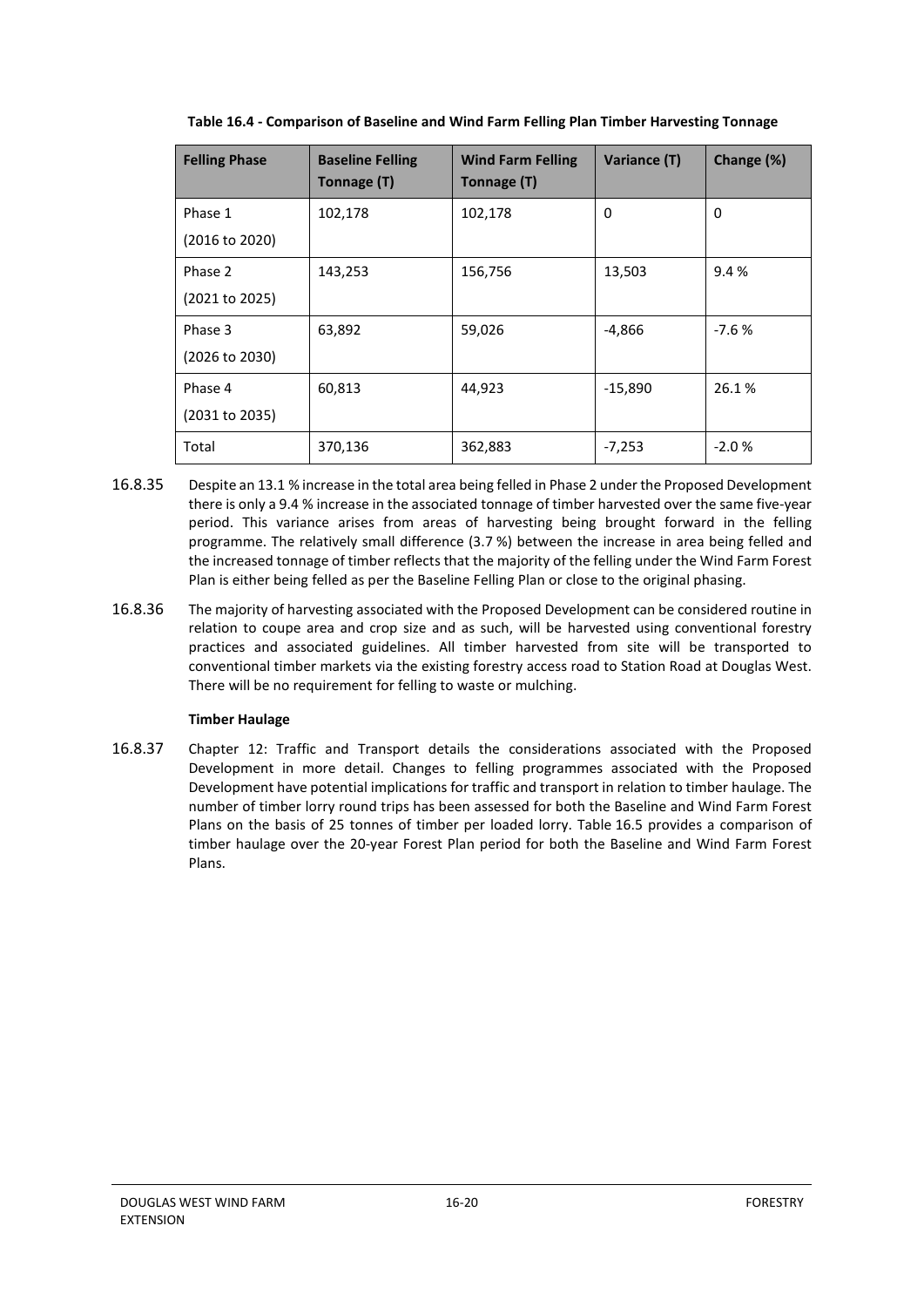| <b>Felling Phase</b>                 | <b>Baseline Felling</b><br><b>No. of Timber</b><br><b>Lorries</b> | <b>Wind Farm Felling</b><br><b>No. of Timber</b><br><b>Lorries</b> | Variance (T) | Change (%) |
|--------------------------------------|-------------------------------------------------------------------|--------------------------------------------------------------------|--------------|------------|
| Phase 1<br>(2016 to 2020)            | 4,087                                                             | 4,087                                                              | $\Omega$     | 0.0%       |
| Phase 2<br>(2021 to 2025)            | 5,730                                                             | 6,270                                                              | 540          | 9.4%       |
| Phase 3<br>$(2026 \text{ to } 2030)$ | 2,556                                                             | 2,361                                                              | $-195$       | $-7.6%$    |
| Phase 4<br>(2031 to 2035)            | 2,433                                                             | 1,797                                                              | $-636$       | $-26.1%$   |
| <b>Total</b>                         | 14,805                                                            | 14,515                                                             | $-290$       | $-2.0%$    |

**Table 16.5 - Comparison of Baseline and Wind Farm Forest Plan Timber Haulage (lorry loads)**

- 16.8.38 Over the 20-year operational period of the Forest Plan, timber haulage decreases by 2.0 % (or 290 fewer loaded lorry movements) as a result of the Proposed Development, which can be considered a **negligible** effect. This reflects the modest additional requirements of the Proposed Development however it is important to note that within Phase 2 of the Forest Plan, when construction is planned, there is a 9.4 % (or 540 additional loaded lorry movements) increase in timber haulage. This additional movement is not considered significant in the scale of the forest's production forecast. The table above does not include brash recovery from harvesting sites, as while this is being increasingly employed, it is highly site dependant. Brash recovery associated with the Proposed Development is detailed in section 16.8.11.
- 16.8.39 Coupes to be felled to accommodate the Proposed Development will be harvested in 2021 ahead of the main construction operations, with all timber being transported to conventional timber markets via the existing forestry access road.

# **Replanting Plans**

16.8.40 Forestry is a long-term industry and the long-term forest structure based on the Baseline and Wind Farm Replanting Plans requires 33.08 ha of additional open ground, or 1.6 % of the total forest area, to accommodate the Proposed Development. The majority of change is in areas of spruce dominated crop (30.82 ha) with the remainder being a combination of broadleaf woodland and open ground planned to be established after the current crop of Sitka spruce is felled. On this basis, it can be considered that there is a **negligible** long-term impact on the forest environment arising from the Proposed Development.

# **Table 16.6 - Comparison of Baseline and Wind Farm Long Term Replanting Plans**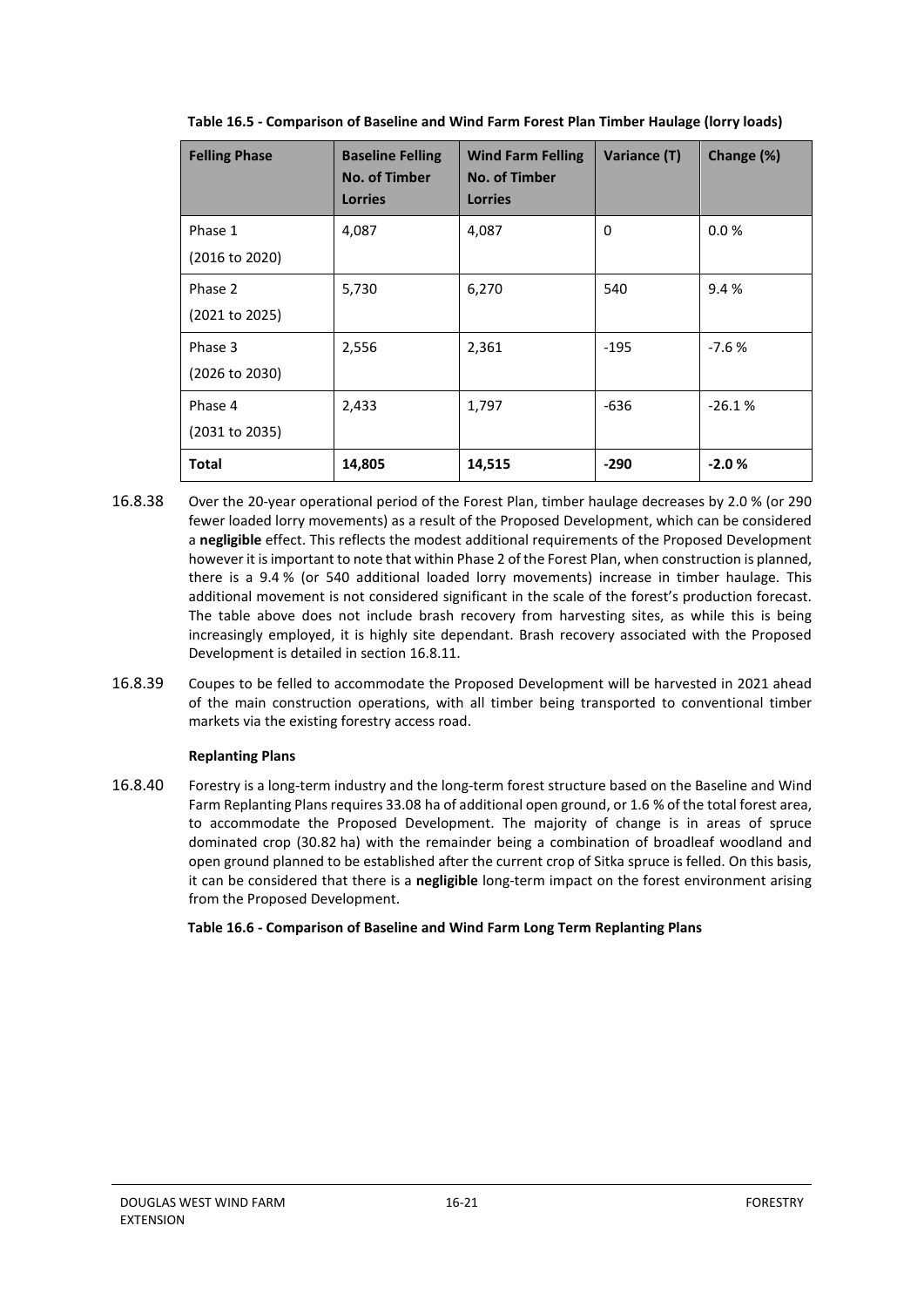| <b>Species</b>                              | <b>Baseline Forest</b><br>Plan (ha) | <b>Wind Farm Forest</b><br>Plan (ha) | Variance (ha) | Change (%) |
|---------------------------------------------|-------------------------------------|--------------------------------------|---------------|------------|
| Sitka spruce                                | 1,128.32                            | 1,097.74                             | $-30.58$      | $-2.7%$    |
| Sitka spruce/Larch                          | 76.34                               | 76.34                                | 0.00          | 0.0%       |
| Sitka spruce/Lodgepole<br>pine              | 43.26                               | 43.26                                | 0.00          | 0.0%       |
| Norway spruce                               | 48.39                               | 48.15                                | $-0.24$       | $-0.5%$    |
| Scots pine                                  | 0.35                                | 0.35                                 | 0.00          | 0.0%       |
| <b>Native Broadleaves</b>                   | 50.41                               | 49.00                                | $-1.41$       | $-2.8%$    |
| <b>Native</b><br>Broadleaves/Open<br>ground | 94.97                               | 94.12                                | $-0.85$       | $-0.9%$    |
| Open ground                                 | 440.69                              | 473.77                               | 33.08         | 7.5%       |
| Long-Term Retentions                        | 73.15                               | 73.15                                | 0.00          | 0.0%       |
| <b>Natural Reserves</b>                     | 56.18                               | 56.18                                | 0.00          | 0.0%       |
| <b>SSSI</b>                                 | 7.24                                | 7.24                                 | 0.00          | 0.0%       |
| <b>Total</b>                                | 2,019.30                            | 2,019.30                             | 0.00          |            |

- 16.8.41 This modest change in replanting across the forest property reflects the close alignment between the Baseline and Wind Farm Forest Plans due to the design approach adopted. It should be noted that the figures above do not include ground to be re-instated and replanted after construction (borrow pits, construction compounds etc), as it has been agreed with FCS that these areas will be included in the compensatory planting requirement calculation in this report.
- 16.8.42 Guidelines under the UKFS recommend owners diversify forest composition so that no more than 75 % of the forest management unit is allocated to a single species and a minimum of the following are incorporated:
	- 10 % open space;
	- 10 % of other species or ground managed for environmental objectives; and
	- 5 % native broadleaved trees or shrubs.
- 16.8.43 Table 16.7 demonstrates how both the Baseline Forest Plan and the Wind Farm Forest Plan deliver against these guidelines.

#### **Table 16.7 - Baseline and Wind Farm Forest Plan Compliance with UKFS Species Diversity Guidelines.**

| <b>Species</b>                  | <b>Baseline</b><br>Area (ha) | <b>Baseline</b><br>Percentage | <b>Wind Farm</b><br><b>Forest Plan</b><br>(ha) | <b>Wind Farm</b><br><b>Forest Plan</b><br>Percentage | Change (%) |
|---------------------------------|------------------------------|-------------------------------|------------------------------------------------|------------------------------------------------------|------------|
| Sitka spruce<br>dominated crops | 1,247.92                     | 61.8%                         | 1,217.34                                       | 60.3 %                                               | $-1.5%$    |
| <b>Mixed Conifer</b>            | 48.74                        | 2.4 %                         | 48.50                                          | 2.4 %                                                | 0.0%       |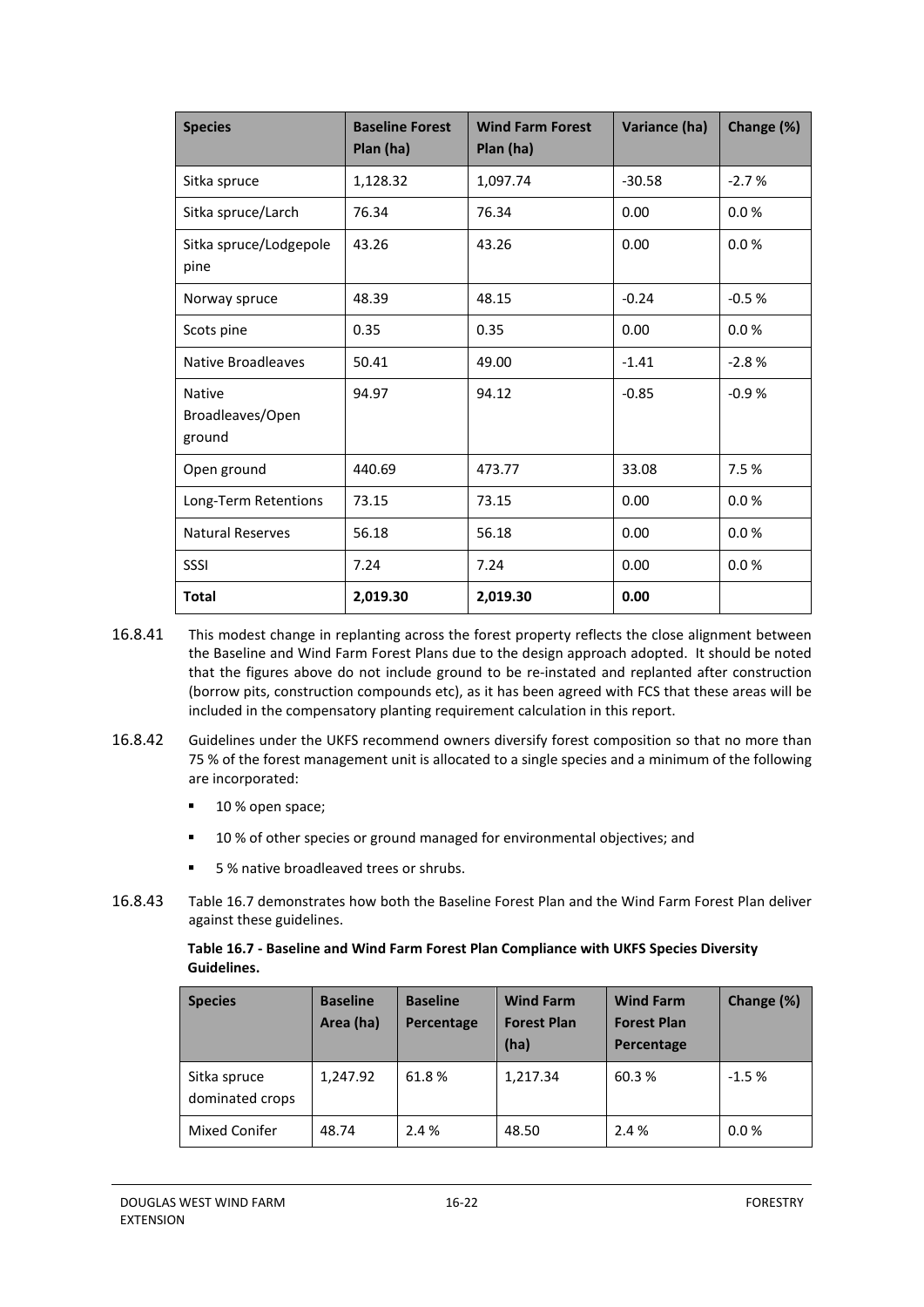| <b>Native</b><br><b>Broadleaves</b> | 145.38   | 7.2%   | 143.12   | 7.1%  | $-0.1%$ |
|-------------------------------------|----------|--------|----------|-------|---------|
| Open Ground                         | 447.93   | 22.2 % | 481.01   | 23.8% | 1.6%    |
| Long-Term<br>Retentions             | 73.15    | 3.6%   | 73.15    | 3.6%  | 0.0%    |
| <b>Natural Reserves</b>             | 56.18    | 2.8%   | 56.18    | 2.8%  | 0.0%    |
| Total                               | 2,019.30 | 100 %  | 2,019.30 | 100 % |         |

- 16.8.44 Both the Baseline and Wind Farm Forest Plans have less than 75 % of the forest management unit allocated to a single species. The Baseline Forest Plan has 22.2 % open ground, with the Wind Farm Forest Plan having a corresponding additional 1.6% (representing the Proposed Development infrastructure).
- 16.8.45 Site suitability limits species choice for a greater diversity of conifer species with the best ground identified for replanting with Norway spruce. The requirement for 10 % other species or ground managed for environmental objectives is delivered through a combination of Long-Term Retentions, Natural Reserves (primarily established adjacent to the SSSI and SPA) and additional native broadleaf planting over and above the 5 % minimum area, taking both Plans to 13.6 % and 13.5 % respectively. Both the Baseline and Wind Farm Forest Plans can demonstrate compliance with the requirements of UKFS in relation to diversity.
- 16.8.46 As all areas will continue to be managed as part of a UKWAS certified commercial forest, current UKFS and industry best practice will continue to be followed for the replanting of all felled areas. Replanting methodology will vary depending on whether commercial conifers or native broadleaves are being replanted, however both methods will follow UKFS and UKWAS guidelines.
- 16.8.47 Commercial conifer replanting methodology:
	- **Site preparation by machine mounding and drainage;**
	- **Manual planting at a minimum density of 2,700 stems per hectare; and**
	- Ongoing establishment maintenance such as the replacement of failed trees, weed control and pest protection as necessary to ensure satisfactory establishment.
- 16.8.48 Native broadleaved replanting methodology:
	- Site preparation by machine mounding and drainage where necessary;
	- Manual planting at a minimum density of 1,250 stems per hectare using native, local provenance tree species most appropriate to the site;
	- Trees and shrubs protected in 1.2 m or 0.6 m staked tubes according to species; and
	- Ongoing establishment maintenance such as the replacement of failed trees, weed control and pest protection as necessary to ensure satisfactory establishment.
- 16.8.49 Replanted areas will form part of the existing and on-going crop establishment work at Cumberhead Forest which has seen the successful establishment of both conifer and broadleaf replanting programmes. Crop establishment will include protection against browsing damage from wild animals (deer, hare, rabbit, weevil) and domestic stock, as well as drainage and weed maintenance to ensure crop establishment. Replanted areas will be protected and insured against fire in common with the rest of the property.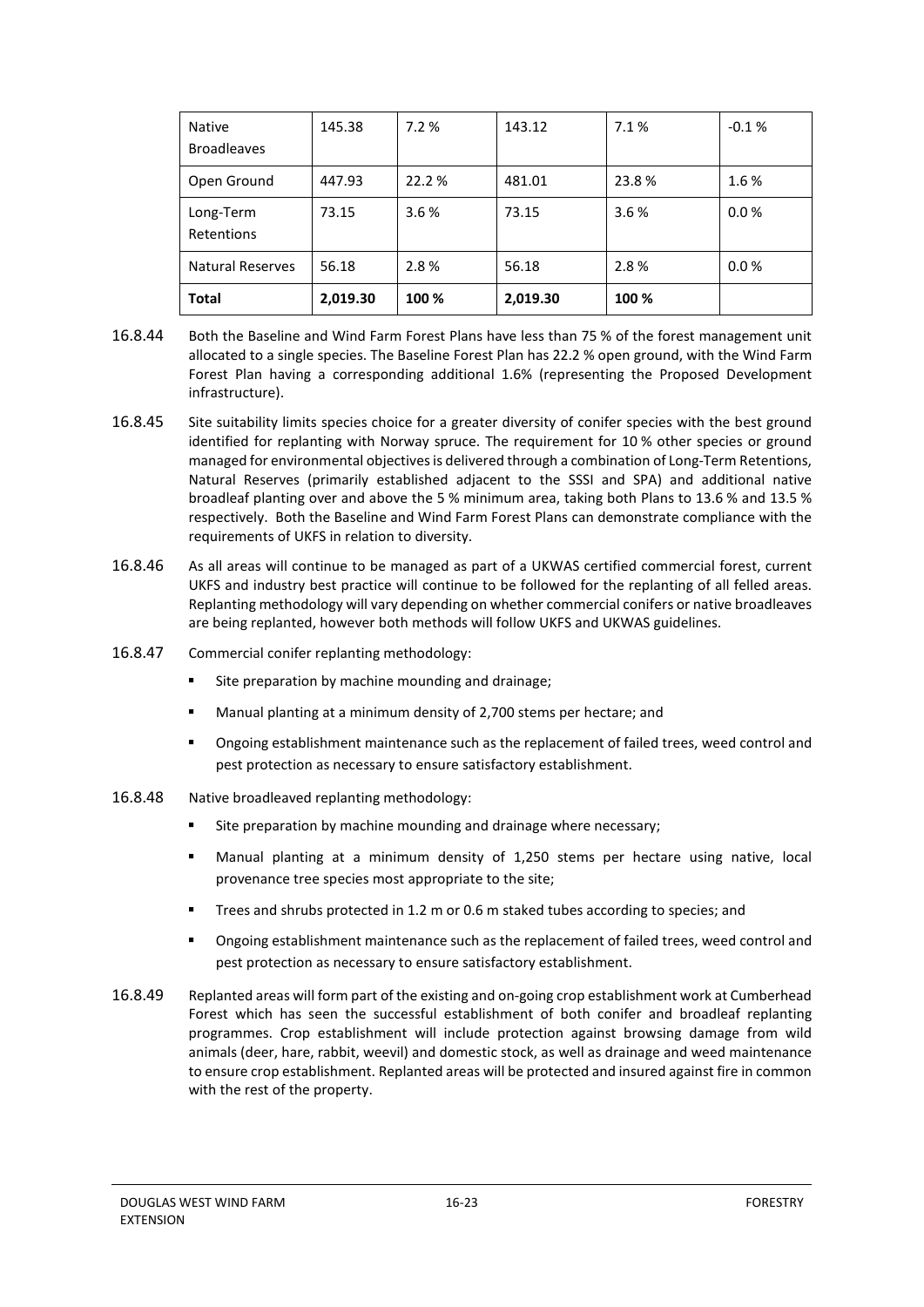# *Construction*

- 16.8.50 Harvesting of timber crops will commence as detailed in the Forest Plan, with felling to accommodate the Proposed Development due to start in 2021 ahead of the main phase of construction. All timber will be harvested following standard forest practices:
	- **Harvesting coupes will be identified and agreed with FCS and approved for felling through the** formal Forest Plan approval mechanism.
	- Coupes will be marketed before harvesting using conventional wheeled machinery, with no requirement for specialist equipment.
	- All felled material will be cut into product specific lengths, forwarded to the forest road for uplift and haulage to conventional local timber markets. There will be no requirement to fell to waste or mulching of crops.
	- Timber will be hauled via the existing forest road network to the public road via Douglas West.
	- Subject to site suitability, brash will be recovered from parts of the site and sold into biomass markets.
- 16.8.51 From a forestry perspective, the scale and timing of forestry operations is relatively unchanged from the Baseline Forest Plan, with the majority of forestry operations directly associated with the Proposed Development occurring ahead of the main construction phase.

# *Operation*

16.8.52 There will be no operational effects on forestry resources or operations as a result of the Proposed Development.

# *Decommissioning*

16.8.53 There are no effects on forestry resources or operations associated with the decommissioning of the Proposed Development.

# <span id="page-25-0"></span>16.9 Mitigation

# *Forest Residue Management Plan*

- 16.9.1 Consideration has been given to the production of non-forestry residues in line with the *Management of Forestry Waste WST-G-027 version 3* (SEPA, 2017) and the accompanying *Use of Trees Cleared to Facilitate Development on Afforested Land – Joint Position Statement and Guidance* (SNH, SEPA, FCS 2014).
- 16.9.2 These policies require consideration of unmerchantable timber, residual brash and stumps produced by tree harvesting to facilitate developments where standard forestry replanting is not being undertaken.
- 16.9.3 In the context of the Proposed Development, this relates to previously afforested areas associated with:
	- 75 m radii tree free bat protection buffers around turbines (brash);
	- **20 m radii hard standing areas around turbine bases and substation (brash and stumps);**
	- **20 m wide tree free road corridors (brash);**
	- 6 m wide road construction corridor (within the 20m tree free road corridor) (brash and stumps);
	- Temporary construction compounds and control buildings (brash and stumps); and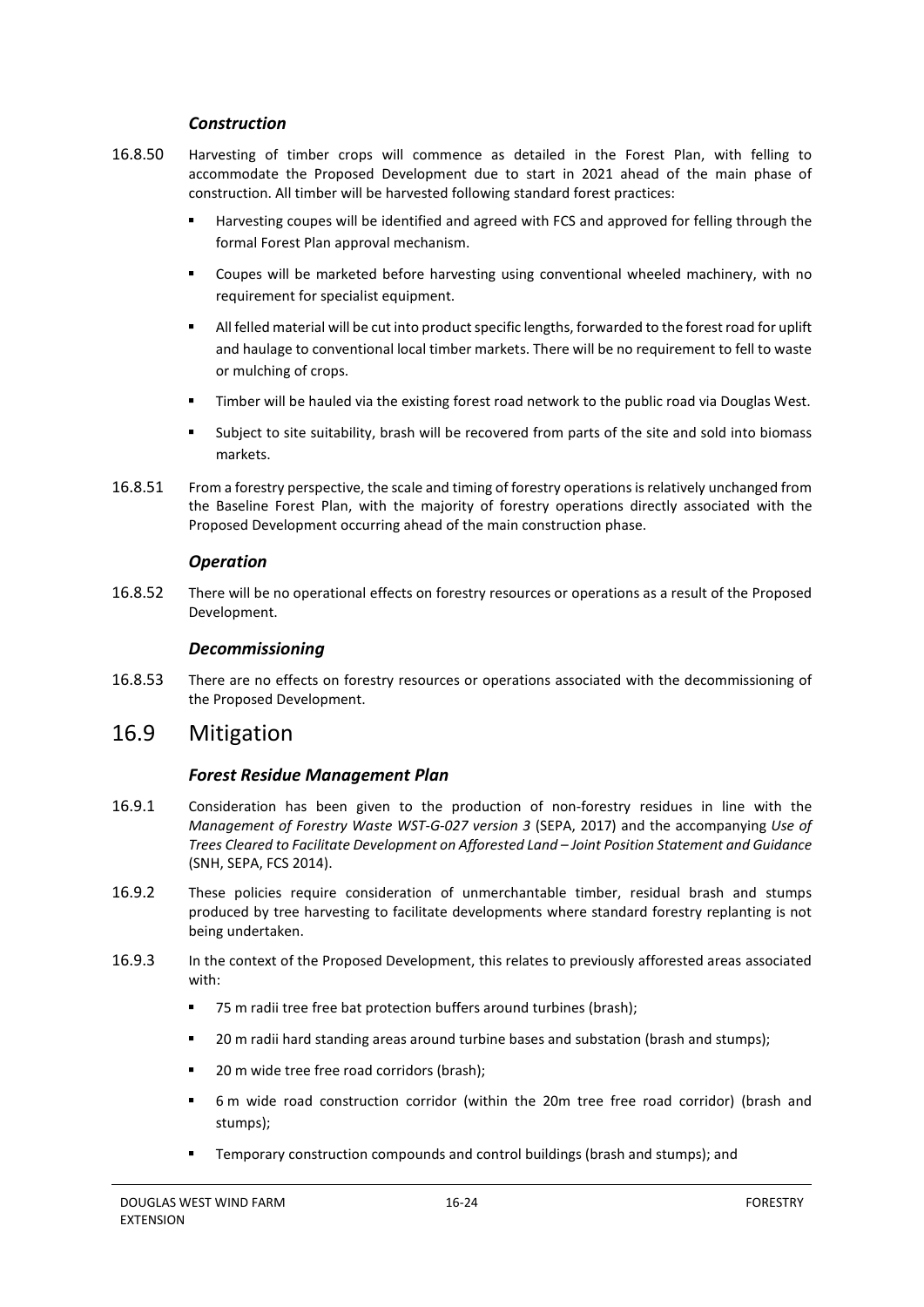- Borrow pits (brash and stumps).
- 16.9.4 The following Forest Residue Management Plan (FRMP) has been produced to address the areas of forest where trees will be harvested and not replanted in order to accommodate the Proposed Development, detailing the amount and management of unmerchantable trees, brash and stumps generated.

#### **Ground Conditions**

- 16.9.5 A high proportion of the turbines and associated infrastructure are located in elevated and exposed locations on gley, peaty-gley or peat dominated soils. Wet, infertile, peat dominated ground result in tree crops with poor, checked growth. Such soils are at risk of being damaged as part of forestry operations, regardless of being associated with routine forestry or renewables developments.
- 16.9.6 The passage of forestry machinery used for felling, processing and extraction of timber can result in rutting, compaction and soil erosion unless appropriate ground protection measures are employed as detailed under the Section 16.8.25 in this FRMP. Further details of ground conditions across the Proposed Development site, including details of peat distribution and condition, are provided in Chapter 11: Hydrology, Hydrogeology and Geology.

#### **Access**

16.9.7 The existing forestry access via Douglas West onto the A70 will be used for all forestry purposes and will therefore be entirely separate from the Proposed Development construction access, with harvesting taking place in 2021 ahead of the main construction phase of the Proposed Development.

#### **Timber Markets**

16.9.8 At the time of writing timber markets are buoyant and Cumberhead Forest is well located to take advantage of major sawlog, wood panel and pulp mills located in the region. As well as traditional timber markets (saw log, pallet wood, pulp and chip wood) the emerging biomass market has grown steadily in recent years, with the FCS *Woodfuel Demand and Usage in Scotland Report* (Forestry Commission, 2013) predicting continued growth.

# *Materials Generated*

# **Merchantable Timber**

- 16.9.9 Of the Phase 2 harvesting required to accommodate the Proposed Development, only 32.25 ha constitutes crops which will be felled and not be replanted. This mature conifer crop carries merchantable timber, defined as having a diameter greater than 7 cm, over bark, as detailed in SEPA's *Guidance Note on the Use of Trees Cleared to Facilitate Development on Afforested Land* (SEPA, 2014).
- 16.9.10 These areas will be conventionally harvested, as part of a routine planned phased felling programme, using standard forestry timber harvesting and forwarding machinery, with merchantable material stacked by product at roadside ready for onward haulage to market. A critical part of the harvesting approach at Cumberhead will be the use of brash mats to support harvesting and extraction machinery and to protect underlying soils from rutting, compaction and erosion.
- 16.9.11 Based on an average production of 341 cubic metres ( $m<sup>3</sup>$ ) or 316 tonnes per hectare over the 32.25 ha of ground to be felled and not replanted, 10,997  $m<sup>3</sup>$  of merchantable timber, weighing approximately 10,191T and requiring 408 loaded lorry movements will be generated.

# **Unmerchantable Timber**

16.9.12 No unmerchantable material will be generated from the Proposed Development.

# **Brash and Stumps**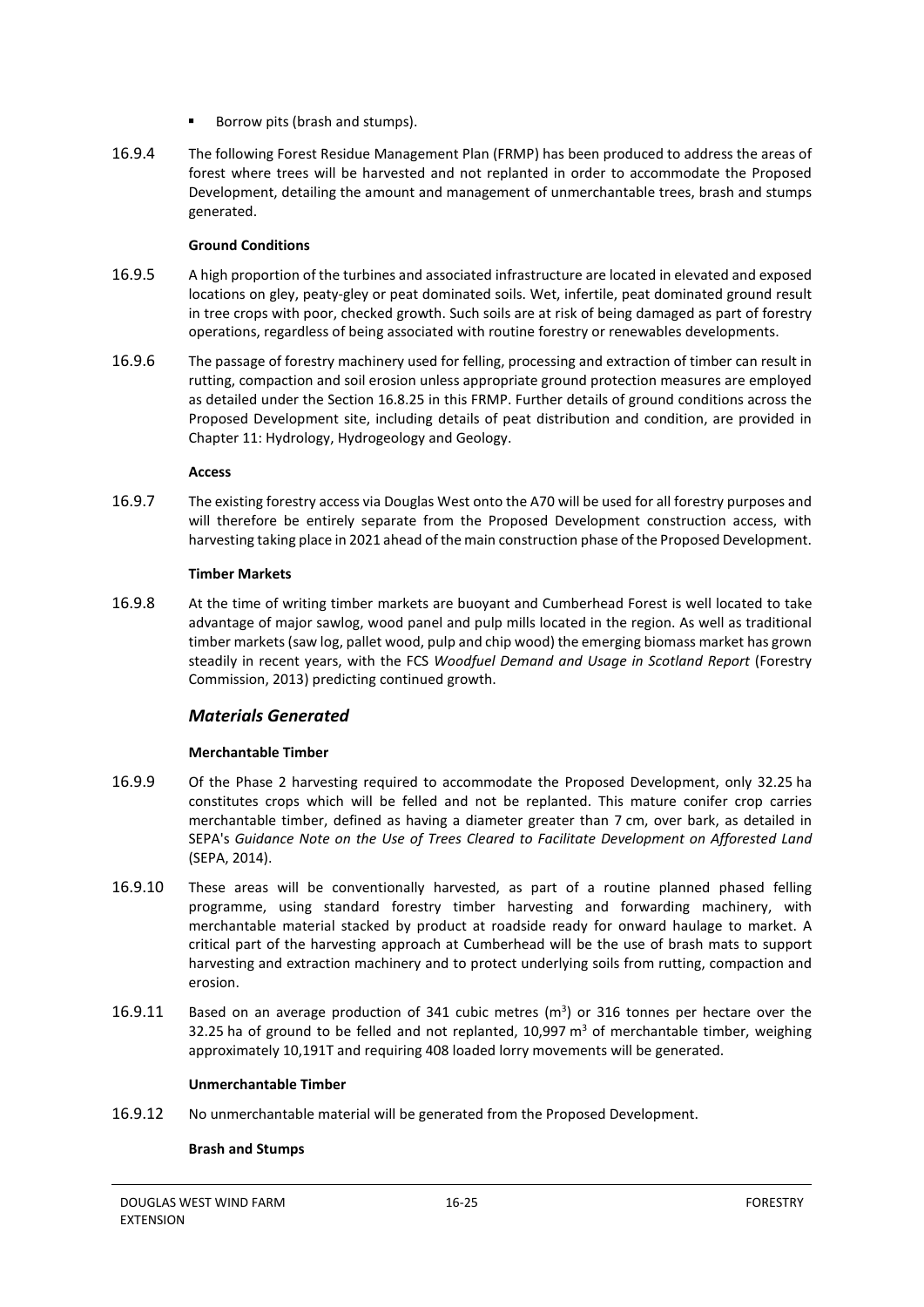- 16.9.13 Unlike timber volumes and tonnages, there is an absence of published research data regarding volumes and tonnages of brash and stumps produced per hectare of commercial conifer crop. A common assumption used by forest managers is that brash volumes are equivalent to 20-30 % of the standing volume of merchantable timber. Therefore, if a Sitka spruce tree crop is measured at 400T of standing timber, then 80-120T of brash may be produced.
- 16.9.14 For the purposes of this report an industry rule has been used based on evidence from harvesting managers who have been at the forefront of forest residue recovery. It has been assumed that the tonnage of brash and stumps produced is equal to the tonnage of standing merchantable timber, with equal amounts of brash and stumps. Therefore, a tree crop of 400T of standing timber per hectare should produce 200T of brash and 200T of stumps per hectare.
- 16.9.15 On this basis, calculating brash generation is achieved by multiplying the area of merchantable crops being felled and not replanted (32.25 ha) by half the average timber production per hectare (341  $m<sup>3</sup>$ or 316T per hectare):

# **Brash Production = 32.25 ha x 170 m3 /ha = 5,499 m3 (5,096 T)**

- 16.9.16 Stump removal will only be carried out where required for the physical infrastructure footprint. This relates to:
	- 20 m radii hard standing areas around turbine bases and crane pads;
	- 6 m wide road construction corridor (within the 20m tree free road corridor); and
	- temporary construction compounds and substation/control building.
- 16.9.17 Reflecting the smaller area associated with the infrastructure footprint where stump removal is required, stump generation is calculated in much the same way as for brash using the revised area of 7.92 ha:

# **Stump Production = 7.92 ha x 170 m3 /ha = 1,350 m3 (1,251 T)**

16.9.18 A summary of forecast brash and stumps production is provided in Table 16.8.

# **Table 16.8 - Summary of Brash and Stump Production from the Proposed Development**

| <b>Feature</b>                                            | Area (ha) | Volume $(m^3)$       | Tonnage (T) |
|-----------------------------------------------------------|-----------|----------------------|-------------|
| Brash from areas felled and not replanted                 | 32.25     | 5,499 m <sup>3</sup> | 5,096T      |
| Stumps from areas cleared for<br>infrastructure footprint | 7.92      | 1,350 $m3$           | $1,251$ T   |
| Total                                                     |           | 6,849 m <sup>3</sup> | 6,347 T     |

16.9.19 A total of 6,849 m<sup>3</sup> or 6,347 T of brash and stump forest residues are estimated to be generated from the Proposed Development.

# **Destination of Forestry Material**

16.9.20 The following section details the use and destination of the various forestry materials resulting from felling associated with the Proposed Development.

#### **Merchantable Timber**

16.9.21 Merchantable materials will be sold into existing markets, which for sawlogs are likely to include BSW at Dalbeattie, James Jones & Son at Lockerbie and Forest Garden at Lockerbie. Small roundwood markets are likely to include Egger at Barony (Cumnock), UPM Caledonian at Irvine and Iggesund at Workington.

#### **Unmerchantable Material**

16.9.22 No unmerchantable material will be generated as a result of the Proposed Development.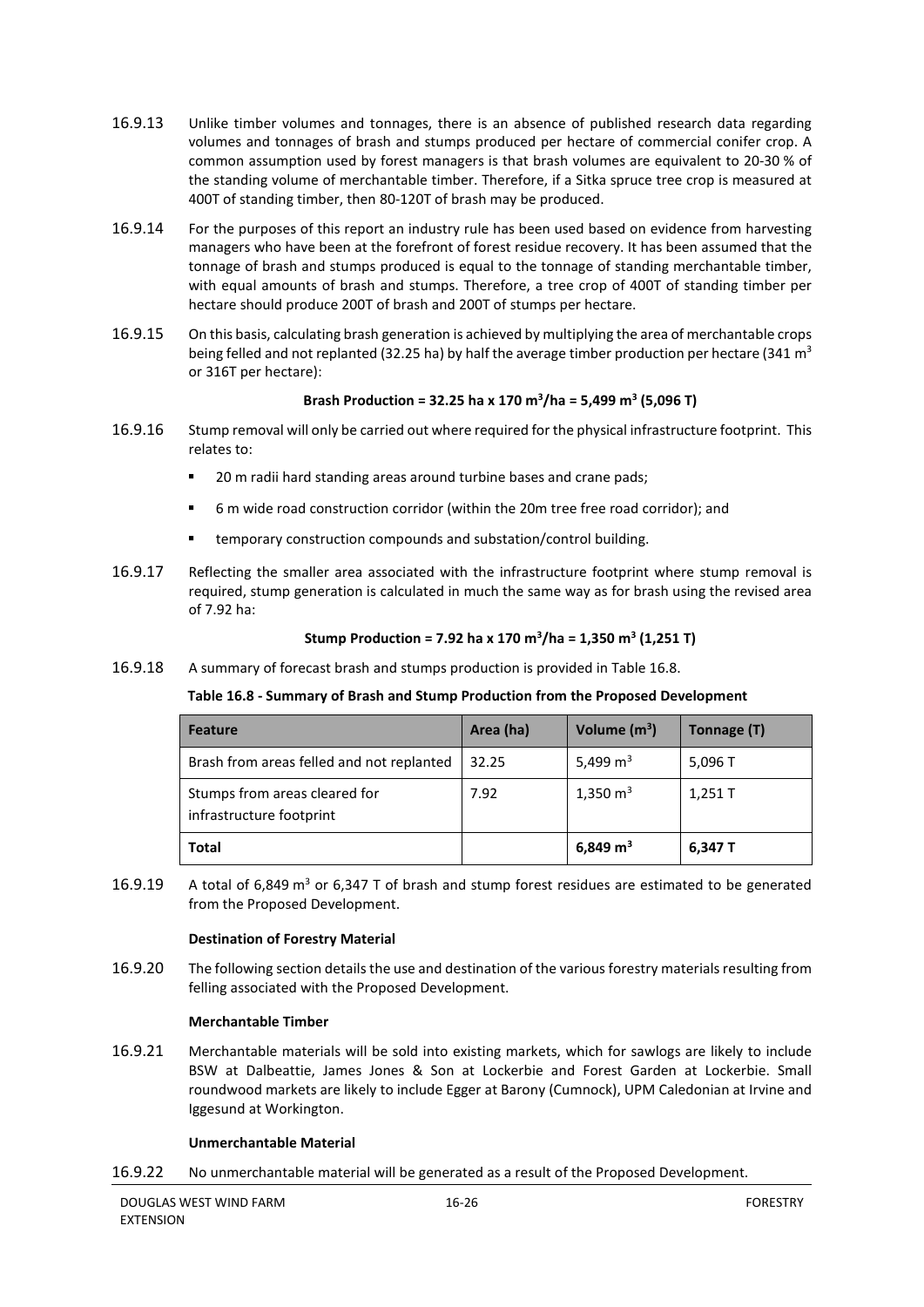#### **Brash and Stumps**

- 16.9.23 As trees are felled the branches and tips of the trees are removed to leave clean tree trunks, which are cut into product specification lengths, forming the merchantable material. The remaining branches and "lop and top" form the brash, which are collected up to form brash lanes/brash mats to protect the soil by helping support the weight of harvester and forwarder movements across the site. This results in brash lanes across the harvesting site approximately every 10-15 m, with the intervening areas being relatively free from brash.
- 16.9.24 The use of brash mats is particularly important on wet, peaty soils characteristic of those found over much of Cumberhead and following industry best practice, the use of brash mats is considered essential as part of routine harvesting. As the brash mats break down and drop needles the brash mats will be renewed using fresh material generated from harvesting. As brash mats degrade in service, they become embedded in the soft, wet ground. It is proposed brash mats are left in-situ within keyhole areas and areas where there is no infrastructure post-harvesting, as the ground disturbance associated with digging out brash material from the ground is considered to be greater than leaving it in place. It is estimated that some 5,499  $\text{m}^3$  of brash will, however, be removed from the 32.25 ha of ground associated with the infrastructure footprint and tree free buffers.
- 16.9.25 Due to the risk of soil erosion associate with stump removal on peaty soils on elevated sites, tree stumps in areas to be harvested and maintained as tree free will remain in-situ and allowed to degrade naturally along with the brash as per standard forestry practice for areas reverting to open ground habitats in forests. Only areas required for the physical construction footprint of the Proposed Development will have stumps removed. On this basis, it is estimated 1,350 m<sup>3</sup> of stumps will be generated.
- 16.9.26 The combined brash and stump production associated with the Proposed Development is therefore forecast to be  $6,849 \text{ m}^3$ . Brash recovery for use in the biomass market is now a routine part of forestry operations with operators such as Jenkinson's, Land Energy and Estover Energy all competing in this market. The intention would be to sell the brash and stumps generated from the Proposed Development into this market along with material from the surrounding coupe ground being felled under Forest Plan approval.

# **Conclusions**

16.9.27 This FRMP demonstrates that all forestry materials generated as a result of felling to construct the Proposed Development can be sold into existing timber markets. On this basis there will be no requirement for mulching or spreading of crops across the site.

# *Compensatory Planting*

- 16.9.28 **In accordance with best practice, and as agreed with FCS in pre-application consultation, approval is only being sought for felling directly associated with the infrastructure footprint and tree free areas under this submission**.
- 16.9.29 The infrastructure and tree free footprint is 39.36 ha, of which 32.25 ha is currently comprised of mature Sitka spruce forestry, with the remaining 7.11 ha represented by existing open ground (tracks, rides, riparian corridors etc.).
- 16.9.30 In the Baseline Replanting Plan the areas of current mature crop, once felled, are to be replanted predominantly with commercial Sitka spruce forestry while introducing native woodland along the margins with the existing open ground along the riparian corridors. Under the Baseline Plan, some areas, which are currently open ground, were to be replanted with native broadleaves resulting in a net reduction in open ground from the current area of 7.11 ha to 6.28 ha following replanting.
- 16.9.31 Under the Baseline Replanting Plan 6.28 ha of the infrastructure and associated open ground footprint of 39.36 ha is detailed as open ground. Under the Wind Farm Forest Plan the balance of this area, 33.08 ha is required as additional open ground to accommodate turbines, bat protection buffer zones, infrastructure and associated tree free areas.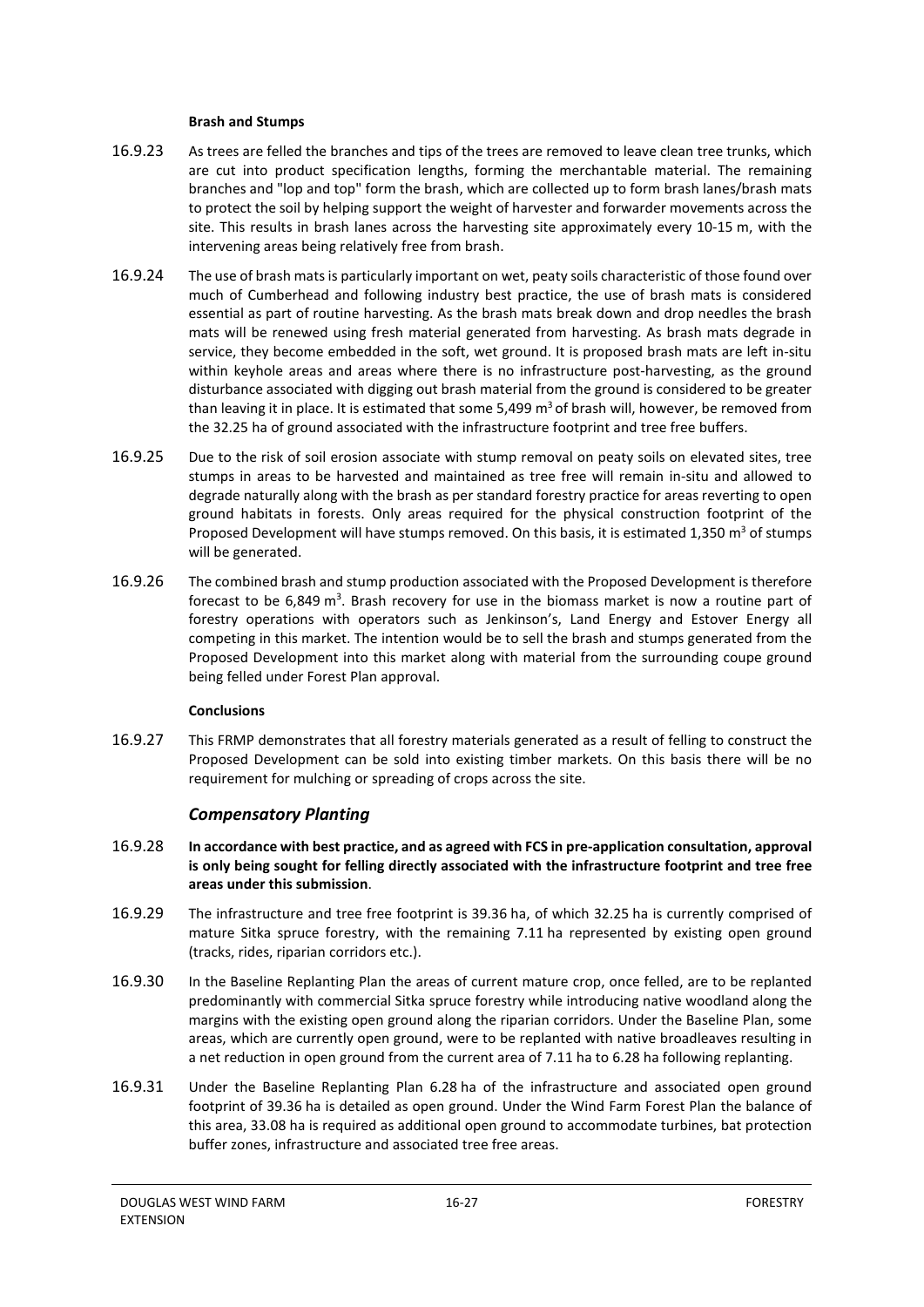- 16.9.32 All other changes associated with felling phases and replanting plans will be subject to a Forest Plan amendment through FCS in the event the Proposed Development is consented.
- 16.9.33 Using the most up to date (March 2015) *Guidance to FCS staff on implementing the Scottish Governments' Policy on Control of Woodland Removal*, compensatory planting areas have been calculated on the basis of a "hectare for hectare" replacement of woodland areas lost to development. The Baseline Forest Plan, in the absence of the Proposed Development has been taken into account, which would have restructured the woodland to conform with current best practice forest planning principles. No further reductions to compensatory planting requirements have been applied to account for the Proposed Development access tracks, as it is considered these would not have been required to serve the forest.
- 16.9.34 Table 16.9 summarises the considerations in arriving at the level of compensatory planting for addressing the Scottish Government's *Control of Woodland Removal Policy* in relation to the Proposed Development.

| <b>Feature</b>                                                              | Area (ha)  |
|-----------------------------------------------------------------------------|------------|
| Infrastructure and associated tree free area footprint                      | 39.36 ha   |
| Less Designed Open Ground within Baseline Forest Plan                       | $-6.28$ ha |
| Area to be accounted for under the Control of Woodland Removal Policy       | 33.08 ha   |
| Borrow pits                                                                 | 2.00 ha    |
| Total area to be accounted for under the Control of Woodland Removal Policy | 35.08 ha   |

#### **Table 16.9 - Compensatory Planting Calculation associated with the Proposed Development**

- 16.9.35 An area of 35.08 ha has been identified as requiring compensatory planting under the *Control of Woodland Removal Policy*. As agreed with Forestry Commission in pre-application consultation, this area does not include areas of ground due to be restored and replanted post-construction.
- 16.9.36 Within the application a broad search zone has been identified for borrow pits. The operational experience associated with forest road construction and previous wind farm applications within the Forest is that the geology is predominantly mudstones, unsuitable for track construction. The search zones have been identified as potential areas for stone subject to more detailed site investigation works which will be conducted closer to the point of construction.
- 16.9.37 While it is not currently considered likely, if suitable sources of stone were identified within the search area, the operations necessary to open-up and work these areas would have implications for forestry in relation to opening-up stands to windblow, coupe phasing and design as well as compensatory planting.
- 16.9.38 As it is currently unknown whether these borrow pits will be required, or exactly where they might be located, it is difficult to account for them within the Wind Farm Forest Plan at this stage. Acknowledging that if this matter arises it will need to be adequately addressed, it is therefore proposed that an appropriately worded condition be attached to any consent granted, requiring further detailed consultation with FCS in relation to the design, scale, location and associated forestry impacts of any borrow pit(s) proposed to be worked following completion of detailed Site Investigation works post-consent but pre-commencement. As an act of Good Faith, an additional area of 2 hectares has been added to the compensatory planting to account for any potential net woodland loss associated with the working of any borrow pit(s).

# **Compensatory Planting Plan**

16.9.39 It is proposed that the required area of compensatory planting, in line with the *Control of Woodland Removal*, will be delivered via a Planning Condition. Due to the lack of appropriate open ground within the Forest, it is not possible to deliver compensatory planting on site, however, suitable areas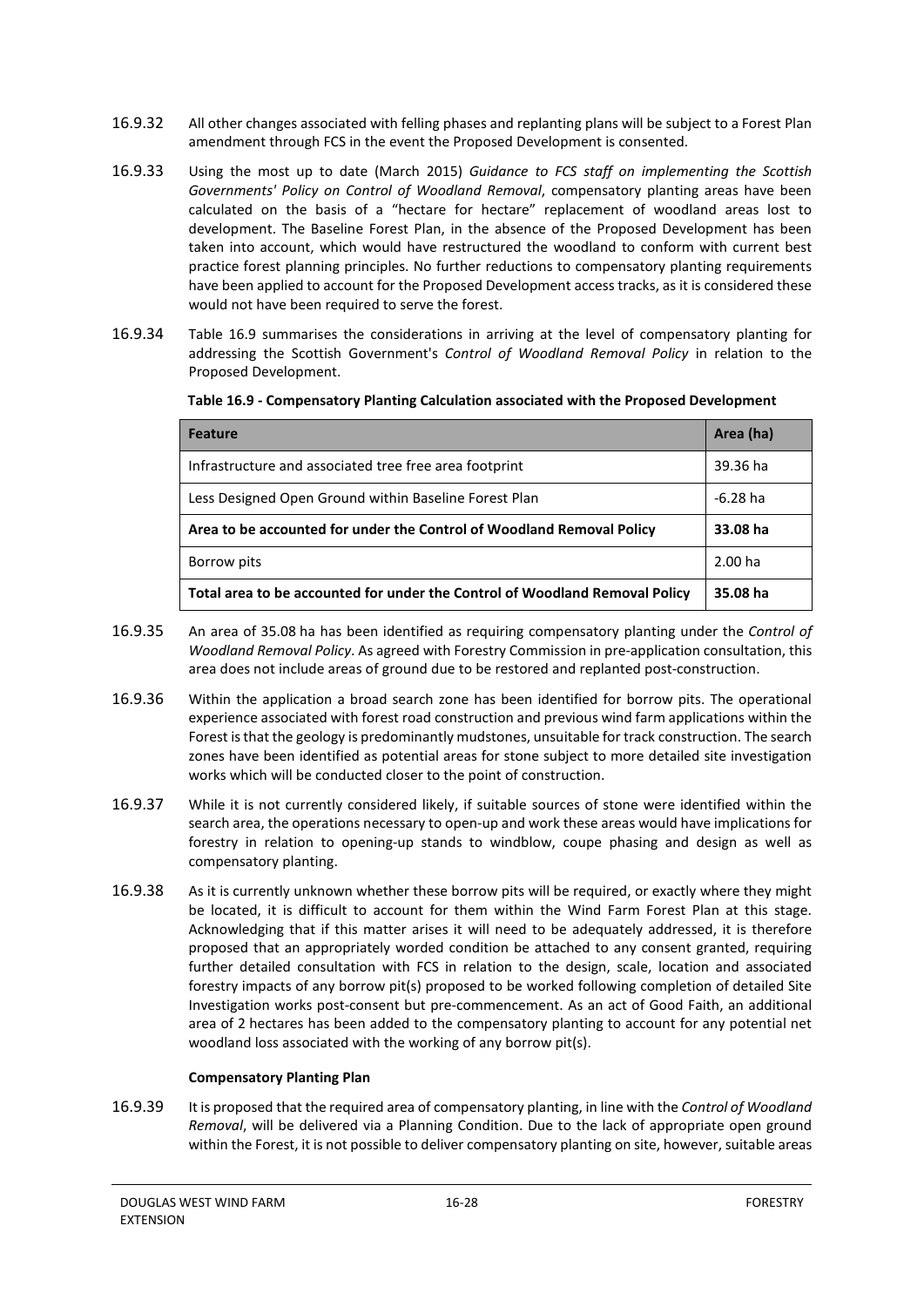have been identified on properties under the ownership of the neighbouring landowner (part of the same group of companies as the Applicant).

- 16.9.40 Compensatory planting will therefore be delivered offsite, but within the local authority area and very close to the Proposed Development site. This ground will be subject to full consultation and associated EIA determination by FCS under the *Forestry (Environmental Impact Assessment) (Scotland) Regulations 2017*.
- 16.9.41 Ground for compensatory planting will be secured via a lease over the identified ground to the Applicant, with the Applicant meeting all costs for planting, protection and establishment plus associated professional costs for monitoring and management.
- 16.9.42 Compensatory planting will be delivered in the first planting season following commencement of the Proposed Development with forestry reports submitted to FCS in years 1, 5 and 10, detailing full stocking assessment, establishment and management recommendations.
- 16.9.43 All areas will be protected within a deer fence with rabbit netting with incursions shot out to ensure tree protection. Ground will be mounded where machine access is possible, with manual screef ground preparation on steeper ground where machine access is not possible. Mounding density should achieve 2,700 trees per hectare for commercial conifers, 1,700 trees per hectare for native woodland areas and 1,250 for W4 (wet woodland) areas, into which commercial conifers and native, local provenance trees appropriate to site will be planted.
- 16.9.44 Target stocking density will be to achieve no less than 2,500 stems per hectare for commercial conifers, 1,600 stems per hectare for native woodland areas and 1,200 stems per hectare for W4 areas at establishment, with trees capable of onward growth without significant additional management input.
- 16.9.45 Delivery of the planting, establishment and maintenance will be overseen by Bidwells on behalf of the Applicant, conducting regular inspections and producing annual silvicultural management recommendations to be delivered by the Applicant in order to ensure the delivery of successful and timely tree establishment. Maintenance will include protection against browsing damage from wild animals (deer, hare, rabbit, weevil) and domestic stock, as well as drainage and weed maintenance (as required) to ensure crop establishment. All compensatory planting areas will be protected and insured against fire by the Applicant.
- 16.9.46 Establishment will be defined as the point when the average tree height is 2.0 m or more with average stocking densities of 2,500 stems per hectare for conifers, 1,600 stems per hectare for native woodland areas and 1,200 stems per hectare for W4 areas. At this point FCS will be invited to inspect the compensatory planting, before seeking agreement that the compensatory planting commitment has been delivered. It is anticipated establishment will take 5 to 10 years to achieve and the Applicant will retain the lease for this period, or such additional time as may be required to deliver establishment of the compensatory planting. After the area is agreed as being established the woodland will revert to the landowner.

# <span id="page-30-0"></span>16.10 Residual Effects

- 16.10.1 The Wind Farm Forest Plan would see minor changes to the Baseline Forest Plan in order to accommodate the turbines, infrastructure, bat protection buffer zones and open ground associated with the Proposed Development, as summarised below:
	- 57.49 ha increase in Phase 2 Felling (2021-2025), a 13.1 % increase against the Baseline Forest Plan for the same period but only 2.8 % increase over the total forest area. Areas outside the infrastructure footprint and associated tree free areas will be replanted minimising the effect.
	- An additional 13,503 T of Phase 2 Felling (2021-2025), an increase of 9.4 % against Baseline Plans for the same period but an overall reduction of 7,253 T or 2 % over the twenty-year Forest Plan period.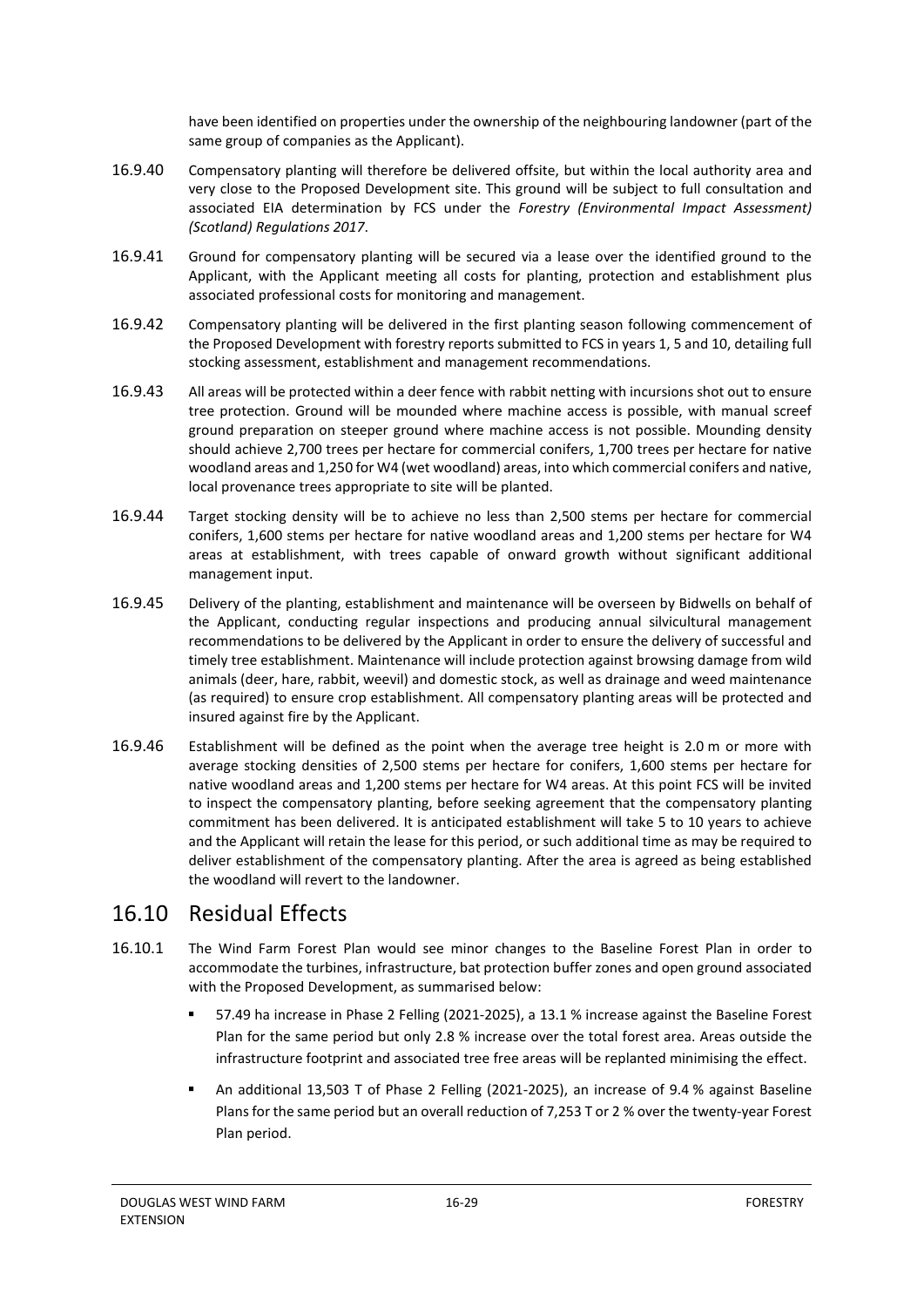- 540 additional loaded timber lorry movements in Phase 2 (2021-2025), a 9.4 % increase against Baseline during the same period but an overall reduction of 290 loaded lorry movements or 2 % over the twenty-year Forest Plan period.
- Reduction in productive conifer area over the twenty-year Forest Plan Period of 30.82ha against Baseline, representing a reduction of 2.6 % in conifer area or 1.5 % of the total forest area. The reduction in productive conifer area will be off-set by compensatory planting.
- Increase in open ground over the twenty-year Forest Plan Period of 33.08 ha against Baseline, representing an increase of 7.5 % in open ground or 1.6 % across the total forest area. The reduction in productive area will be off-set by compensatory planting.

# <span id="page-31-0"></span>16.11 Cumulative Assessment

16.11.1 Table 16.10 provides a summary of the forestry related cumulative impacts on Cumberhead Forest based on existing and proposed developments in the area, followed by a brief assessment.

| <b>Wind Farm</b>                         | <b>Turbines</b> | <b>Output</b><br>(MW) | Woodland<br>Removal<br>Area (ha) | <b>Proportion of</b><br>Forest (%) | <b>Woodland Loss</b><br>(ha/MW) |
|------------------------------------------|-----------------|-----------------------|----------------------------------|------------------------------------|---------------------------------|
| Nutberry Wind Farm                       | 6               | 15                    | 27.30                            | 1.4%                               | 1.82                            |
| <b>Consented Cumberhead</b><br>Wind Farm | 11              | 50                    | 23.29                            | 1.2%                               | 0.47                            |
| Revised Cumberhead<br>Wind Farm          | 14              | 50                    | 48.68                            | 2.4 %                              | 0.97                            |
| <b>Proposed Development</b>              | 13              | 78                    | 33.08                            | 1.6%                               | 0.42                            |

**Table 16.10 – Summary of Cumulative Forestry Impacts**

- 16.11.2 In order to assess cumulative forestry impacts on Cumberhead Forest, woodland removal has been used as the principle indicator. As can be seen in the table above, the Proposed Development seeks to install 13 six megawatt turbines into Cumberhead Forest, with an associated impact of 0.42 ha of woodland removal per megawatt, which is the lowest impact of any of the operational, consented or proposed wind farm developments within Cumberhead Forest.
- 16.11.3 The Proposed Development has adopted a similar approach to the other wind farms in relation to minimising woodland removal, however it has been able to take advantage of advances in accepted approaches to turbine tip heights and new 6 MW generators on the turbines. The use of 200 m tip heights, higher hub heights, longer rotor blades results in greater clearance between the rotor swept edge of the rotor and tree canopy heights, significantly reducing the need for woodland removal. When combined with 6 MW generators this significantly improves the ratio of woodland removal per megawatt and as such reduces the impact of the Proposed Development on Cumberhead Forest.
- 16.11.4 From a cumulative impact assessment perspective, the greatest potential cumulative impact on forestry would be for the Revised Cumberhead Wind Farm and the Proposed Development to be consented combined with the operational Nutberry Wind Farm. This would see a total of 33 turbines, generating 143 MW of renewable energy located across Cumberhead Forest at a loss of 109.06 ha of Sitka spruce dominated woodland within the forest, representing 5.4 % of the total forest area.
- 16.11.5 It is important to note, both the Revised Cumberhead Wind Farm and the Proposed Development will deliver compensatory planting to mitigate the loss of productive conifers and as such the actual loss of woodland related benefit is limited to the areas previously removed for Nutberry Wind Farm.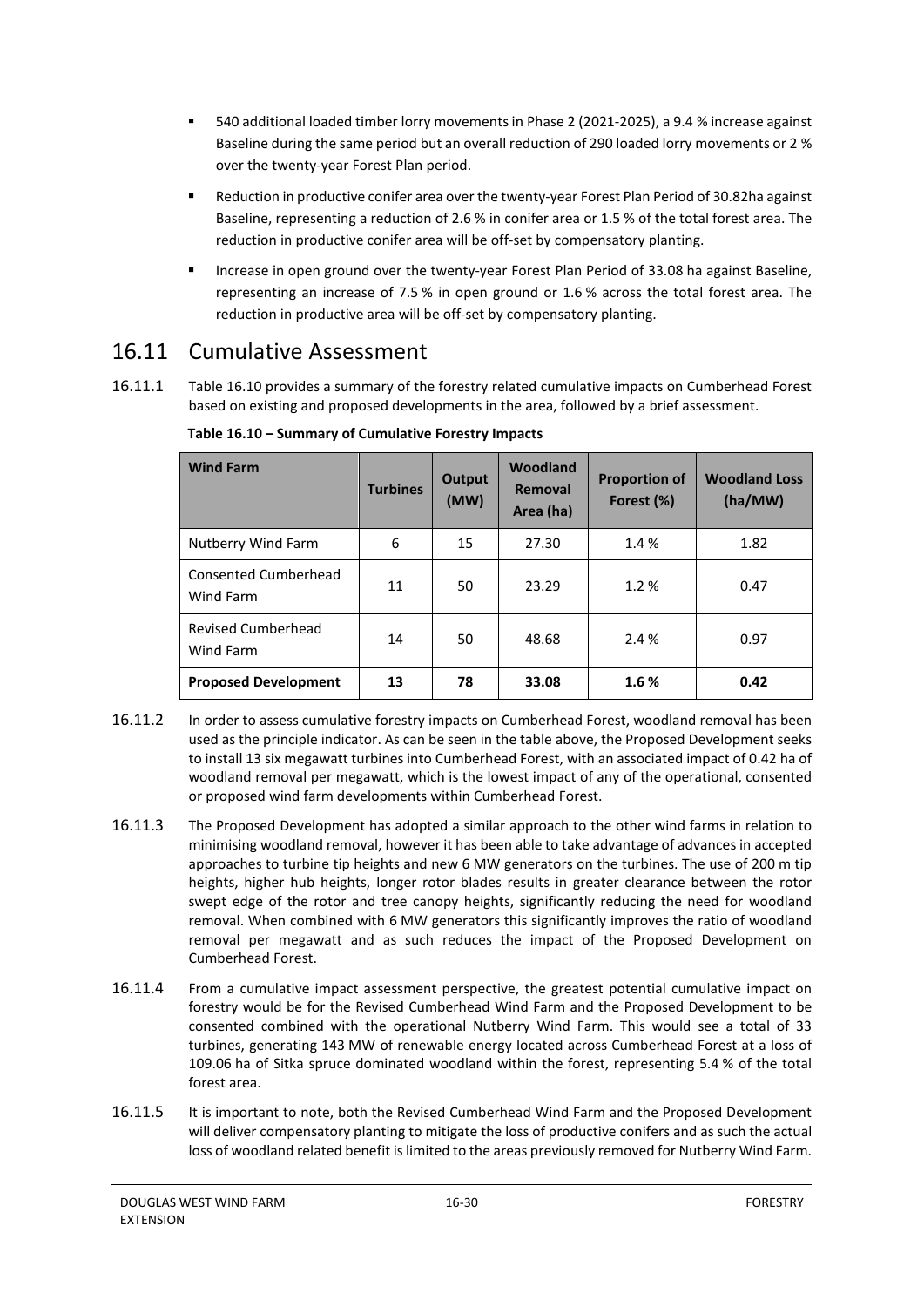16.11.6 The cumulative loss of 5.4 % of Cumberhead Forest is considered a **minor** effect in the context of the property, especially when the losses come from generally lower yield class crops in the higher altitude locations, reducing the impact of loss of production. The Wind Farm Forest Plan demonstrates that Cumberhead Forest will remain a largescale, productive commercial forest, capable of longer-term sustainable production of good quality commercial timber. The positive renewable energy and carbon reduction benefits that would accrue from the wind farms within the forest are also noteworthy in this regard.

# <span id="page-32-0"></span>16.12 Summary

- 16.12.1 Following best practice detailed in the *Guidance to FCS staff on implementing the Scottish Government's Policy on Control of Woodland Removal* (FCS, 2015), this chapter has focused on Cumberhead Forest as a single forestry management unit, even though the majority of the property is outwith the Proposed Development site. Cumberhead Forest will continue to be managed as a commercial forest under UKFS and UKWAS in the event the Proposed Development is consented with felling and replanting authorised under the *Forestry Act 1967* overseen by FCS as the Competent Authority.
- 16.12.2 The following is a summary of the areas of felling and replanting required to construct and operate the Proposed Development and for which permission is being sought from the Energy Consents Unit:
	- Felling approval for 32.25 ha of commercial forest to accommodate construction of the Proposed Development as detailed in the Wind Farm Felling Plan and detailed in Figure 16.4;
	- Delivery of compensatory planting extending to a minimum of 35.08 ha as detailed in the Compensatory Planting Plan and shown on Figure 16.6; and
	- On consent of the Proposed Development, a Forest Plan Amendment will be sought through the standard FCS process to implement the Wind Farm Forest Plan.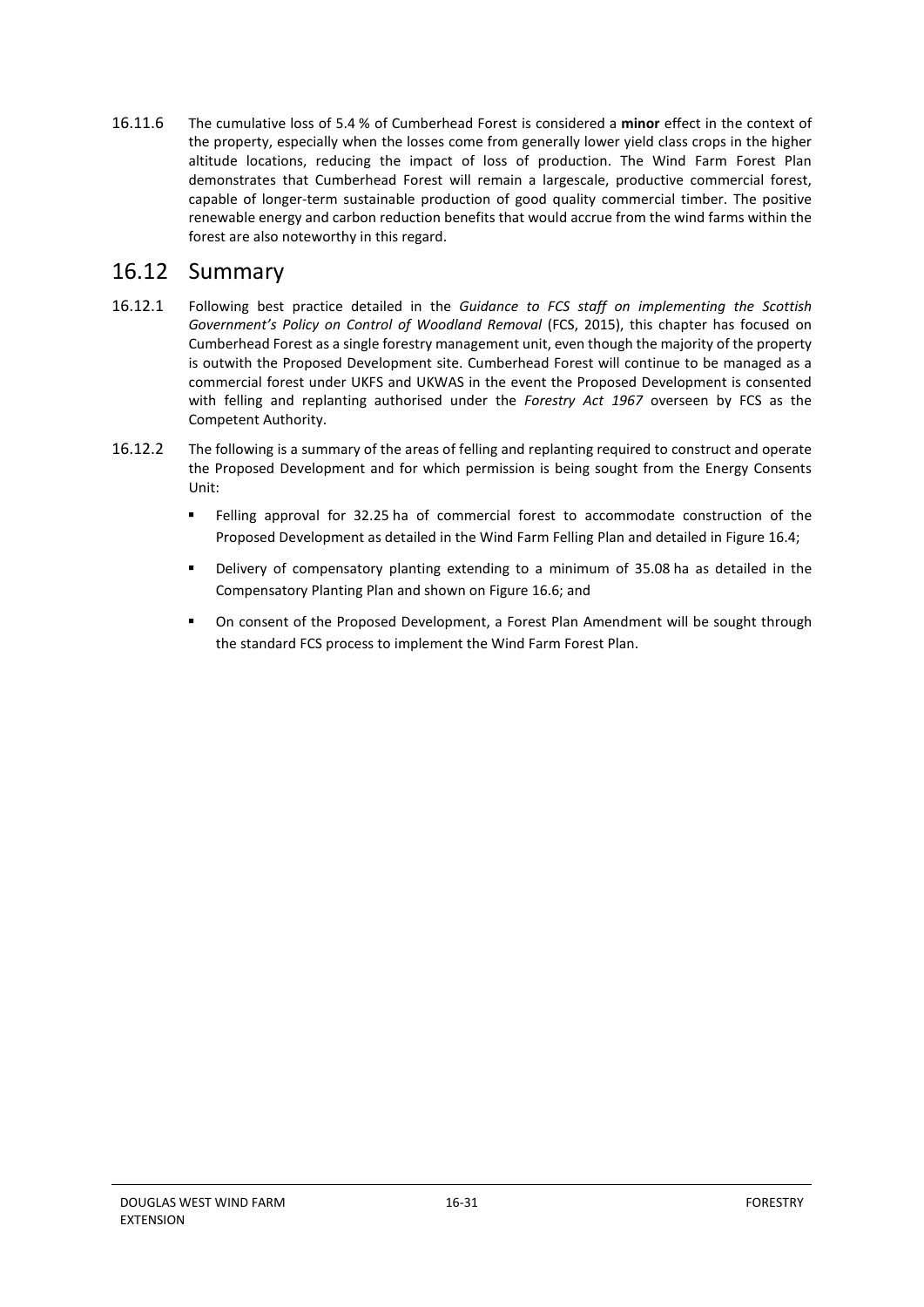#### **Table 16.11 – Summary Table**

| <b>Description of Effect</b>                                        | <b>Significance of Potential Effect</b> |                            | <b>Mitigation Measure</b>                                                                                                                                                                                                                                                                    | <b>Significance of Residual Effect</b> |                            |  |  |  |  |
|---------------------------------------------------------------------|-----------------------------------------|----------------------------|----------------------------------------------------------------------------------------------------------------------------------------------------------------------------------------------------------------------------------------------------------------------------------------------|----------------------------------------|----------------------------|--|--|--|--|
|                                                                     | <b>Significance</b>                     | <b>Beneficial/ Adverse</b> |                                                                                                                                                                                                                                                                                              | <b>Significance</b>                    | <b>Beneficial/ Adverse</b> |  |  |  |  |
|                                                                     |                                         |                            |                                                                                                                                                                                                                                                                                              |                                        |                            |  |  |  |  |
| <b>During Construction &amp; Decommissioning</b>                    |                                         |                            |                                                                                                                                                                                                                                                                                              |                                        |                            |  |  |  |  |
| Social Benefits of the Wind Farm<br><b>Forest Plan</b>              | Negligible                              | Adverse                    | Implementation of Wind Farm Forest Plan - public<br>access, archaeological and landscape considerations<br>are materially changed from the baseline                                                                                                                                          | Neutral                                |                            |  |  |  |  |
| Economic Benefits of the Wind<br>Farm Forest Plan                   | Minor                                   | <b>Beneficial</b>          | Implementation of Wind Farm Forest Plan and<br>Compensatory Planting to address reduced production<br>- the loss of 33.08ha of commercial woodland does<br>not effect the economic viability of the forest or the<br>wider industry and is being mitigated through<br>compensatory planting. | Minor                                  | Beneficial                 |  |  |  |  |
| Environmental Benefits of the<br>Wind Farm Forest Plan              | Minor                                   | Beneficial                 | Implementation of Wind Farm Forest Plan and<br>Compensatory Planting to address woodland loss -<br>minimal loss of woodland cover (33.08ha) which is<br>mitigated through compensatory planting and the<br>generation of 78 MW of renewable energy.                                          | Minor                                  | <b>Beneficial</b>          |  |  |  |  |
| <b>During Operation</b>                                             |                                         |                            |                                                                                                                                                                                                                                                                                              |                                        |                            |  |  |  |  |
| None                                                                |                                         |                            |                                                                                                                                                                                                                                                                                              |                                        |                            |  |  |  |  |
| <b>Cumulative Effects</b>                                           |                                         |                            |                                                                                                                                                                                                                                                                                              |                                        |                            |  |  |  |  |
| Potential cumulative reduction of<br>5.4% of Cumberhead Forest area | Minor                                   | Adverse                    | Delivery of Compensatory Planting and<br>Implementation of Wind Farm Forest Plan                                                                                                                                                                                                             | Neutral                                |                            |  |  |  |  |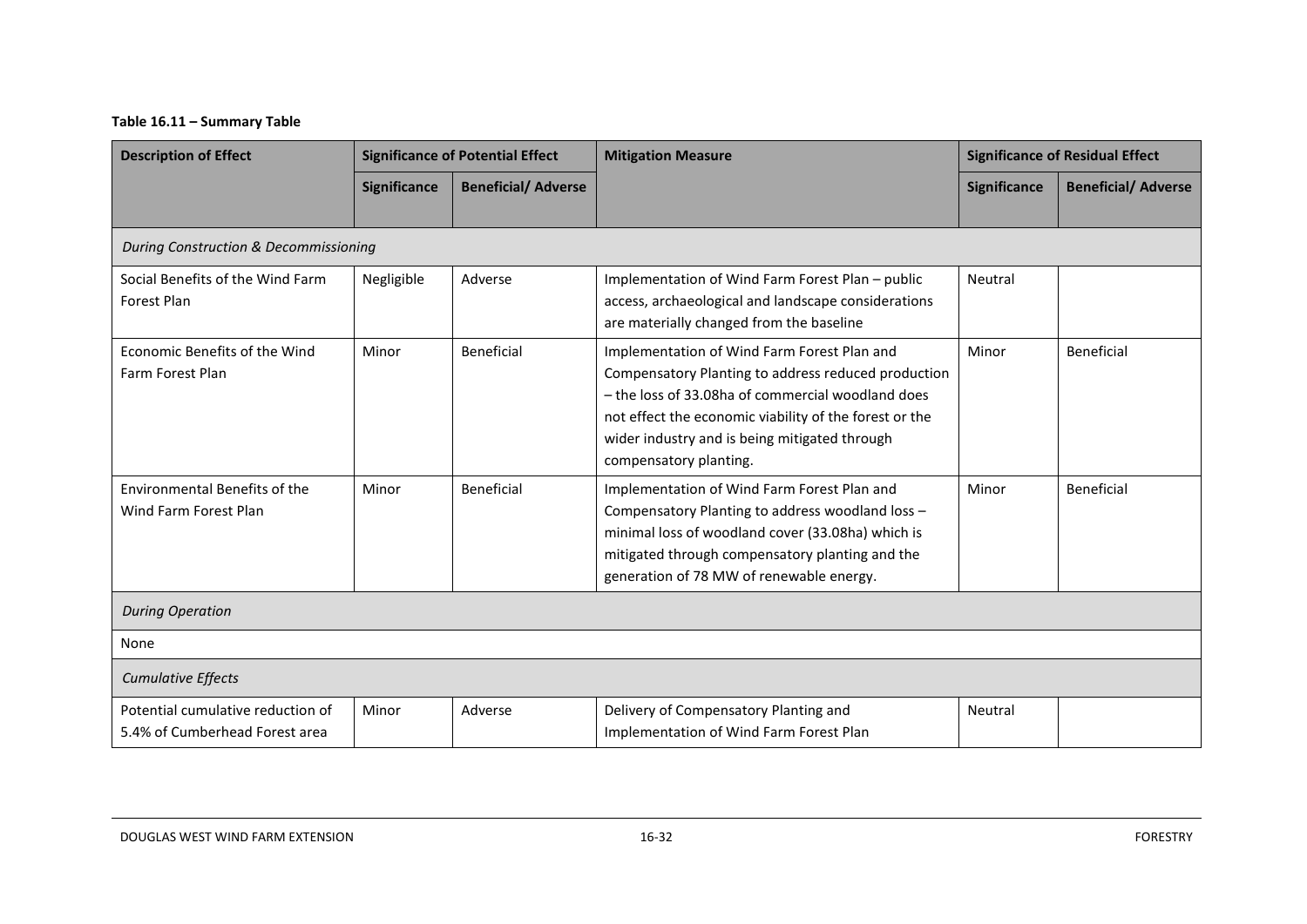# <span id="page-34-0"></span>16.13 References

Bat Conservation Trust (2014). *Bats and onshore wind turbines: Interim guidance. Natural England Technical Information Note TIN05, third edition*. Natural England.

East Ayrshire Council (2014). *Ayrshire and Arran Forestry and Woodland Strategy*. East Ayrshire Council.

Forestry Commission (2017). *The UK Forestry Standard: The Government's Approach to Sustainable Forestry*. Forestry Commission.

Forestry Commission (2017). *Forests and Historic Environment Guidelines*. Forestry Commission.

Forestry Commission (2017). *The UK Forestry Standard*. Forestry Commission.

Forestry Commission (2017). *Forests and Water Guidelines*. Forestry Commission.

Forestry Commission (2017). *Forests and Landscape Guidelines*. Forestry Commission.

FCS (2006). *The Scottish Forestry Strategy*. Forestry Commission.

FCS (2009). *Scottish Government Control of Woodland Removal Policy*. FCS.

FCS (2013). *Woodfuel Demand and Usage in Scotland Report 2013*. FCS.

Forestry Commission (2014). *Design techniques for Forest Design Planning*. Forestry Commission.

FCS (2014). *Supplementary guidance to support the FC Forests and Peatland Habitats Guideline Note* (2000). FCS.

FCS (2015). *Guidance to FCS staff on implementing the Scottish Government's Policy on Control of Woodland Removal*. FCS.

Glasgow and the Clyde Valley Strategic Development Planning Authority (2015). *Clydeplan Forest and Woodland Strategy*. Glasgow and the Clyde Valley Strategic Development Planning Authority.

Scottish Environmental Protection Agency (2013). *Management of Forestry Waste WST-G-027 version 3*. Scottish Environmental Protection Agency. December 2017.

Scottish Environment Protection Agency, Scottish Natural Heritage, FCS (2014). *Use of Trees Cleared to Facilitate Development on Afforested Land – Joint Position Statement and Guidance* (Draft). Scottish Environmental Protection Agency, Scottish Natural Heritage, FCS.

Scottish Government (2011). *Scottish Land Use Strategy*. The Scottish Government.

Scottish Government (2017). T*own & Country Planning (Environmental Impact Assessment) (Scotland) Regulation 2017*. The Scottish Government.

Scottish Government (2014). *The National Planning Framework for Scotland 3*. The Scottish Government.

Scottish Government (2014). *Scottish Planning Policy*. The Scottish Government.